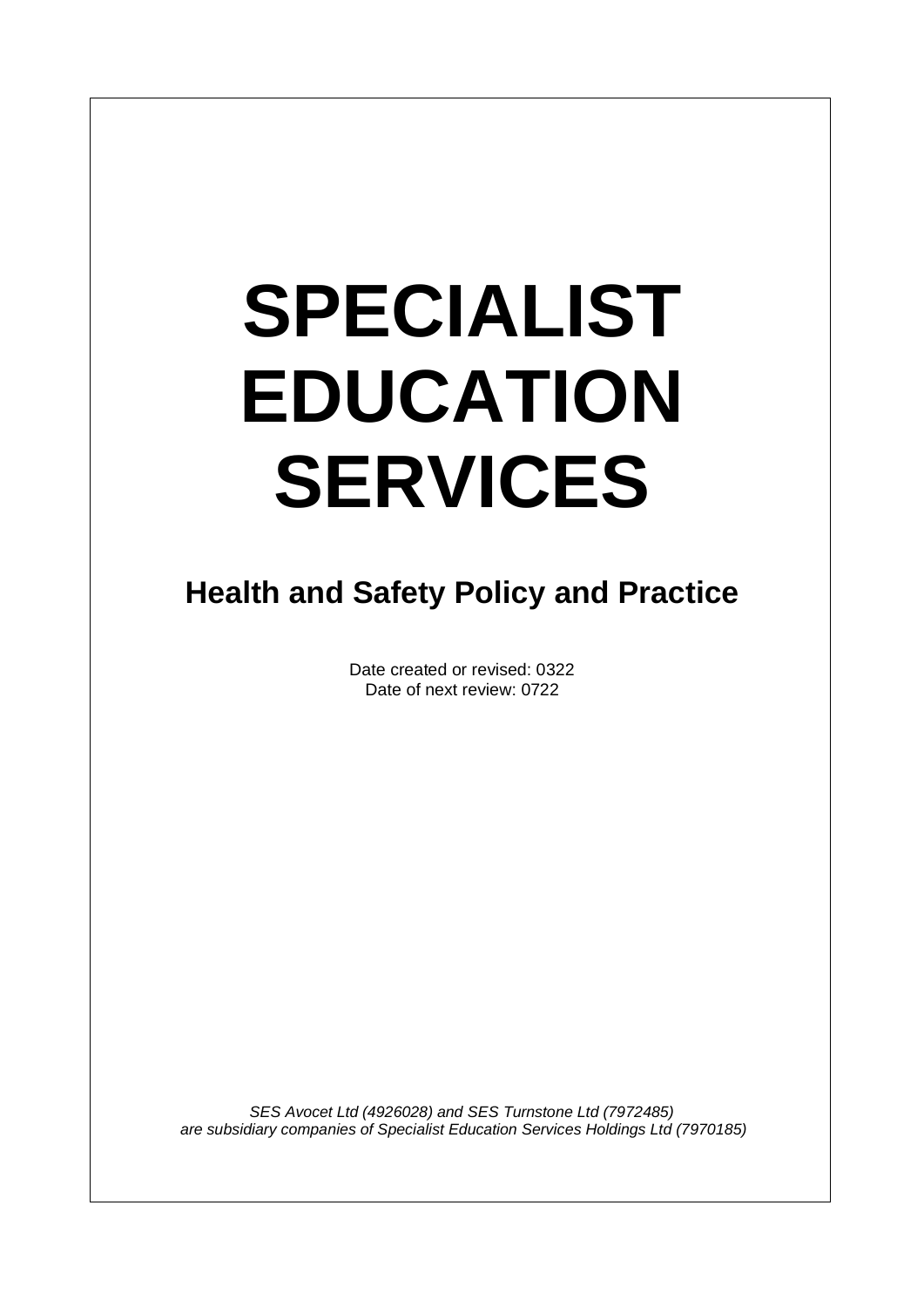#### **CONTENTS**

| 1  | 4    |                                                                |          |
|----|------|----------------------------------------------------------------|----------|
| 2  |      |                                                                |          |
| 3  |      |                                                                |          |
| 4  |      |                                                                | 5        |
| 5  |      |                                                                | 5        |
| 6  |      |                                                                | 5        |
| 7  |      |                                                                | 5        |
| 8  |      |                                                                | 5        |
| 9  |      | Responsibilities and Duties in Matters Concerned with Safety   | 5        |
|    | 9.1  | The Company                                                    | 6        |
|    | 9.2  | The SES Principal / Deputy Principal                           | 6        |
|    | 9.3  | <b>Health and Safety Co-ordinator</b>                          |          |
|    | 9.4  | <b>Staff Holding Posts/Positions of Special Responsibility</b> | $\prime$ |
|    | 9.5  | <b>Special Obligations of Teaching Staff</b>                   | 8        |
|    | 9.6  | <b>Health and Safety Representatives</b>                       | 11       |
|    | 9.7  | <b>Obligation of all Employees</b>                             | 11       |
|    | 9.8  | Children                                                       | 12       |
|    | 9.9  | Visitors and Other Users of the Premises                       | 12       |
| 10 |      |                                                                | 13       |
| 11 |      |                                                                | 13       |
| 12 |      |                                                                |          |
|    |      | 12.1 Illness or Accident                                       | 14       |
|    | 12.2 | <b>Fire and Emergency Procedure</b>                            | 14       |
|    | 12.3 | <b>Emergency Response bags</b>                                 | 15       |
| 13 |      |                                                                | 16       |
| 14 |      |                                                                | 17       |
| 15 |      |                                                                | 18       |
|    | 15.1 | <b>Risk Assessments for all Visits and Activities</b>          | 18       |
| 16 |      |                                                                | 19       |
| 17 |      |                                                                | 20       |
| 18 | 20   |                                                                |          |
| 19 |      |                                                                | 20       |

Specialist Education Services: Health and Safety Policy and Practice: 0322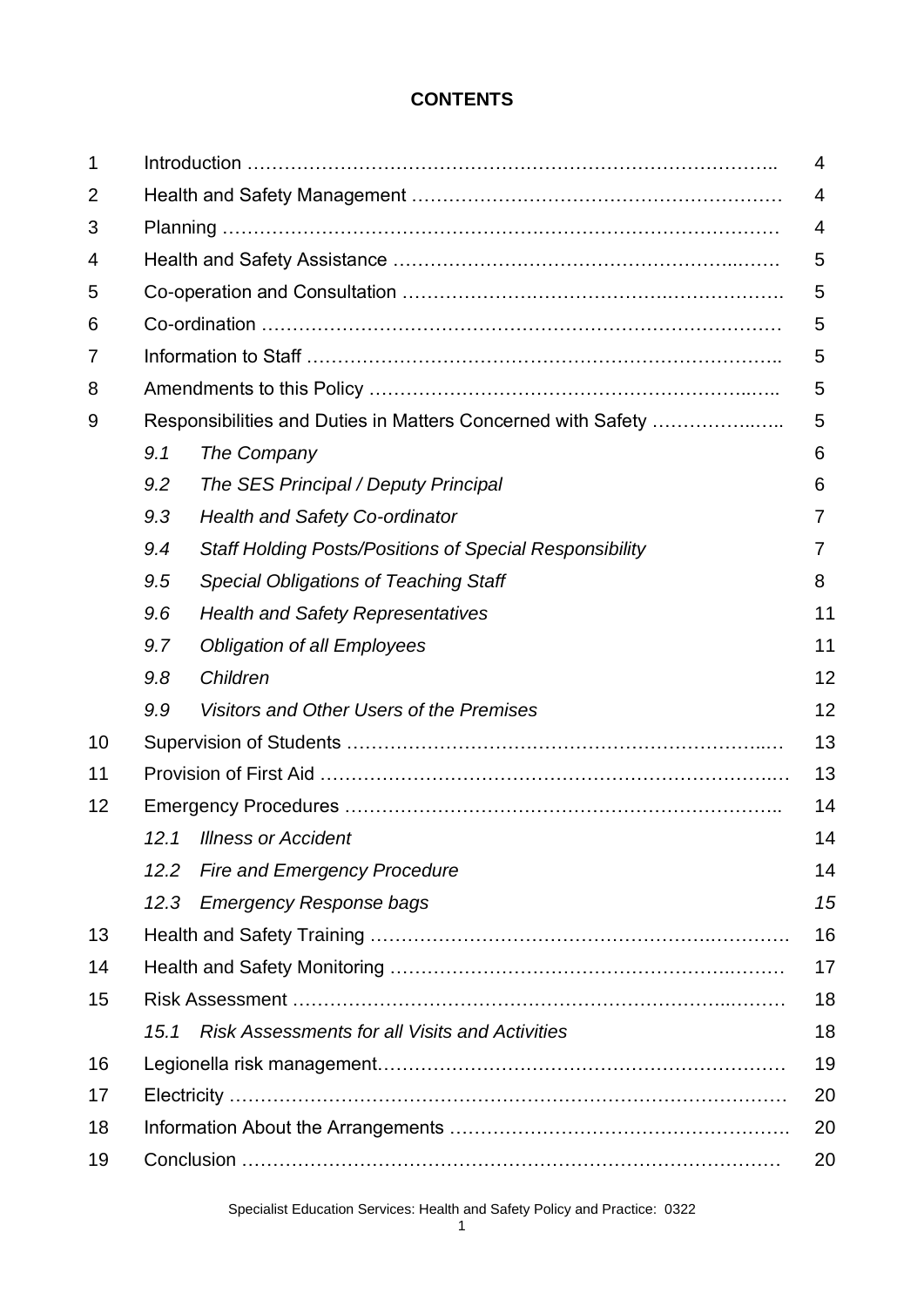| nn<br>zu |  |
|----------|--|
|          |  |

#### **APPENDICES**

| 21 |                                                              | 21                                                           |    |  |
|----|--------------------------------------------------------------|--------------------------------------------------------------|----|--|
| 22 |                                                              |                                                              | 22 |  |
|    | 22.1                                                         | <b>Enhanced Infection Control Procedures</b>                 | 26 |  |
|    | 22.1                                                         | Coronavirus Pandemic                                         | 28 |  |
| 23 |                                                              |                                                              | 28 |  |
|    | 23.1                                                         | Statement of Policy on Substance Use and Misuse              | 28 |  |
|    | 23.2                                                         | The Roles of the Principal and Company                       | 29 |  |
|    | 23.3                                                         | <b>No Smoking Policy</b>                                     | 30 |  |
|    | 24.4                                                         | Drug or Solvent Misuse: Recognising the Signs                | 31 |  |
| 24 |                                                              |                                                              | 32 |  |
| 25 |                                                              |                                                              |    |  |
|    | 25.1                                                         | <b>Equal Opportunities</b>                                   | 35 |  |
|    | 25.2                                                         | Education                                                    | 35 |  |
|    | 25.3                                                         | Confidentiality                                              | 36 |  |
|    | 25.4                                                         | Employment                                                   | 36 |  |
|    | 25.5                                                         | <b>Illness</b>                                               | 36 |  |
| 26 | Relationships and Sex Education, and Health Education Policy |                                                              |    |  |
|    | 26.1                                                         | <b>Introduction</b>                                          | 37 |  |
|    | 26.2                                                         | Legislative Requirements                                     | 37 |  |
|    | 26.3                                                         | <b>Aims and Values</b>                                       | 38 |  |
| 27 |                                                              | Policy for Immunisation and Routine Health Surveillance      | 39 |  |
|    | 27.1                                                         | Immunisation                                                 | 39 |  |
|    | 27.2                                                         | <b>Routine Health Surveillance</b>                           | 41 |  |
| 28 |                                                              |                                                              | 42 |  |
|    | 28.1                                                         | <b>Introduction</b>                                          | 42 |  |
|    | 28.2                                                         | The Registered Manager's Responsibility                      | 42 |  |
|    | 28.3                                                         | The Parent's Responsibility                                  | 43 |  |
|    | 28.4                                                         | <b>Guidelines</b>                                            | 43 |  |
|    | 28.5                                                         | <b>Circumstances Requiring Special Attention and Caution</b> | 45 |  |
|    | 28.6                                                         | Administration of Analgesics to Pupils                       | 47 |  |
|    | 28.7                                                         | <b>Parental Consent for Treatment</b>                        | 47 |  |

Specialist Education Services: Health and Safety Policy and Practice: 0322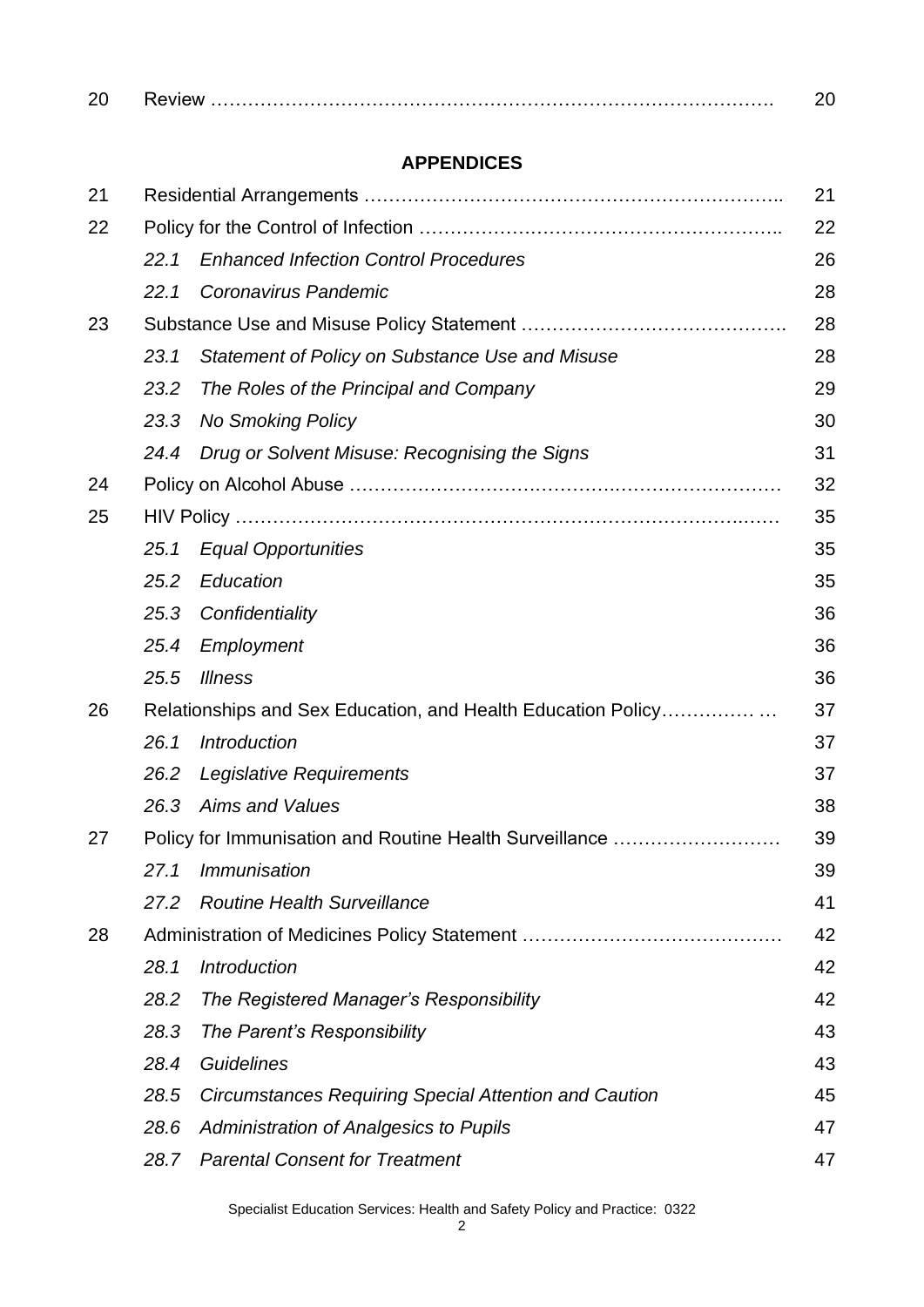|    | 28.8. Record Keeping                                   | 47 |
|----|--------------------------------------------------------|----|
|    | 28.9 Alternative and Complementary Medicines           | 49 |
|    | 28.10 Information About This Policy Statement          | 49 |
|    | 28.11 Review and Modification of this Policy Statement | 49 |
|    | 28.12 Admission Letter                                 | 49 |
| 29 |                                                        | 50 |
|    | 29.1 Turnstone House                                   |    |
|    | 29.2 Avocet House                                      |    |
| 30 |                                                        | 53 |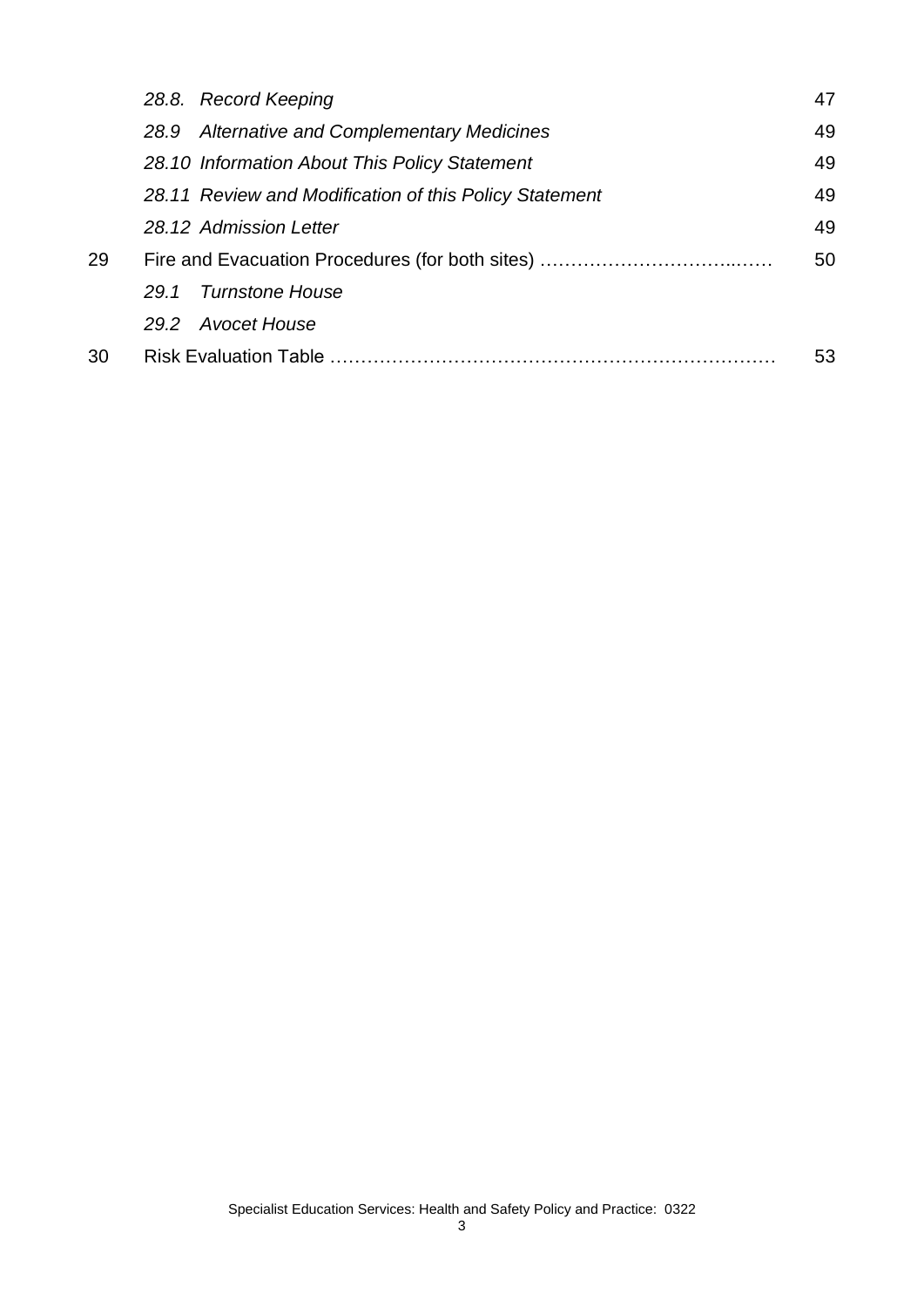#### **1 INTRODUCTION**

- 1.1 This statement does not replace National guidance and policy in respect of employment, care, education or any other aspect of our work throughout which health and safety must be given prime consideration. This document should be regarded as complimentary to National guidance and a specific description of that which relates to the working, living and learning environments that are our homes and schools.
- 1.2 This statement deals with those aspects over which the Company has control and covers health and safety associated with the building structure, plant, fixed equipment and services and describes how these responsibilities are discharged in respect of employees, children, visitors and other users of the premises.
- 1.3 The aim of the statement is to ensure that all reasonably practical steps are taken to secure the health, safety and welfare of all persons using these premises and in particular:
	- a. To establish and maintain a safe and healthy environment throughout the establishment.
	- b. To establish and maintain safe working procedures among staff and children.
	- c. To make arrangements for ensuring safety and avoiding risks to health in connection with the use, handling, storage and transport of articles and substances.
	- d. To ensure the provision of sufficient information, instruction and supervision to enable everyone to avoid hazards and contribute positively to their own health and safety at work, and to ensure that they have access to health and safety training as and when required.
	- e. To maintain a safe and healthy place of work with safe access and egress.
	- f. To provide and maintain adequate welfare facilities.

#### **2 HEALTH AND SAFETY MANAGEMENT**

The Company will ensure that a Health and Safety Management System is developed, implemented and monitored throughout which will ensure the assessment of risk and the effective organisation, planning, monitoring and review, of the preventative and protective measures necessary to control risk.

#### **3 PLANNING**

The Company will identify and assess the risks from hazards associated with all its work activities with the aim of reducing and managing the risks, so far as is reasonably practicable.

The Company will, so far as is reasonably practicable, allocate sufficient resources to meet the requirements of this Policy. The SES Principal/Deputy Principal will set realistic short and long term objectives, decide priorities and establish adequate performance standards. It will also monitor and review such standards to ensure they are being met and maintained.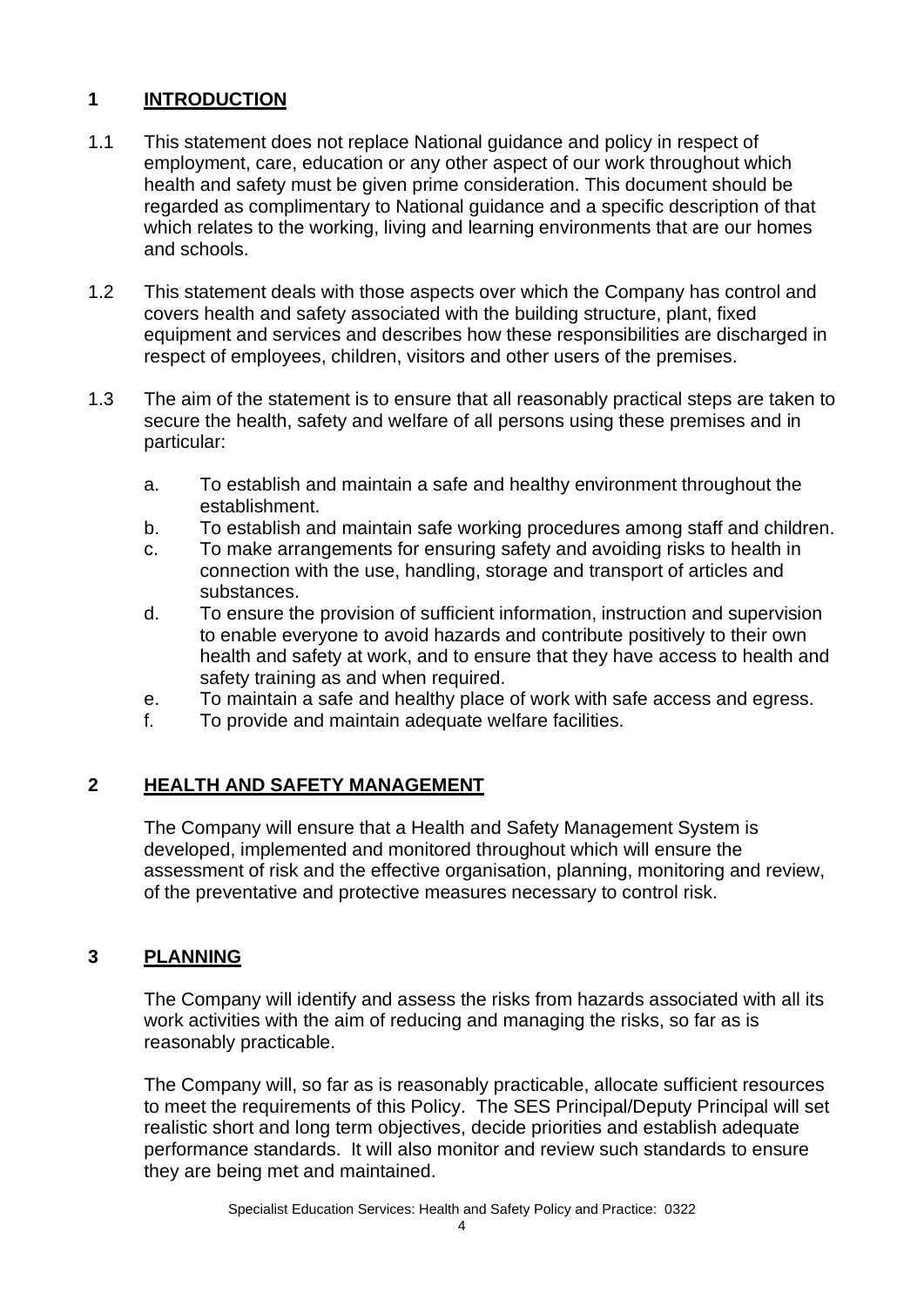#### **4 HEALTH AND SAFETY ASSISTANCE**

Without detracting from the primary responsibility of the Directors and Staff for ensuring safe conditions of work and in compliance with legislation, the Company will secure, competent assistance in applying the provisions of health and safety law where it is necessary to assist management in that task.

#### **5 CO-OPERATION AND CONSULTATION**

No health and safety policy is likely to be effective unless it actively involves the employees themselves. The Company recognises the contribution which employees and children are able to make towards health and safety in their workplace and home and will co-operate and consult with employees and children as necessary.

The Company will co-operate and consult with properly appointed Safety Representatives to enable them to fulfil their statutory functions and will co-operate in the setting up of a Health and Safety Committee or committees as required.

#### **6 CO-ORDINATION**

The Company will ensure that arrangements are made to co-ordinate the activities of its own employees and those of outside agencies working on its premises, such as contractors, cleaning staff and maintenance personnel.

#### **7 INFORMATION TO STAFF**

This Health and Safety Policy and any Supplementary Guidance Documents, Codes of Practice etc., will be brought to the attention of all employees and any other persons who may need to be aware of their contents.

#### **8 AMENDMENTS TO THIS POLICY**

Supplementary Guidance Documents and Codes of Practice will similarly be regularly reviewed and where appropriate further guidance notes will be issued relating to particular work activities or as a result of changes in Health and Safety legislation.

#### **9 RESPONSIBILITIES AND DUTIES IN MATTERS CONCERNED WITH SAFETY**

Health and Safety Law clearly outlines that employers are responsible ensuring a safe and healthy environment for their employees, clients in their care and persons who spend time at, or visit, company premises.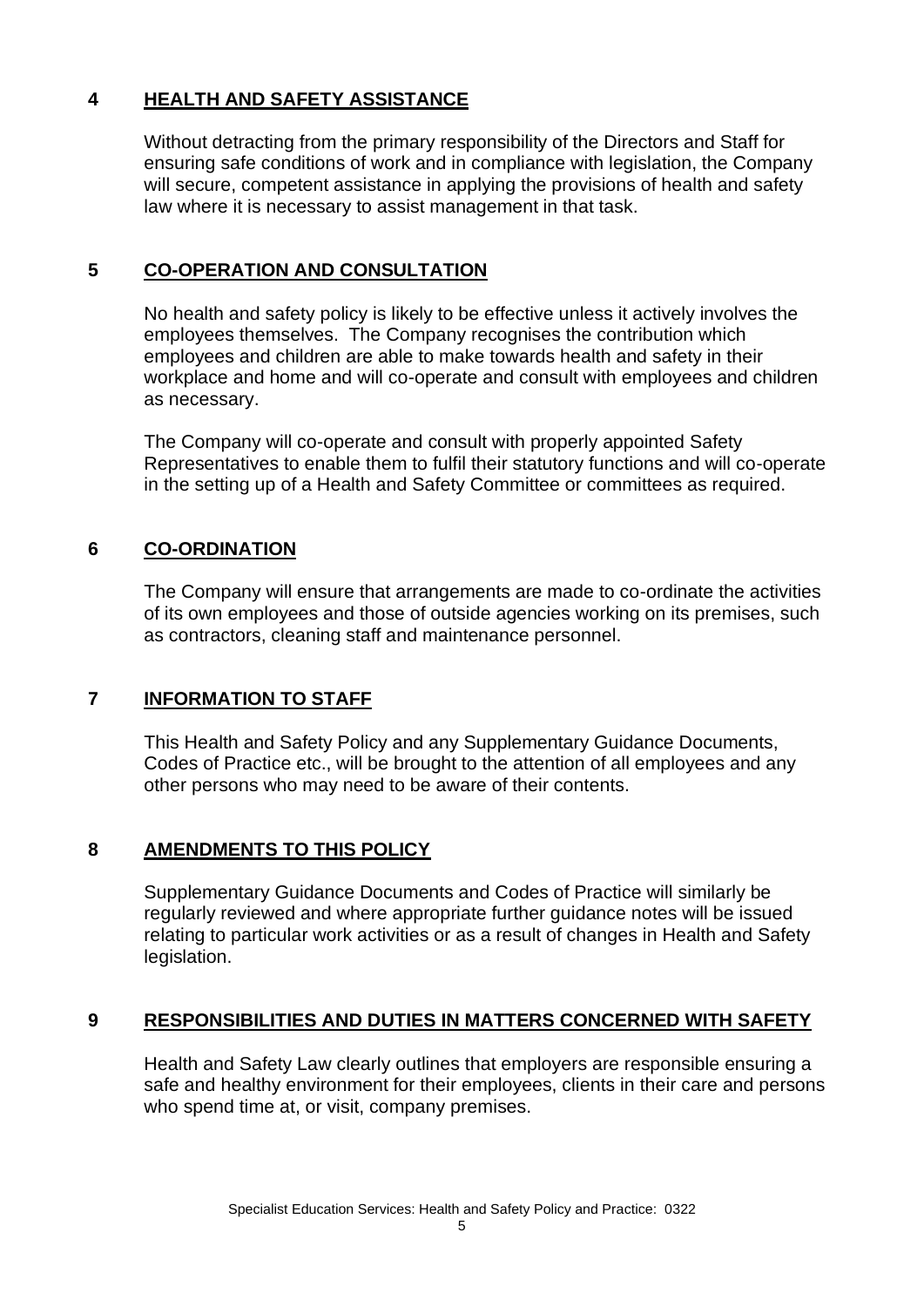#### 9.1 THE COMPANY

- 9.1.1 The Company will ensure that a Health and Safety Management System is in place at each establishment. Such a system will ensure:
	- a. A clear written policy statement is created, maintained and available.
	- b. That responsibilities for health, safety and welfare are allocated to specific people who should receive specific, relevant information and training in order to ensure competence and compliance.
	- c. That information is displayed throughout the establishment confirming who has responsibility for health, safety and welfare. (Names of members of the Health and Safety Sub Committee are displayed on the Health and Safety area of the network).
	- d. The involvement of everyone in making the policy work.
	- e. That personnel have sufficient experience, knowledge and training to perform the tasks required of them.
	- f. The specification of who is responsible and the arrangements for identifying hazards, undertaking risk assessments and implementing appropriate control measures.
	- g. That everyone has sufficient information about the risks they run and the preventive measures they should take to minimise the risks.
	- h. The visible demonstration of commitment to achieving a high standard of health and safety performance within the establishment and the development of a positive attitude to health and safety among staff and children.
	- i. Health and safety performance is measured by the use of inspections, checks and the recording of accidents and near misses.
	- j. That a review of each establishment's health and safety policy and performance takes place annually and action on the review's findings, including amending the policy, if necessary takes place.

#### 9.2 THE SES PRINCIPAL / DEPUTY PRINCIPAL

The day-to-day responsibility for all health, safety and welfare organisation and activity rests with the SES Principal/Deputy Principal, who will:

- a. Be the focal point for reference on health, safety and welfare matters and give advice or indicate sources of advice.
- b. Co-ordinate the implementation of the health, safety and welfare procedures in the establishment.
- c. Make clear any duties in respect of health and safety that are delegated to members of staff and published as required.
- d. Stop any practices or the use of any plant, tools, equipment, machinery, etc., he/she considers to be unsafe, until satisfied as to their safety.
- e. Put in place procedures to monitor the health and safety performance of each establishment.
- f. Make or arrange for risk assessments of the premises and working practices to be undertaken, recorded and reviewed on a regular basis, and ensure that he/she is kept informed of accidents and hazardous situations.
- g. Ensure that all accidents are recorded, investigated and any remedial actions required are taken or requested.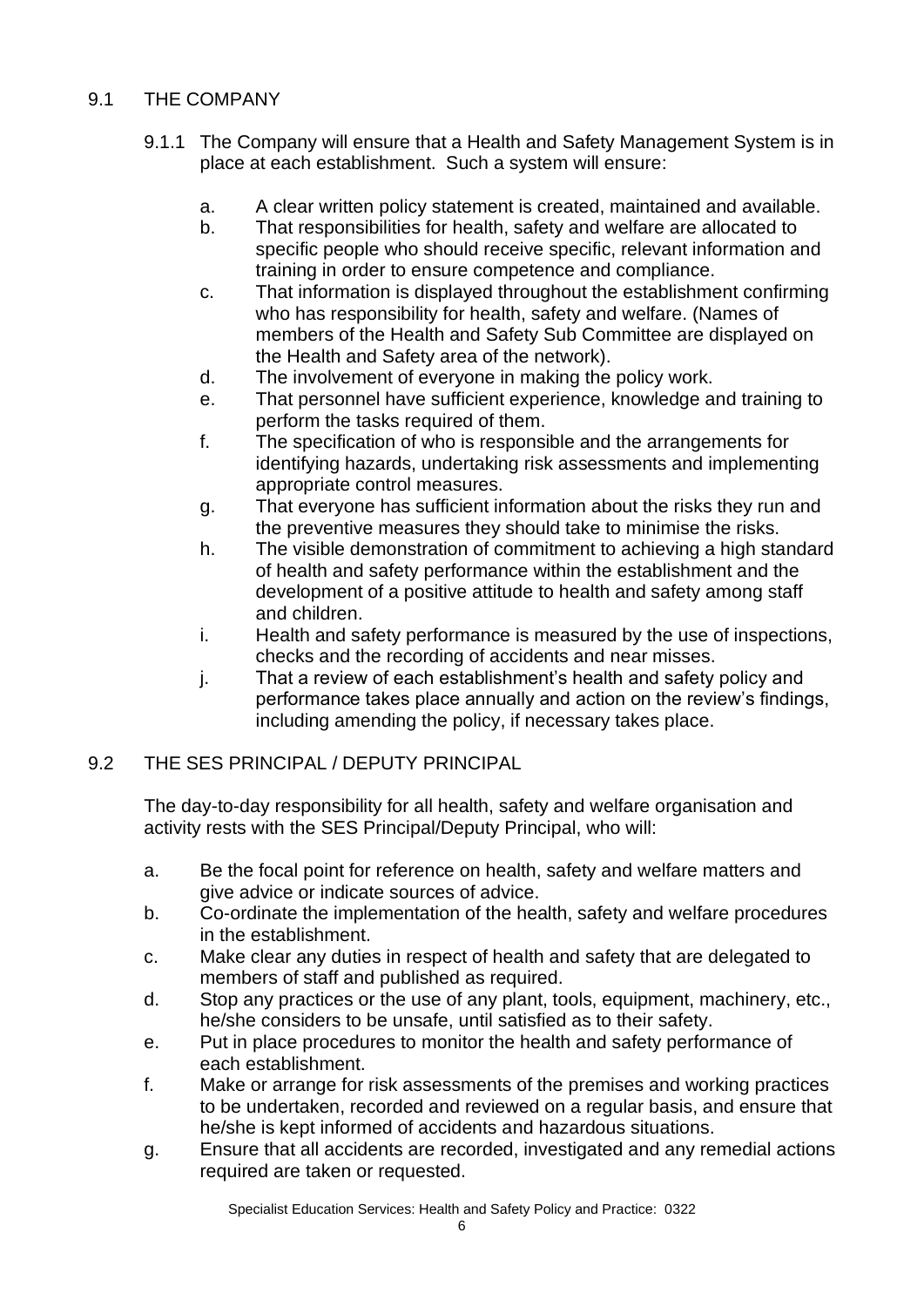- h. Review from time to time;
	- (i) the emergency procedures
	- (ii) the provision of first aid in the building
	- (iii) the risk assessments
- i. Review regularly the dissemination of health and safety information in the establishment, paying particular attention to newly appointed and temporary staff, volunteer helpers and other users of the premises.
- j. Ensure that all equipment used in the establishment is adequately maintained and inspected.
- k. Report to the Director termly on the Health and Safety performance of the establishment.
- l. Co-operate with and provide the necessary facilities for Trade Union appointed Safety Representatives.
- m. Chair the Health and Safety Committee, if applicable.

#### 9.3 HEALTH AND SAFETY CO-ORDINATOR

The SES Principal/Deputy Principal retain overall responsibility, however various aspects of the practicalities of the following may be delegated to other staff:

Health and Safety Co-ordination involves the following responsibilities:

- a. Co-ordination and management of the annual risk assessment process.
- b. Ensuring the annual general workplace monitoring inspections are carried out.
- c. To make provision for the inspection and maintenance of work equipment throughout the building.
- d. To ensure adequate records of the above processes are kept on the premises.
- e. Maintain continuing observations throughout the establishment and make relevant comment to the appropriate staff, if any unsatisfactory situation is observed.
- f. To ensure that staff are adequately instructed in safety and welfare matters in connection with their specific work place and the establishment generally.

#### 9.4 STAFF HOLDING POSTS/POSITIONS OF SPECIAL RESPONSIBILITY

These staff include, particularly, The Registered Manager and Head of Education but also Head of Care, Deputy Head of Education, Deputy Care Managers, domestic and admin staff. They will:

- a. Have a general responsibility for the application of the Health and Safety Policy to their own department or area of work and are directly responsible to the SES Principal/Deputy Principal for the application of the health and safety procedures and arrangements.
- b. Establish and maintain safe working procedures including arrangements for ensuring, so far as is reasonably practicable, the absence or reduction of risks to health and safety in connection with the use, handling, storage and transport or articles and substances, (e.g. chemicals, boiling water and sharp tools).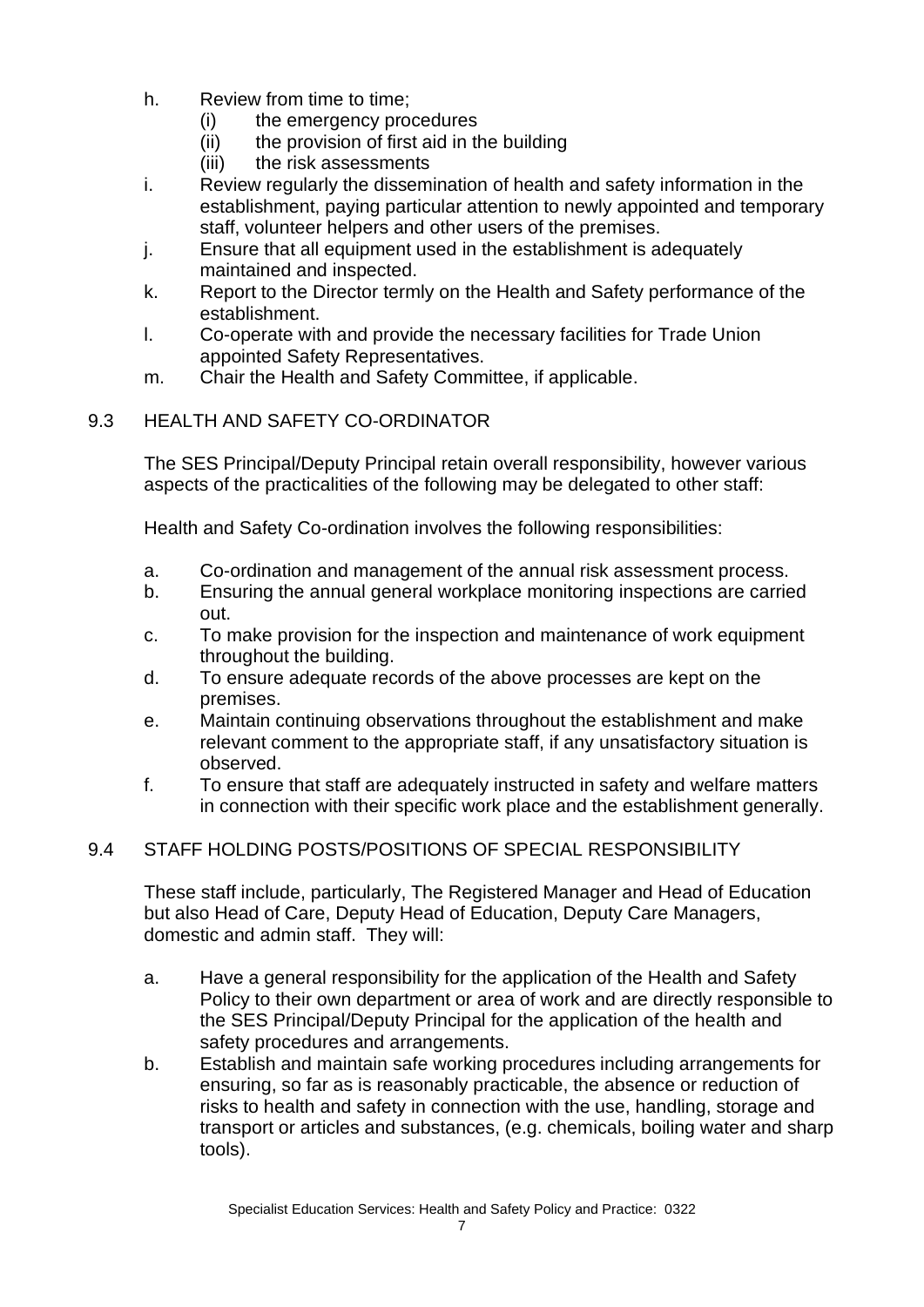- c. Resolve health, safety and welfare problems members of staff may refer to them or refer to the relevant managers any problems for which they cannot achieve a satisfactory solution within the resources available to them.
- d. Carry out regular health and safety risk assessments of the activities for which they are responsible.
- e. Carry out regular inspections of their areas of responsibility to ensure that equipment, furniture and activities are safe and record these inspections where required.
- f. Ensure that all staff under their control are familiar with the health and safety Code of Practice, if issued, for their area of work.
- g. Ensure, so far as is reasonably practicable, the provision of sufficient information, instruction, training and supervision to enable other employees and children to avoid hazards and contribute positively to their own health and safety.
- h. Where appropriate, ensure relevant advice and guidance on health and safety matters is sought.
- i. Investigate and if necessary report any accidents which occur within their sphere of responsibility.
- j. Ensure that relevant health and safety performance data is made available to the Health and Safety Committee and/or SES Principal/Deputy Principal as required.

#### 9.5 SPECIAL OBLIGATIONS OF TEACHING STAFF

The health and safety of students in the Learning Centre and on educational visits is the responsibility of Learning Centre staff. Any questions regarding Health and Safety issues should be discussed with the Head of Education or SES Principal/Deputy Principal before allowing work to take place.

Teachers are expected to:

- a. Exercise effective supervision of the students and to know the emergency procedures in respect of fire, first aid and other emergencies, and to carry them out.
- b. Follow the particular health and safety measures to be adopted in specific teaching areas as laid down in the relevant Code of Practice, if issued, and to ensure that they are applied.
- c. Give clear oral and written instructions and warnings to students as often as necessary.
- d. Follow safe working procedures personally.
- e. Require the use of protective clothing (PPE) and guards where necessary.
- f. Make recommendations to the Head of Education on health and safety equipment and on additions or necessary improvements to plant, tools, equipment or machinery.
- g. Integrate all relevant aspects of safety into the teaching process and, if necessary, give special lessons on health and safety.
- h. Avoid introducing personal items of equipment (electrical or mechanical) into the establishment without prior authorisation.
- i. Report all accidents, defects and dangerous occurrences to the Head of Education.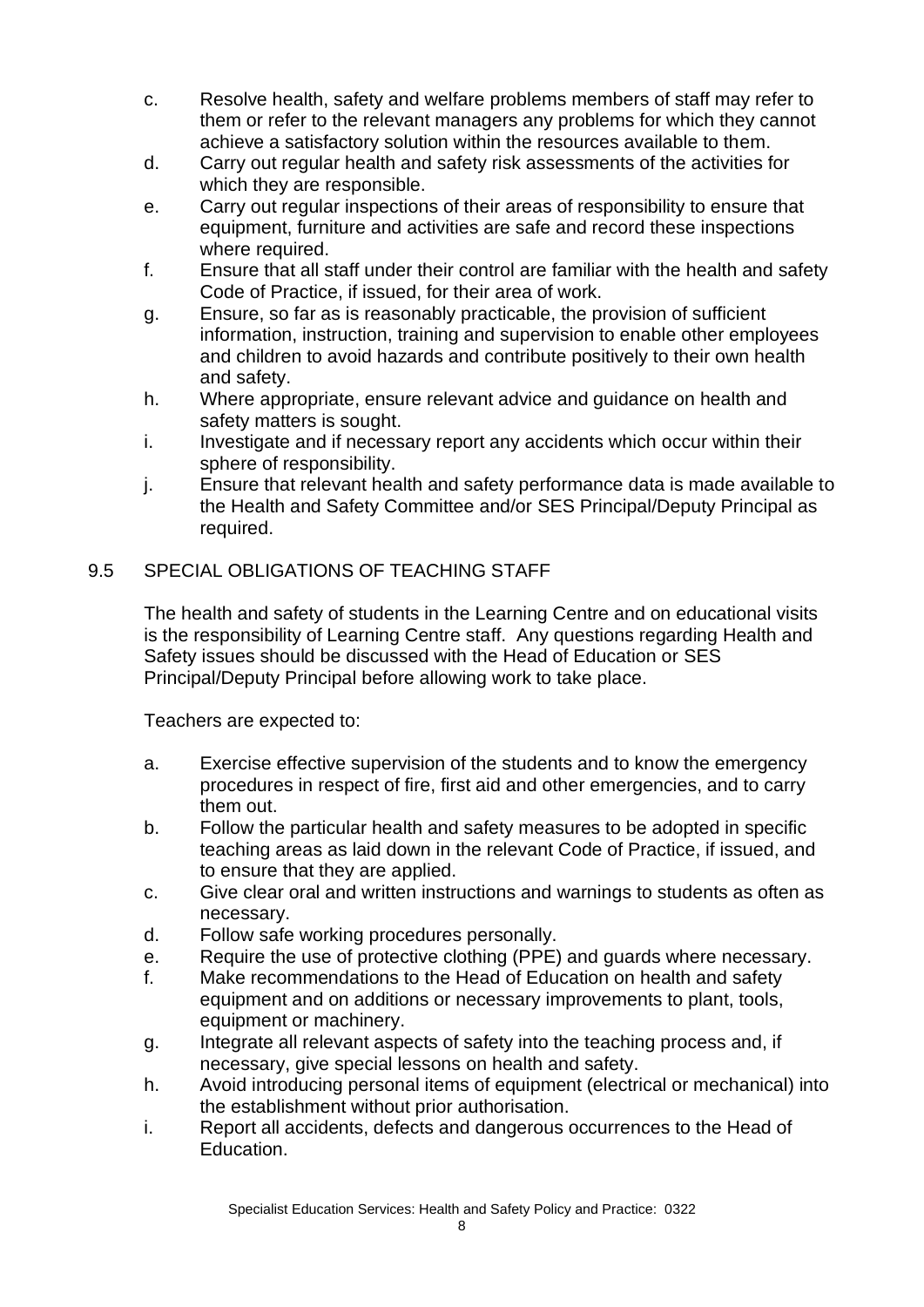In some situations (where applicable) areas specific health and safety rules apply:

#### 9.5.1 ICT Equipment

- a. Food and drinks to be kept away from direct contact with ICT equipment
- b. That there are appropriate breaks and look away opportunities from VDU screens occur during extended time in the room
- c. Adjustable chairs are provided
- 9.5.2 When Conducting Science Teaching
	- a. Teacher in charge to be adequately trained and competent in the handling and use of substances
	- b. No food to be taken near or consumed in areas where chemicals are in use.
	- c. Broken glass to be cleared and safely disposed of by a member of staff.
	- d. All bottles and jars to be clearly labelled; old labels removed.
	- e. Only low voltage electricity to be used in experiments. ASE, have adopted the limits of 28volts ac/40volts dc. However, currently the power down units only allow a maximum of 12volts and experiments should not involve going beyond this unless signed off on an individual and prescriptive risk assessment by the Head of Education. In all eventualities company policy is that it should not go beyond current ASE limit guidance.
	- f. Any dangerous spillage on hands must be washed off immediately and where necessary, medical advice sought in accordance with COSHH assessment
	- g. All experiments to be carried out within the boundaries and framework as laid down in 'Cleapps Hazards'.
	- h. The teacher in charge must ensure that any potential hazardous appliances are shut off before leaving the room.
	- i. Students must wear the appropriate PPE (Personal Protective Equipment), e.g. eye goggles during heating and chemical reaction experiments.
	- j. Any chemicals should be stored to CLEAPSS Guidance standards ie in a metal locked cabinet.
- 9.5.3 Design and Technology
	- a. Teacher in charge to be adequately trained and competent in the handling and use of substances
	- b. On task behaviour whilst using electrical or hot equipment or materials.
	- c. Hold all work correctly and securely.
	- d. Never cut towards yourself.
	- e. Know where to switch equipment on and off.
	- f. No hanging clothes to be left loose (i.e, ties).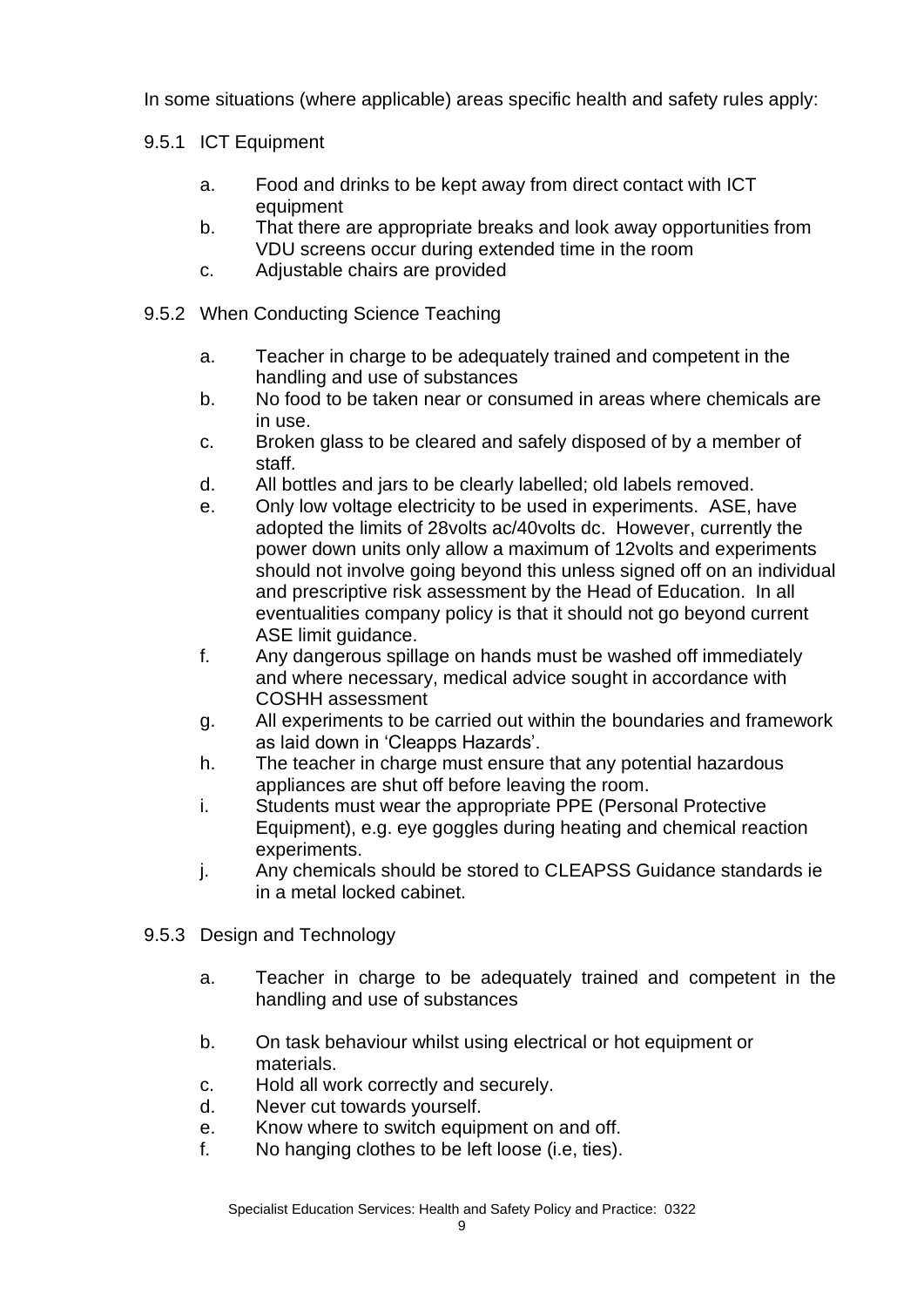- g. Never recharge ordinary batteries and ensure they are always used in the appropriate manner.
- h. The teacher in charge must ensure that any potential hazardous appliances are shut off before leaving the room.
- i. Students must not use Power Tools until fully checked (by a competent person) before use, and have read method statement.
- j. Wear appropriate PPE
- 9.5.4 Art and Ceramics
	- a. Non-toxic craft items to be used if available.
	- b. If toxic items are used, care must be taken in use and storage by ensuring adequate ventilation.
	- c. All equipment used must be kept clean condition.
	- d. If clay is used, vacuum rather than sweeping, keeping clay dust to a minimum.
	- e. Handling of sharp or bladed objects should be preceded by clear instructions about safe use and instruction where required.
- 9.5.5 Physical Education
	- a. All equipment to be checked before use, if damaged, appropriate action to be taken.
	- b. Any hazardous P.E. activities must be taught by a fully qualified instructor.
	- c. No jewellery or watches to be worn at P.E. lessons.
	- d. Appropriate clothing and shoes to be worn for all P.E activities.
	- e. Safe Practice must be adhered to, if unsure consult the "Safe Practice in Physical Education" book kept in the Learning Centre.
	- f. Surfaces must be checked for any hazards, especially if the activity involves bare feet.
- 9.5.6 Swimming
	- a. Students must be supervised whilst on the journey to and from swimming.
	- b. Care must be taken in Car Parks when arriving and departing.
	- c. Whilst changing, students must be of good behaviour.
	- d. Students must be supervised whilst in the water.
	- e. Group swimming lessons will only be taught by qualified instructors.
	- f. Where adult/student ratios are one to one, teaching may take place based on a risk assessment using the previous experience of the adult, the relationship with the child and whether it involves the presence of other adults, e.g. swimming pool life guard. Recreational swimming will only take place in public swimming pools where there is the provision of employed life guards
	- g. Any other swimming would only be part of a risk assessed and approved Outdoor and Adventurous Activity where the visit and trip has been fully approved under the visits procedures.
	- h. All young people will have a swimming assessment, Best practice is for this assessment to be conducted by a suitably qualified person,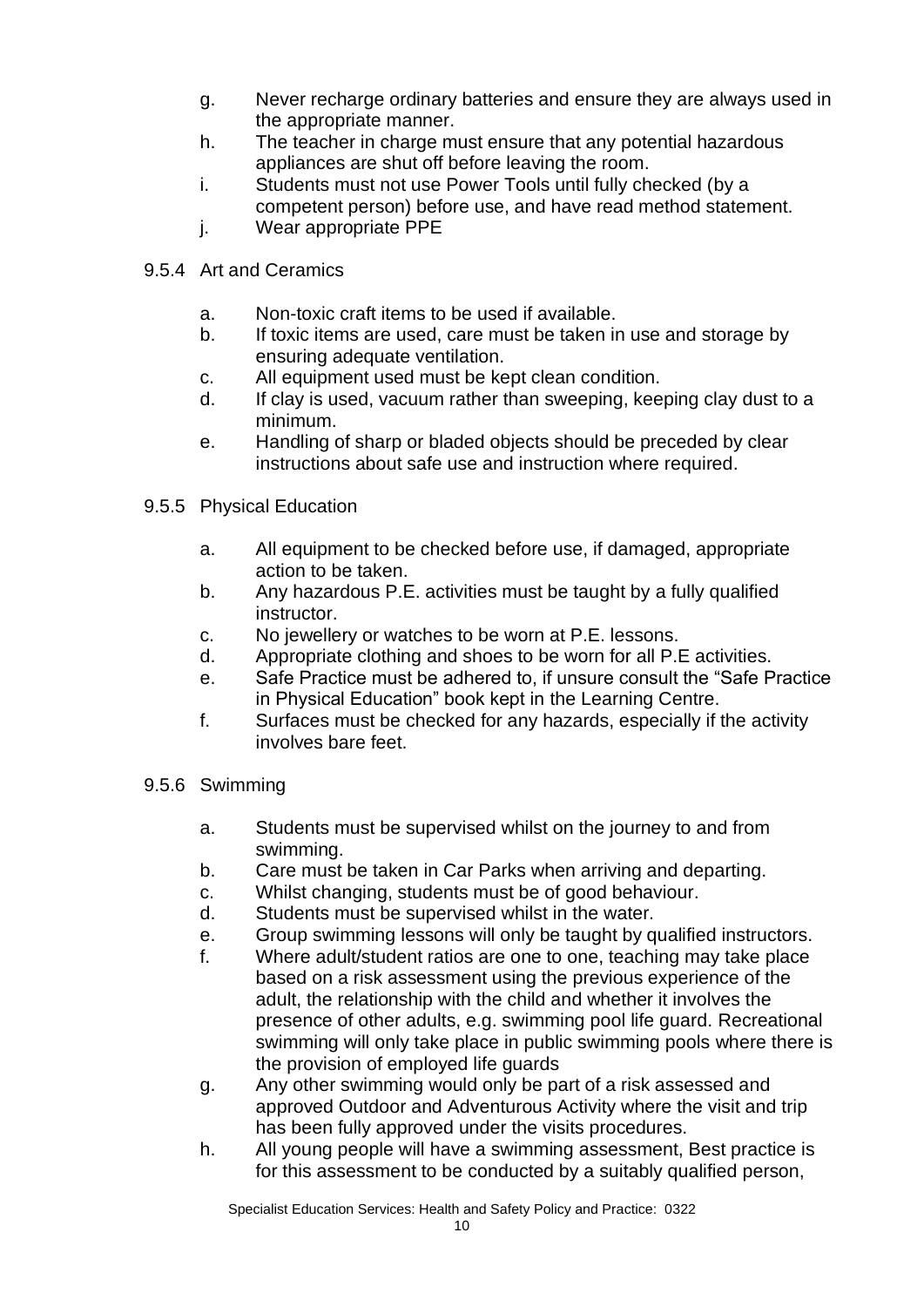e.g. staff member with a swimming teaching qualification and or life saving qualification, or a trained PE teacher. In their absence, an experienced adult can complete the assessment using the detailed SES swimming assessment form to ensure key areas are checked.

#### 9.6 HEALTH AND SAFETY REPRESENTATIVES

The Company recognise the role of Health and Safety Representatives appointed by a recognised trade union. Health and Safety Representatives will be allowed to investigate accidents and potential hazards, pursue employee complaints and carry out inspections within directed time, but wherever practicable outside direct contact time. They are also entitled to certain information, for example, about accidents, and to paid time off to train for and carry out their health and safety functions. However, they are not part of the management structure and are not carrying out the duties on behalf of the SES Principal/Deputy Principal or Company.

#### 9.7 OBLIGATION OF ALL EMPLOYEES

Notwithstanding any specific responsibilities that may have been delegated to them, all employees must:

- a. Act in the course of their employment with due care for the health, safety and welfare of themselves, other employees and other persons.
- b. Observe all instructions on health and safety issued by the Company, Senior Managers or any other person delegated to be responsible for a relevant aspect of health and safety.
- c. Take heed of any instruction and/or training received on the use of equipment, machinery, dangerous substance or safety devices.
- d. Use and maintain correctly, in accordance with any instruction and/or training received, all personal protective equipment issued.
- e. Report all accidents in accordance with current procedure.
- f. Co-operate with other persons to enable them to carry out their health and safety responsibilities.
- g. Inform their Line Manager of all potential hazards to Health and Safety, in particular those that are of a serious or imminent danger.
- h. Inform their Line Manager of any shortcomings they consider to be in the establishment's health and safety arrangements.
- i. Exercise good standards of housekeeping and cleanliness.
- j. Know and apply the procedures in respect of fire, first aid and other emergencies.
- k. Co-operate with the appointed Trade Union Health and Safety Representative and the Enforcement Officers of the Health and Safety Executive.

All employees who authorise work to be undertaken or authorise the purchase of equipment will ensure that the health and safety implications of such work or purchase are considered.

Employees entrusted with responsibilities for specific aspects of health, safety and welfare must satisfy themselves that those responsibilities as appropriate are re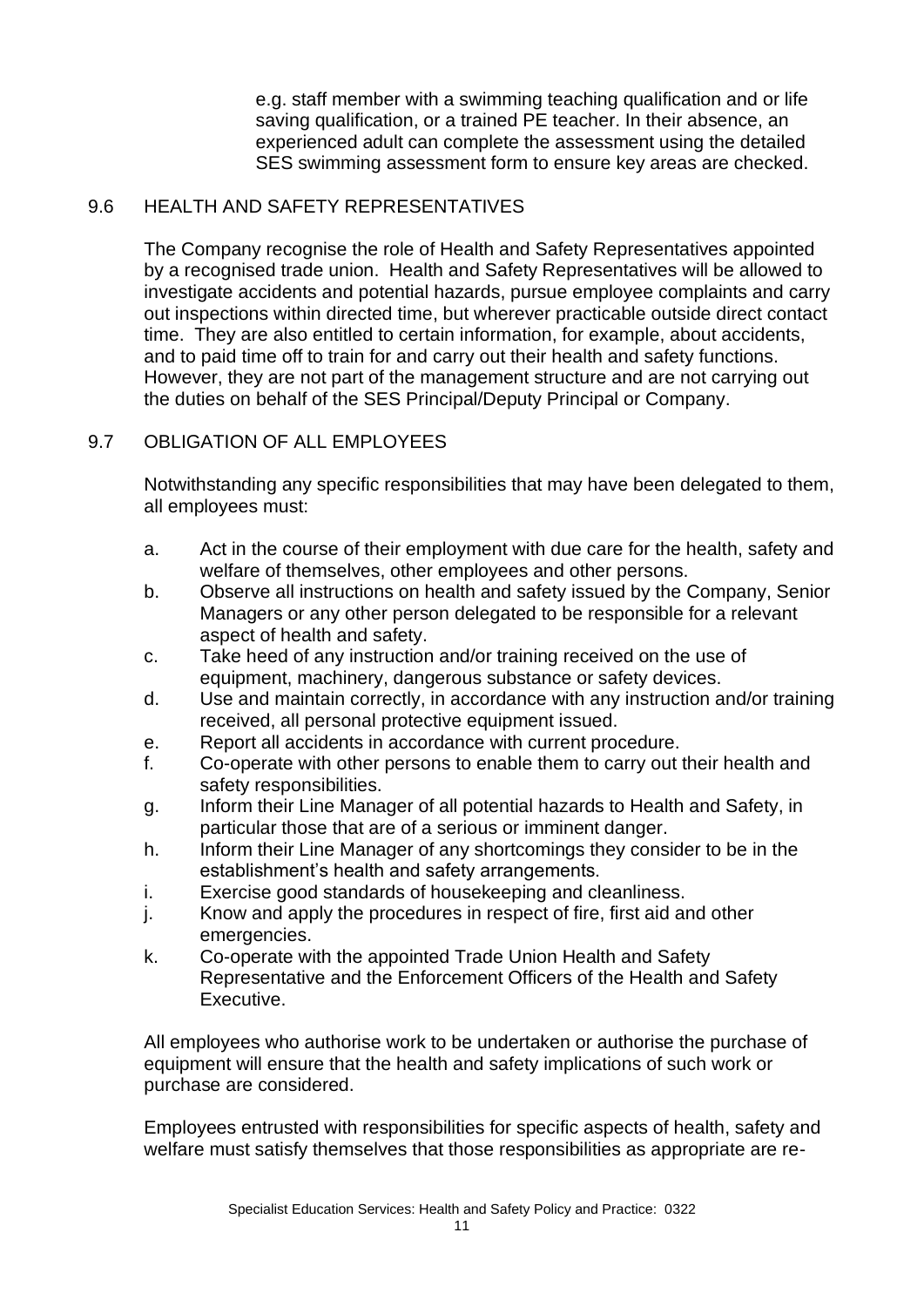assigned in their absence. Such re-assignments must be approved by the employee's immediate Line Manager.

Failure to exercise reasonable care for the safety of oneself, fellow employees or members of the public; to co-operate with the Company or its advisers on health and safety matters; or the misuse of safety equipment provided may justify disciplinary action being taken against the employee concerned.

#### 9.8 CHILDREN

Children, in accordance with their age and aptitude, are expected to:

- a. Exercise personal responsibility for the health and safety of themselves and others.
- b. Observe standards of dress consistent with safety and/or hygiene.
- c. Observe all the health and safety rules of the establishment and in particular the instructions of staff given in an emergency.
- d. Use and not wilfully misuse, neglect or interfere with things provided for his/her health and safety.

All students, parents/carers and placement authorities are made aware of the above as part of the admissions process and through the ongoing work of the establishment directly with students and where applicable their families. Our means of communication is through use of the following:

- Young Person Welcome Guide
- Home Visits
- The formal Curriculum
- Individual discussion and counselling
- Group Meetings
- Tutorial Work
- The Portfolio of Achievement and Needs (PAN) process

#### 9.9 VISITORS AND OTHER USERS OF THE PREMISES

Visitors and other users of the premises should be required to observe the health, safety and welfare rules of the establishment. In particular volunteers helping out in establishment, including those associated in self-help schemes should be made aware of the health and safety policy applicable to them by the member of staff to whom they are assigned. Other visitors include contractors whose work and actions are overseen by the Principal or his delegated manager. The Caretaker, in liaison with the office staff will ensure that where necessary contractors read and sign that they have seen the asbestos survey certificate and register if applicable. For some contractors this will not apply because their proposed work has been assessed as being well removed from potential hazards identified within the asbestos survey.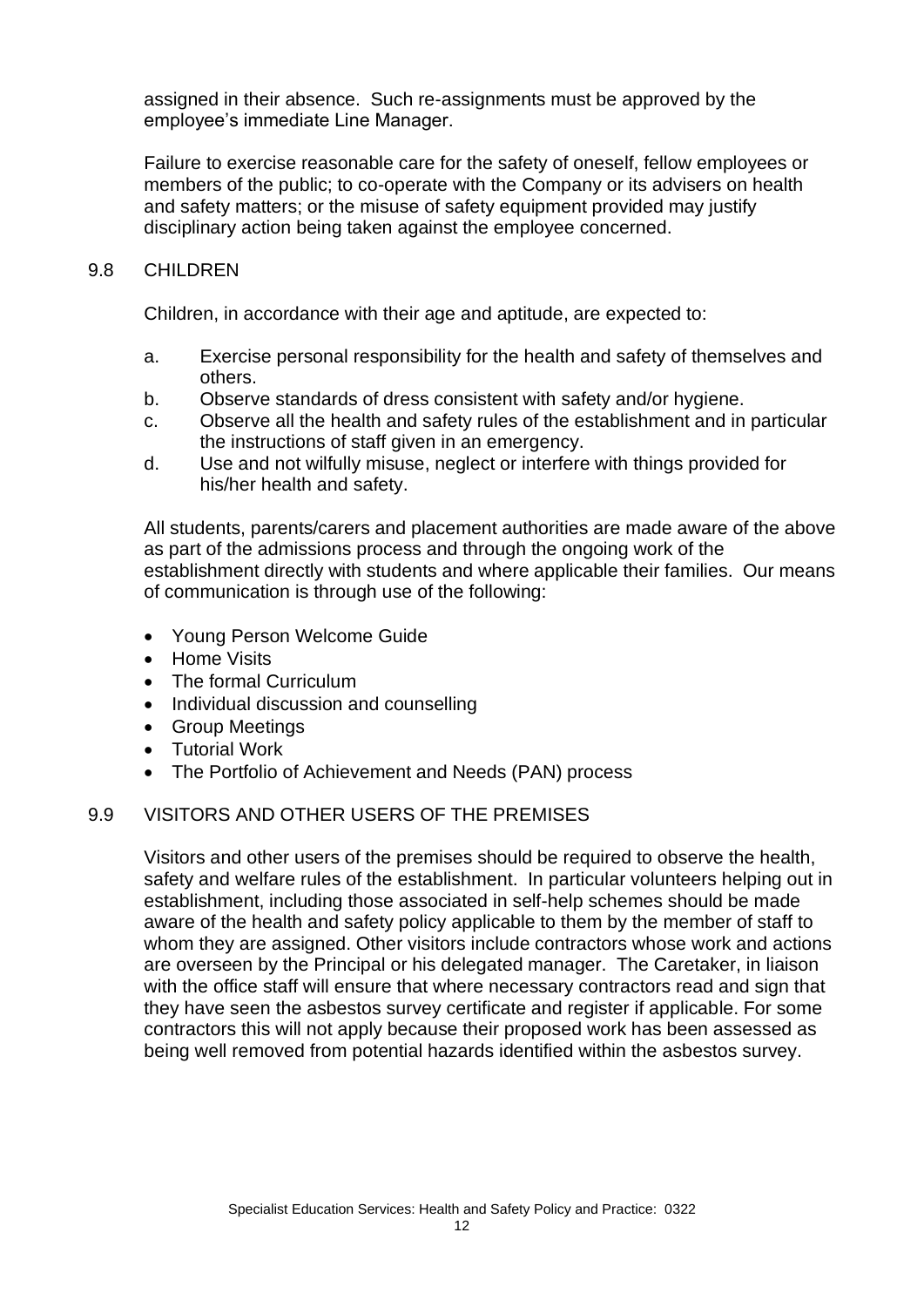#### **10 SUPERVISION OF STUDENTS**

A breakdown of the routines around the operation of the establishment can be found in various documents:

- Staff Handbook
- Prospectus
- Student Welcome Guide
- Positive Management of Behaviour
- Educational, Social and Leisure Visits and Activities Policy and Practice
- Supporting Induction and Professional Practice in Care Roles
- Leadership and Management in The Deputy Care Manager Role
- Risk Assessment

#### **11 PROVISION OF FIRST AID**

It is company policy to ensure that all staff have basic First Aid in the Workplace training. Further to this it is our policy to ensure that at least one member of staff on duty at any one time has a full First Aid Qualification. To this end the Deputy Care Managers/Team Leaders (one of whom is always on duty) will fulfil this role.

Records of Training will be kept as a central record as well as individually on staff files together with relevant Certificates.

(a) First Aid boxes must contain the following:

ONE guidance card TWENTY assorted individually wrapped sterile adhesive dressings TWO sterile eye pads with attachment SIX individually wrapped triangular bandages SIX safety pins SIX medium sized individually wrapped sterile unmedicated wound dressings TWO large sterile individually wrapped unmedicated wound dressings THREE extra large sterile individually wrapped unmedicated wound dressings

(b) First Aid boxes are to be found in the following locations:

Kitchen House Office Staff Sleeping in Rooms Learning Centre Company Vehicles (where applicable) Portable Boxes for Trips out SES office (Avocet House only)

A named person and a named back up person will be responsible for the systematic checking and replenishment of First Aid boxes. This takes place at a minimum frequency of once per week.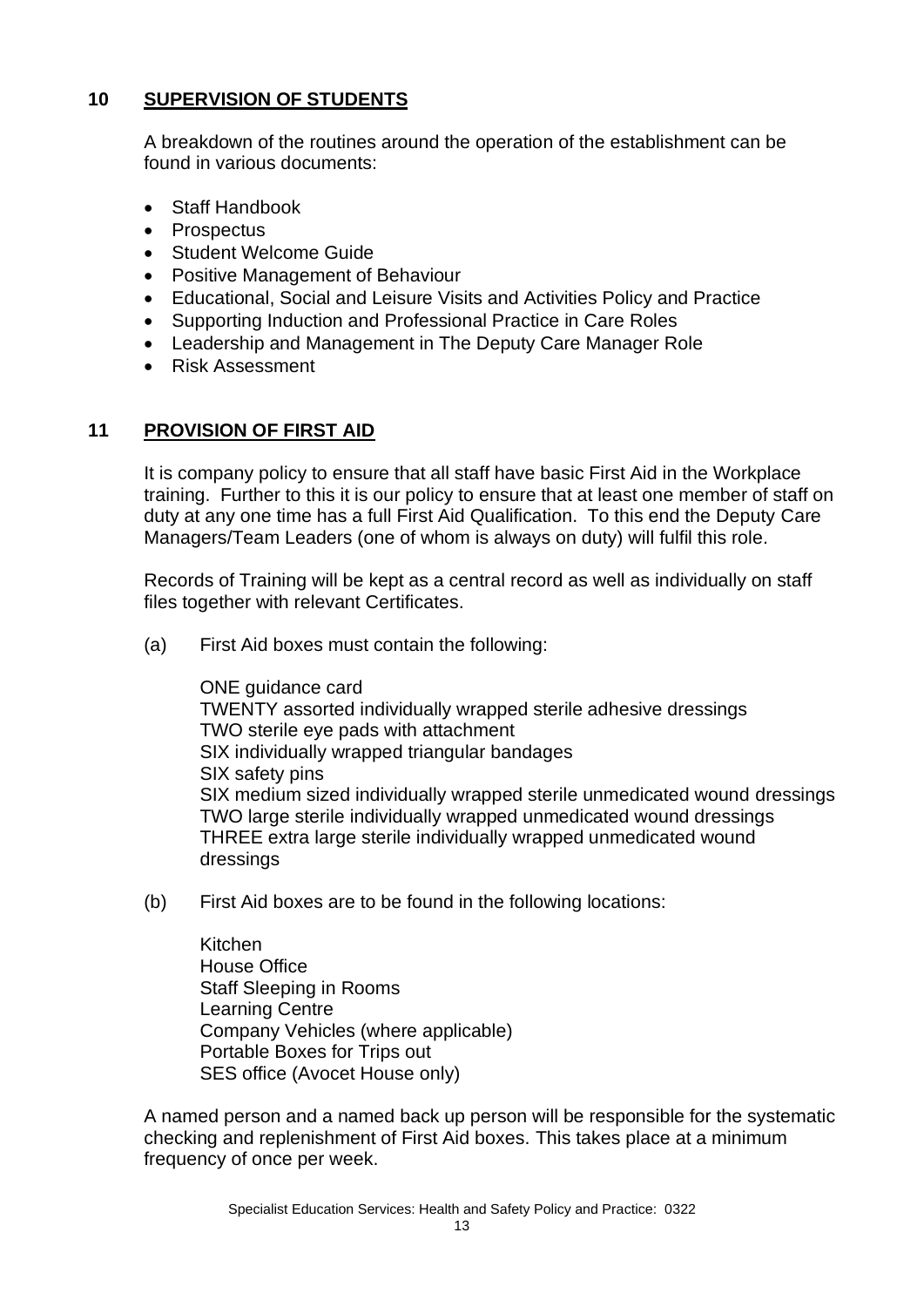#### **12 EMERGENCY PROCEDURES**

#### 12.1 ILLNESS OR ACCIDENT

If anyone should become ill or suffer injury as a result of an accident the procedures below should be followed:

- First aid should be given, but only as far as knowledge and skill permit. The patient should be reassured and, only if absolutely necessary, removed from danger.
- If circumstances necessitate then the Deputy Care Manager should be summoned as the 'appointed person' and will take charge of the situation.

All members of staff are periodically updated with regard to first aid in the workplace.

An agreed programme is in place to keep up do date a proportion of the staff team with full first aid training and this will be the Senior Care Team.

- (a) Transport to hospital. If an ambulance is required the emergency "999" service should be used. It may be appropriate in cases of a less severe nature to transport a student or staff to a casualty department by a staff member, after considering staffing levels.
- (b) No casualty should be allowed to travel to hospital unaccompanied.
- (c) Reporting Accidents to children and non-employees. Immediately after the incident every case of injury or accident must be fully and accurately reported on the appropriate accident form and, where possible, detailed statements should be obtained from witnesses. Accident forms are currently obtainable from the House Office. Completed forms should be submitted without delay in the designated folder located in the house office and the Registered Manager will, where required, investigate the accident. Accident forms are monitored by the SES Principal/Deputy Principal for a second viewing. In the absence of The Registered Manager, accident forms should be passed directly to SES Principal/Deputy Principal. An accident form must be completed for all accidents to children or members of the public, however minor.
- (d) Reporting Accidents to Employees. For employees only, an entry must be made in the accident book that is kept in the house office. The accident book for children is also kept in the house office. The accident book is in the form of a 'tear out' record sheet and the final historical records for both staff and children are kept in the main office.
- (e) For all accidents where any person is injured causing an absence in excess of seven days, the report must be forwarded immediately to the SES Principal/Deputy Principal who is statutorily required to forward details to the Health and Safety Executive (HSE) within fifteen days. For serious injuries reports must be made immediately online to the HSE without delay. These are the requirements of the Reporting of Injuries, Diseases and Dangerous Occurrences Regulations (RIDDOR).
- (f) Accident forms are due to transfer to the Clearcare system in February 2022.
- 12.2 FIRE AND EMERGENCY PROCEDURE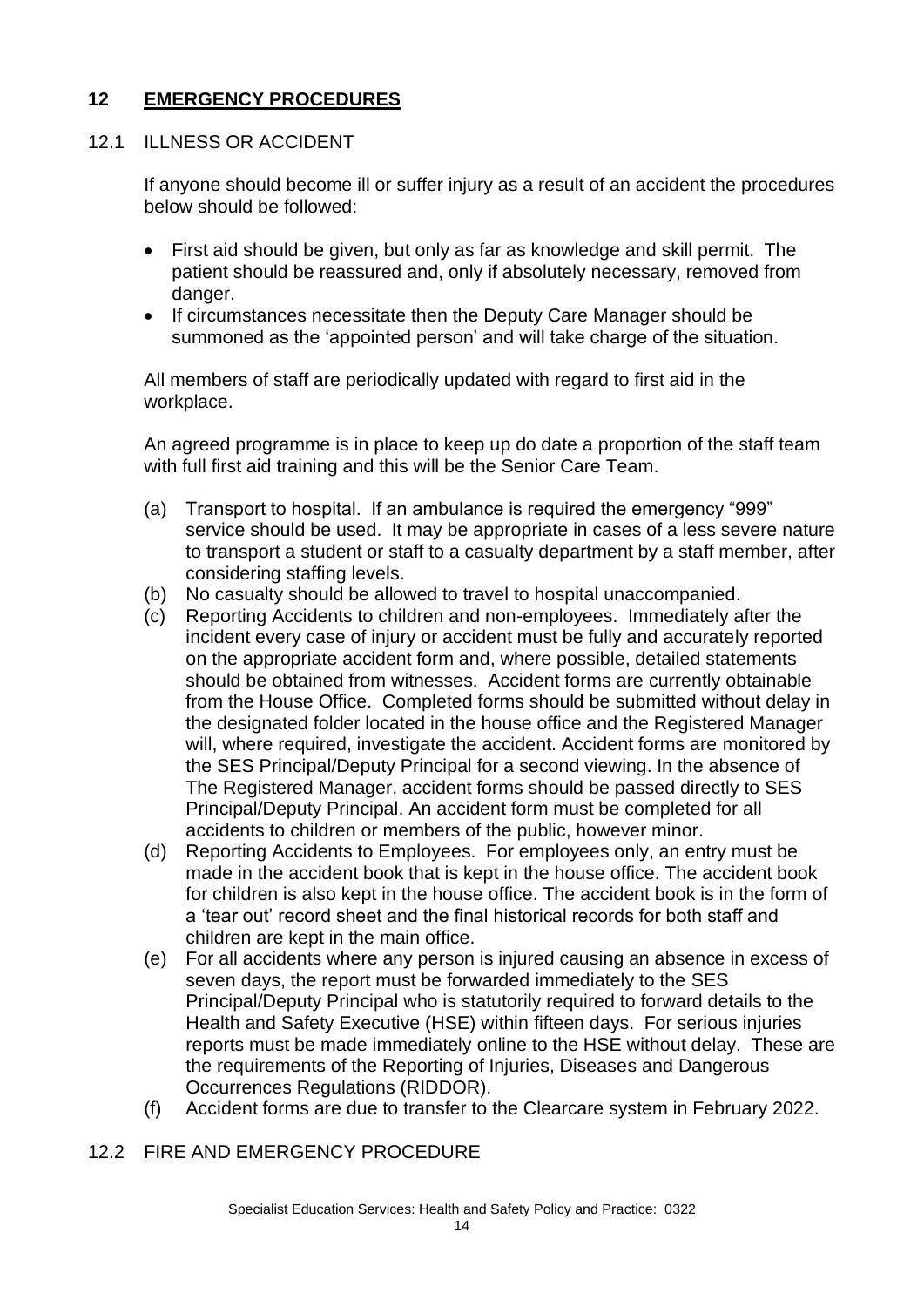It is the duty of all members of staff to carry out the procedures as explained in the Staff Handbook and displayed around the building.

The Health and Safety Sub Committee assign six fire drills each year, with one early morning (young people still in bed) and one darkness hour's drill (usually in winter) essential. The fire log maintained in the house office contains all records related to fire health and safety, with full training included during staff induction, and subsequent training for existing staff on an annual basis.

It is the duty of all members of staff to carry out the procedures as laid out in the Fire and Evacuation Procedure:

Following the evacuation procedure a roll call will be taken in respect of those recorded/known to be in the building. Relevant sources for this information are:

- Fire Roll Call List
- Daily Log, including handover sheets
- The Visitors Book
- Daily Recording Sheets.

During Learning Centre opening Hours:

- The Head of Education, or in their absence the most senior teacher, will ensure that all personnel, (staff, visitors and students) in the Learning Centre, make their way to the assembly area.
- The Administrator will ensure the visitors' book is taken to the assembly point.
- The Deputy Care Manager on Duty will take the roll call list attached to the Fire Procedures clipboard, together with any other relevant sources of information and conduct the complete roll call.

During Residential Hours:

- Deputy Care Manager on duty will ensure the In/Out log and visitors book are taken to the assembly point.
- The Deputy Care Manager on Duty will conduct the complete roll call.

*(The Fire Evacuation Procedure is set out as an appendix to this document).*

12.2.1 Review of Emergency Procedures

The SES Principal/Deputy Principal will arrange for a regular review of the emergency procedures and the provision of first aid training.

Norfolk Fire and Rescue Service conduct an annual safety audit to ensure the premises comply with legislation and are kept safe from fire.

#### 12.3 EMERGENCY RESPONSE BAGS

In the event of a young person going missing in hours of darkness, there are emergency response bags available in the house office (and coach house office at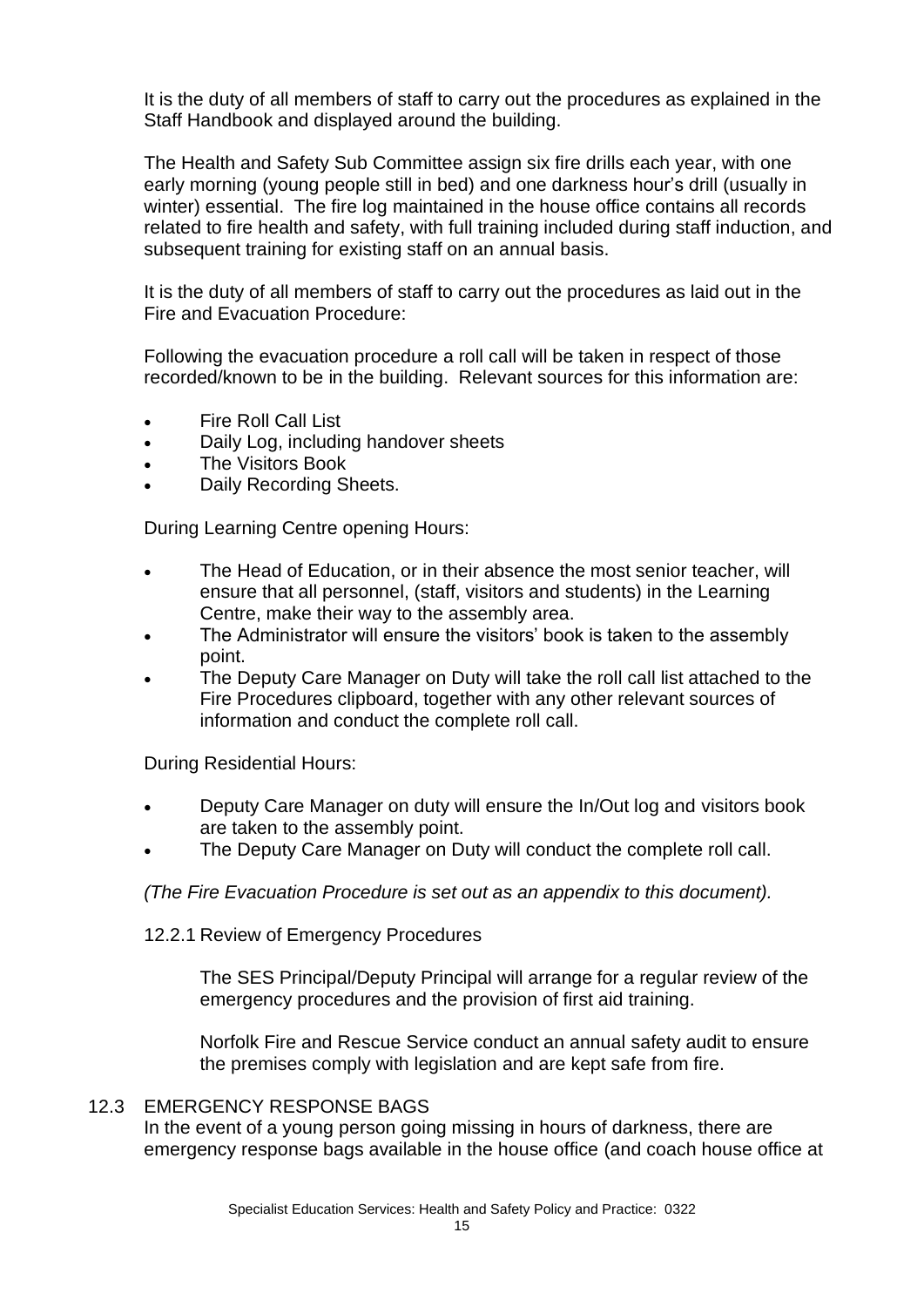Avocet House) for adults to use. These contain a first aid kit, high visibility jackets, a torch and a foil survival blanket.

#### **13 HEALTH AND SAFETY TRAINING**

Staff must be adequately trained to perform the work required of them and to carry out any health and safety responsibilities assigned to them.

The grid below shows the training that has been identified and will be provided:

| <b>Training Need</b>         |                                                                                                                                                                                                                                                     |
|------------------------------|-----------------------------------------------------------------------------------------------------------------------------------------------------------------------------------------------------------------------------------------------------|
|                              | <b>Training Schedule/Approach</b>                                                                                                                                                                                                                   |
| <b>Manual Handling</b>       | Initial Training for Key staff<br>(Caretaker/Handyperson)<br>General awareness training for other staff e.g.<br>members of grounds committee.<br>Ongoing training through process of risk<br>assessment and emerging issues.                        |
| <b>Electrical Equip Test</b> | External Accredited training for key staff<br>member (Caretaker/Handyperson)<br>Frequency every 5 years                                                                                                                                             |
| <b>First Aid</b>             | Initial 1 <sup>st</sup> Aid at Work Training for all new staff<br>Full 2 day first Aid Training for all DCMs<br>(Both to be updated every 3 years)                                                                                                  |
| Working at Height Training   | Initial Training through use of HSE direct online<br>materials for key staff (Caretaker /<br>Handyperson)<br>General awareness training for other staff.<br>Ongoing training through process of risk<br>assessment and emerging issues.             |
| <b>Control of Substances</b> | Initial Training through use of HSE direct online<br>materials and that provided by suppliers for key<br>named staff.<br>General awareness training for other staff.<br>Ongoing training through process of risk<br>assessment and emerging issues. |
| <b>Fire Training</b>         | Full appliance training for key staff -<br>(Caretaker/Handyperson and DCMs)<br>In house – training for all new staff<br>Ongoing training through Fire Drill Scenarios<br>and feedback.                                                              |
| <b>Fire Extinguisher Use</b> | Full appliance training for key staff -<br>(Caretaker/Handyperson)<br>In house – training for all new staff - led by                                                                                                                                |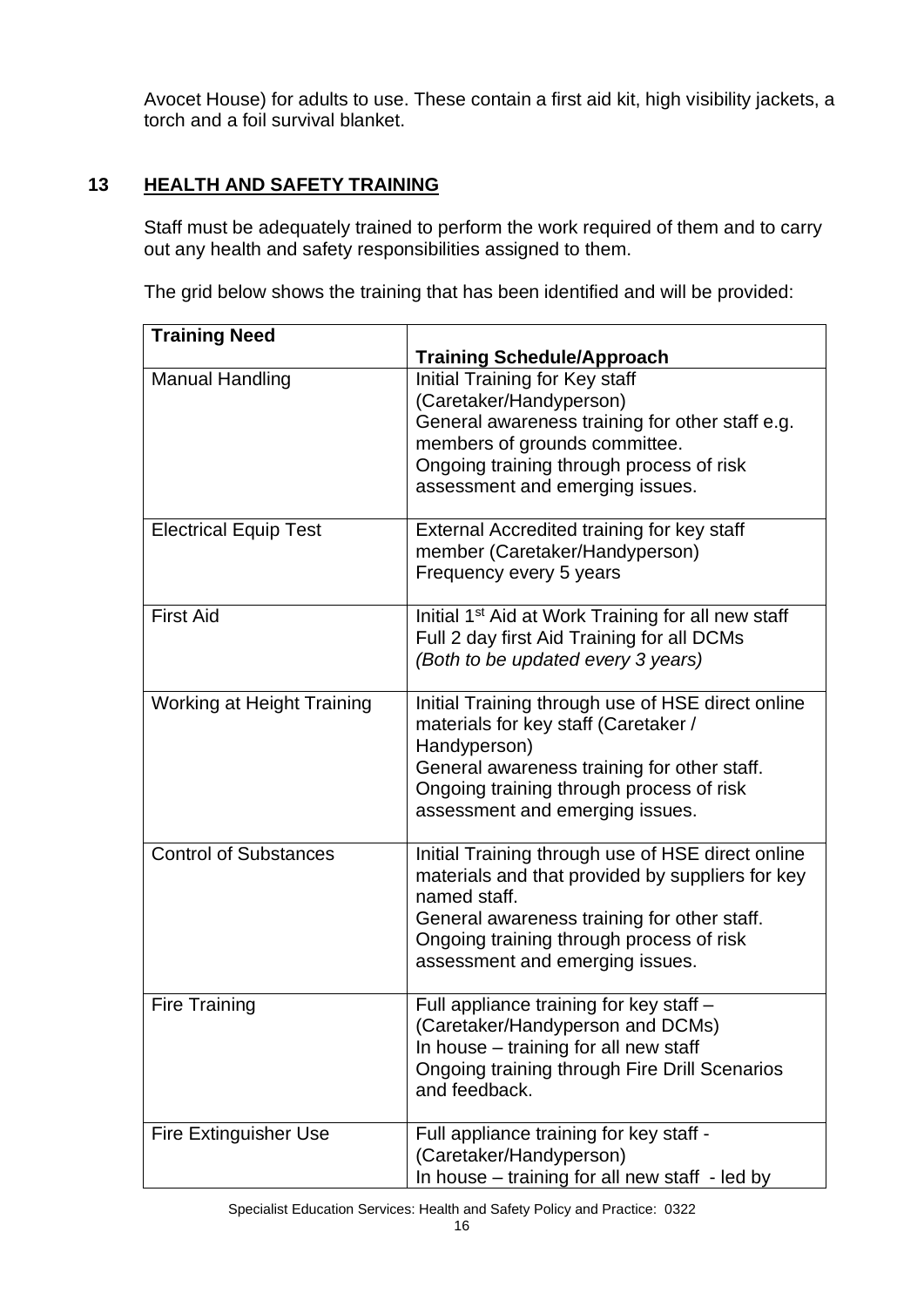|                                     | Caretaker / Handyperson.                                                                                                                                                                                    |
|-------------------------------------|-------------------------------------------------------------------------------------------------------------------------------------------------------------------------------------------------------------|
| <b>Positive Handling Strategies</b> | 12 hr full Team Teach Training for all new staff<br>Advanced module training on an assessed<br>needs basis.<br>Top up training as per Team Teach Protocols<br>(See Team Teach frequency of Training Sheet). |
| <b>Risk Assessment</b>              | Initial In house training for all staff.<br>Ongoing training through process of<br>documentation review, staff support and<br>development.                                                                  |
| Food Hygiene                        | Initial Fully Accredited Basic Food Hygiene<br>training for all new staff.<br>Renewal Training every 3 years                                                                                                |
| <b>Alarms</b>                       | Initial basic In house training for all new staff.                                                                                                                                                          |
| Medication                          | Full Children's Home Medication Training for<br>Key named member of staff.                                                                                                                                  |
| Telephone                           | Initial basic In house training for all new staff.                                                                                                                                                          |

#### **14 HEALTH AND SAFETY MONITORING**

The following inspections and checks will be carried out:

| $AH = Avocet House$ ; $TH = Turnstone House$ |  |  |  |
|----------------------------------------------|--|--|--|
|----------------------------------------------|--|--|--|

| Nature of<br><b>Monitoring</b> | Date on Cycle                                                                   | <b>Responsibility</b>                              |
|--------------------------------|---------------------------------------------------------------------------------|----------------------------------------------------|
| Ovens / Large<br>Equipment     | Annually - August                                                               | Accredited Electrician                             |
| Fire Appliances                | (In house) Monthly<br>Annually - July TH<br>August (AH)                         | Caretaker / Handyperson<br><b>AFS</b>              |
| Fire Alarm System              | (In house) Weekly<br>June + December TH<br>October + April (AH)                 | Caretaker / Handyperson<br>1 <sup>st</sup> Connect |
| <b>Emergency Lights</b>        | (In house) Monthly<br>March Flash / September 3hr<br>тн<br>April + October (AH) | Caretaker / Handyperson<br>1 <sup>st</sup> Connect |
| <b>Portable Electric</b>       | Full Test - October TH<br>September (AH)<br>Visual Test - January               | Caretaker / Handyperson<br>Caretaker / Handyperson |
| Building / Wiring              | Every 5 Years<br>Next due $-$ June 2021 (AH)                                    | <b>Accredited Electrician</b>                      |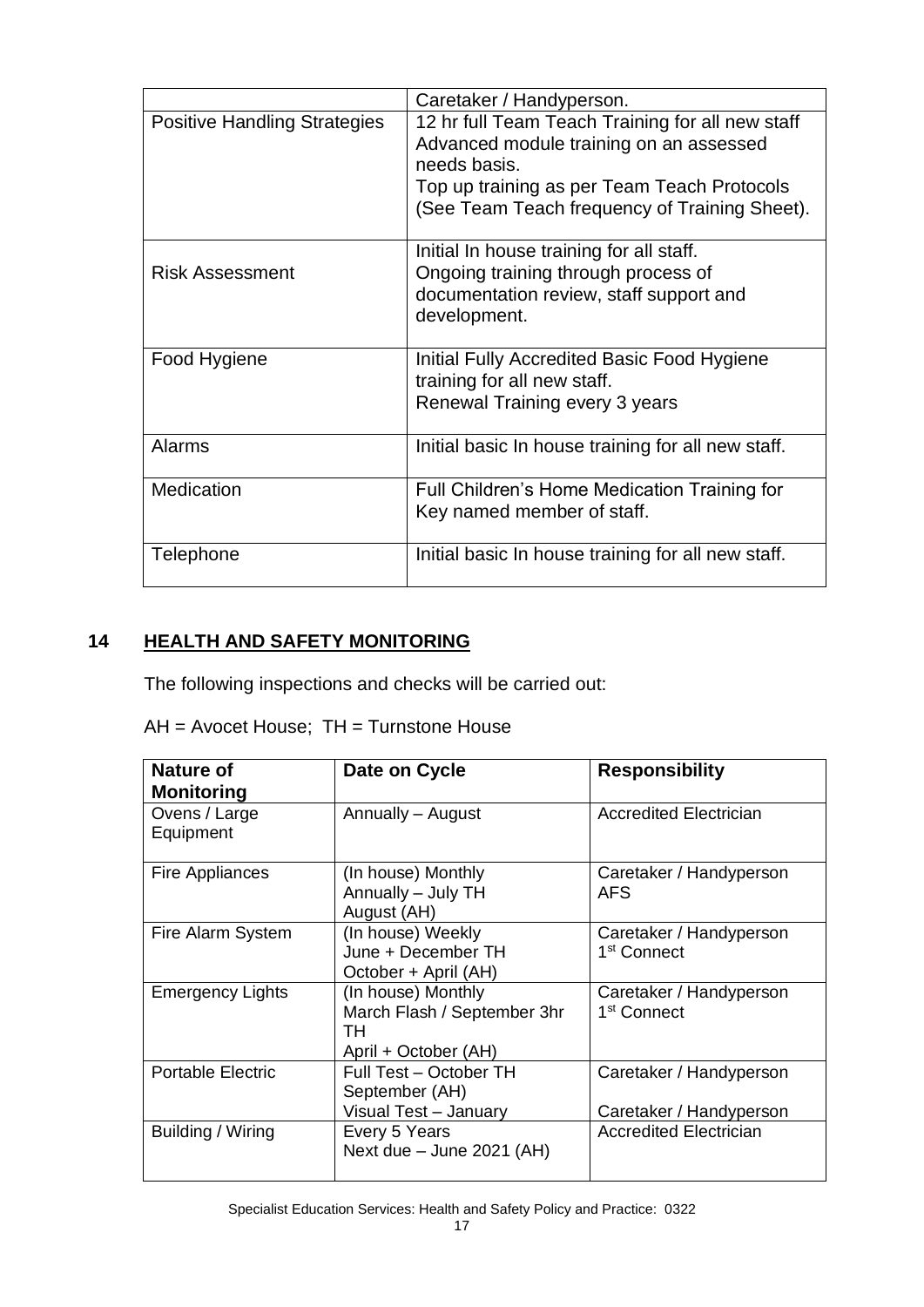| Ladders | 6 Monthly        | Caretaker / Handyperson |
|---------|------------------|-------------------------|
|         | January and July |                         |

#### **15 RISK ASSESSMENT**

Risk assessment will be carried out throughout each establishment as follows:

AH = Avocet House; TH = Turnstone House

| <b>Risk Assessment</b>                                    | Date on Cycle                 | <b>Responsibility</b>                                                                               |
|-----------------------------------------------------------|-------------------------------|-----------------------------------------------------------------------------------------------------|
| <b>General Risk Assessment</b>                            | January                       | Full Committee agenda item during<br>Spring Term.                                                   |
| Manual Handling                                           | February                      | <b>SES Principal / Caretaker</b><br>Handyperson                                                     |
| Fire                                                      | September TH<br>February (AH) | SES Principal plus two committee<br>members, ideally this will include the<br>Caretaker Handyperson |
| <b>VDU</b>                                                | February                      | <b>SES Principal / Admin Staff</b>                                                                  |
| <b>Control of Substances</b><br>(COSHH)                   | February                      | SES Principal (Assisted by at least 1<br>Committee members)                                         |
| Security                                                  | February                      | <b>SES</b>                                                                                          |
| Grounds                                                   | February                      | SES Principal (Assisted by at least 1<br>member of Grounds and Buildings<br>Committee)              |
| <b>Appropriate and Suitable</b><br><b>Location Review</b> | June                          | <b>SES Principal (Assisted by Registered</b><br>Manager – consultation letters sent in<br>April)    |

#### 15.1 RISK ASSESSMENTS FOR ALL VISITS AND ACTIVITIES

Risk Assessments must take place for all visits and activities. There is a standard risk assessment format for the completion of generic and specific risk assessments. There is a coded (by name and locked when approved) bank of approved risk assessments that can be accessed on the computer network. Staff responsible for trips out should complete and cross-reference risk assessment forms on the educational visits forms before submitting them to the relevant person. All new risk assessments must be approved by the Visits Co-ordinator before being coded and stored on the network as an acceptable template. The Visits Co-ordinator manages the risk assessments relating to Visits and holds a central record.

SES aspires to the very best standards issued to and by LAs. Each establishment has a comprehensive Educational, Social and Leisure Visits and Activities Policy and Practice document. This document is comprehensive in detail and all staff should read it as part of their induction and before taking children out on any visits. The document is available on the network.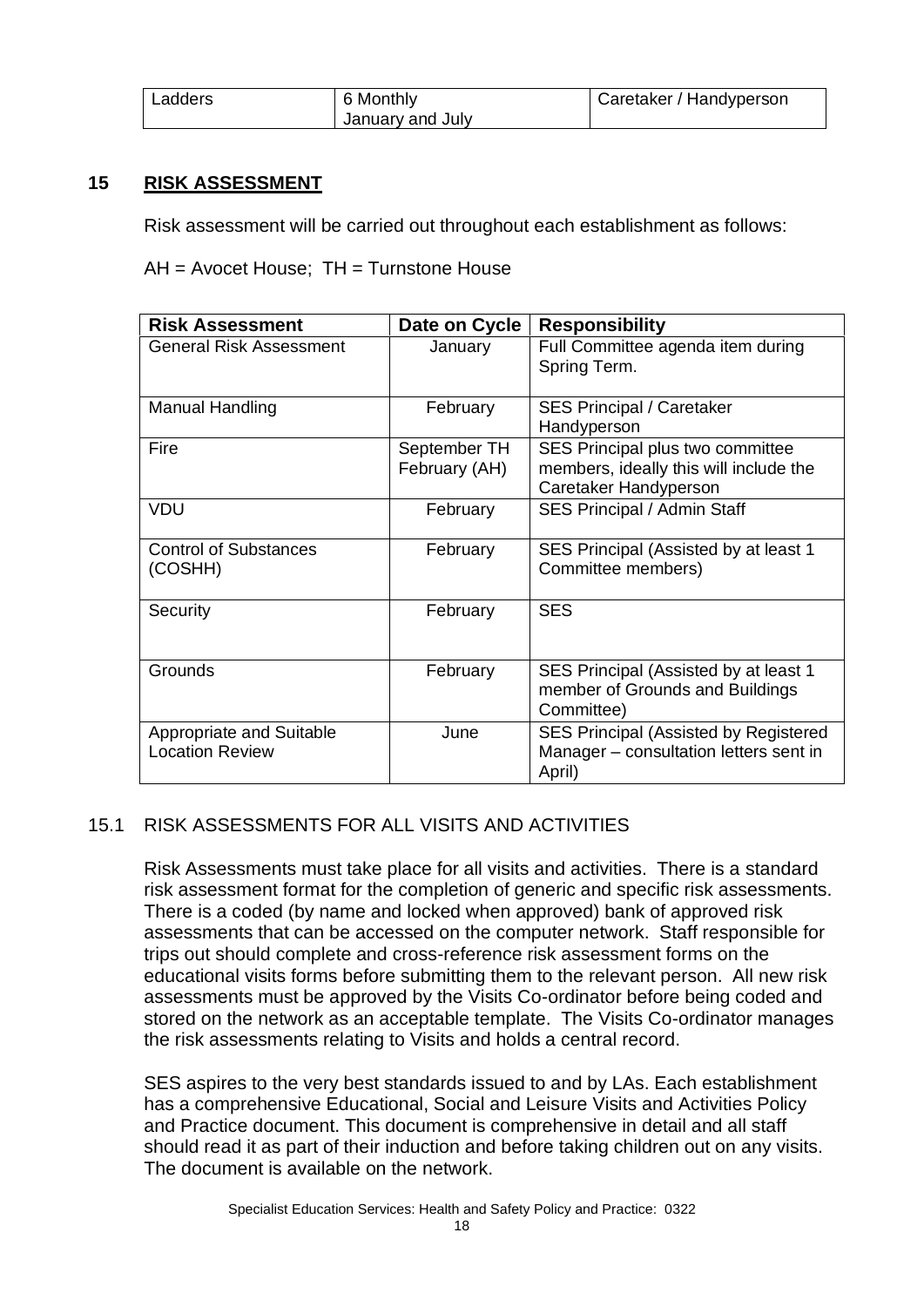Every new member of staff is issued with a personal Visits and Activities Training Log. The logs also serve as a record of ongoing experience in higher risk Outdoor and Adventurous Activities.

There is a separate Policy document relating to transportation and travel.

#### **16 LEGIONELLA RISK MANAGEMENT**

Legionellosis is the collective name given to the pneumonia-like illness caused by legionella bacteria. This includes the most serious legionnaires' disease, as well as the similar but less serious conditions of Pontiac fever and Lochgoilhead fever. Legionnaires' disease is a potentially fatal form of pneumonia and everyone is susceptible to infection. However, some people are at higher risk, including:

- people over 45 years of age;
- **·** smokers and heavy drinkers;
- people suffering from chronic respiratory or kidney disease; and
- **anyone with an impaired immune system.**

The bacterium *Legionella pneumophila* and related bacteria are common in natural water sources such as rivers, lakes and reservoirs, but usually in low numbers. Since legionella bacteria are widespread in the environment, they may also contaminate and grow in purpose-built water systems such as cooling towers.

Any water system that has the right environmental conditions could potentially be a source for legionella bacteria growth. There is a reasonably foreseeable legionella risk in a water system if:

- water is stored or re-circulated as part of the system;
- **•** the water temperature in all or some part of the system is between 20–45 °C;
- there are sources of nutrients such as rust, sludge, scale and organic matters;
- the conditions are likely to encourage bacteria to multiply;
- it is possible for water droplets to be produced and, if so, if they can be dispersed over a wide area, eg showers and aerosols from cooling towers; and,
- it is likely that any employees, residents, visitors etc are more susceptible to infection due to age, illness, a weakened immune system etc and whether they could be exposed to any contaminated water droplets.

The risks posed from legionella within Turnstone House are extremely low as water is not stored in large water storage facilities and all supplies are mains fed, thus reducing the risk if stagnation.

The handyperson mitigates any possible risks within the Learning Centre building by completing the following weekly checks as part of their regular routine:

- ensuring that all hot taps are run for a minimum of one minute and cold taps for two minutes,
- all toilets are flushed.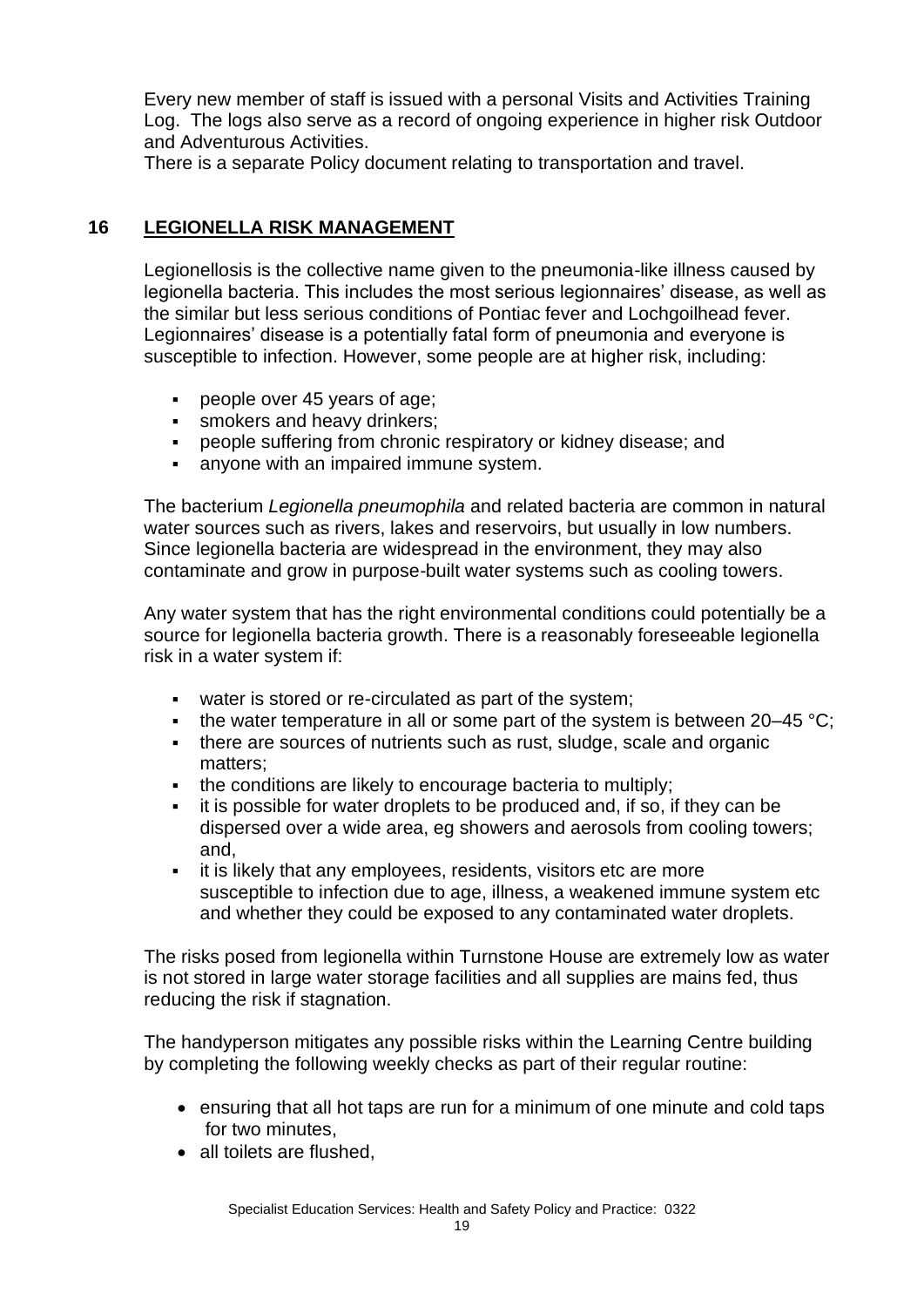• hot water temperature is checked weekly to ensure that cold is below 20 degrees, and hot above 50 degrees (but not exceeding 65).

Hot water taps within the Learning Centre are controlled by thermostatic mixer valves that ensure the supply cannot exceed 65 degrees.

#### **17 ELECTRICITY**

The following person will be responsible for carrying out portable appliance Class 1 and 2 inspections and testing: Caretaker.

#### **18 INFORMATION ABOUT THE ARRANGEMENTS**

The SES Principal/Deputy Principal will ensure that children and staff are familiar with the arrangements set out in this section of the Policy Statement.

#### **19 CONCLUSION**

It is the responsibility of everyone to make these arrangements work. This will ensure, so far as is reasonably practicable, that working conditions are safe and that the working life of everyone is accident free.

If an improvement or prohibition notice is served by an enforcement officer (e.g. Factories Inspector or Environmental Health Inspector), the SES Principal/Deputy Principal should immediately advise the Company Directors. If a prohibition notice is issued with immediate effect the activities specified should cease forthwith.

Any member of staff noticing a failure to comply with this Statement of Organisation and Arrangements of other advice/guidance issued by the Company in pursuance of the Health and Safety Policy should immediately report the circumstances to the SES Principal/Deputy Principal and / or Directors. The SES Principal/Deputy Principal and / or Directors should then initiate appropriate remedial action.

Suggestions by any member of staff to improve standards of health and safety are welcomed by the Company.

#### **20 REVIEW**

A review of the organisation and practice arrangements will take place at regular intervals by a Health and Safety sub committee of staff. The minimum review of this Health and Safety document will be within one year of its renewal date.

Confirmed by the Directors on:

Date \_\_\_\_\_\_\_\_\_\_\_\_\_\_\_\_\_\_\_\_\_\_\_\_\_\_\_\_Signature\_\_\_\_\_\_\_\_\_\_\_\_\_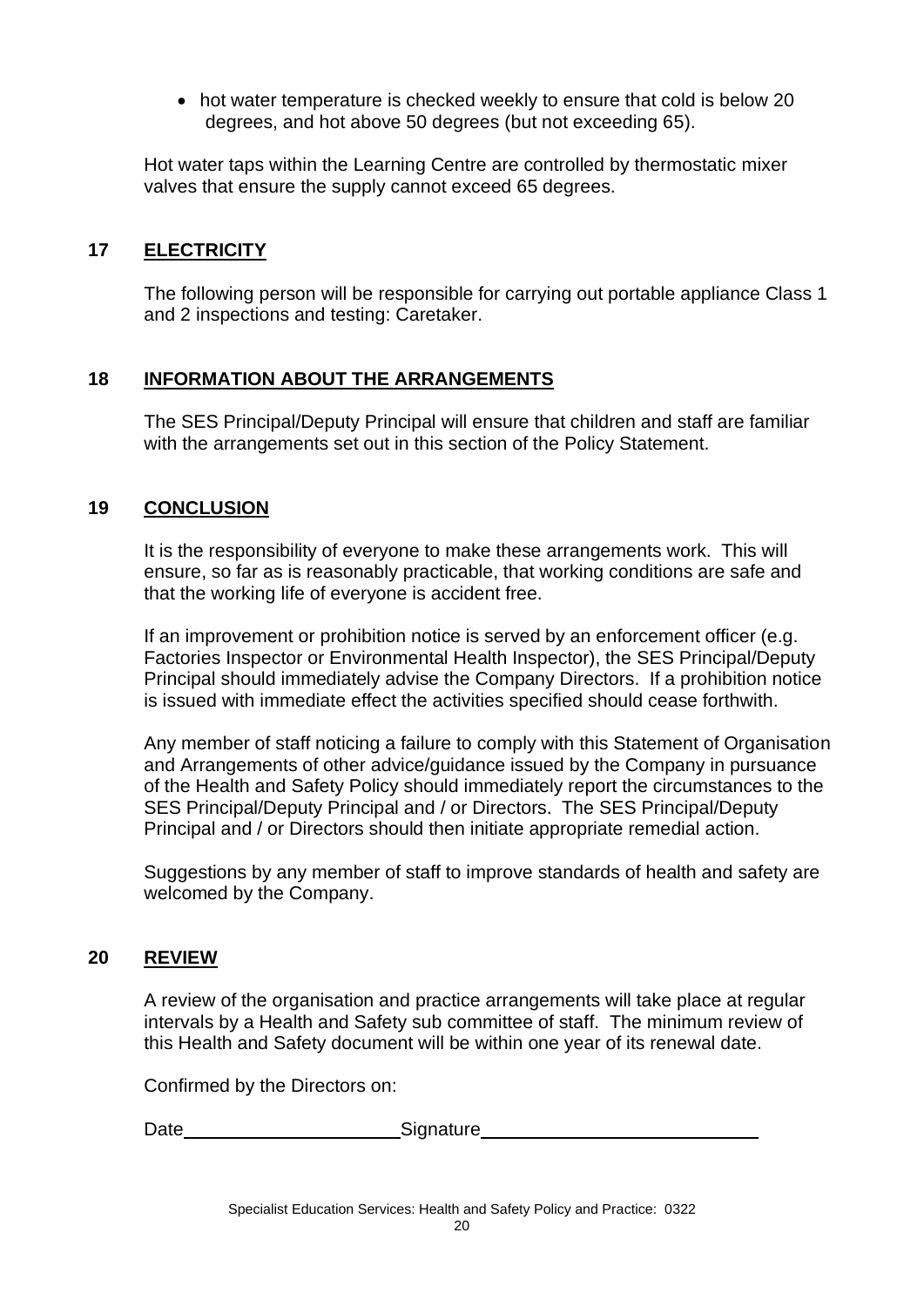#### **APPENDICES**

#### **21 RESIDENTIAL ARRANGEMENTS**

#### General

- Protective clothing and equipment (PPE) to be worn when required.
- Electric and gas appliances to be used under supervision.
- All equipment to be used as manufacturers instructions.
- Faulty equipment should have power cut off to it, marked clearly as 'out of order' (or removed where physically possible), and reported for repair by an approved person.
- Ladders must be used when objects are out of arm's reach.
- All spillages whether hazardous or not to be cleared up immediately (as per COSHH).
- Sharp bladed tools to be used under supervision and used for the purpose intended.
- Sensible behaviour must be adhered to whilst using dangerous equipment.
- All hazardous and dangerous substances must be kept locked up when not in use.
- Disposable gloves must be available to all staff.
- A contractor on site for more than 1 week must have a copy of the Health and Safety Policy.
- All staff dealing with the preparation of food must hold a basic Health and Hygiene Certificate.
- Before retiring for the night staff should ensure full safety and security checks are carried out.
- General standard of hygiene within living and recreational areas is the collective responsibility of staff and pupils.

#### Company Vehicles

- All drivers to be aware of notes/rules.
- Driver must check vehicle before taking out and again on return.
- All drivers should check individual children's risk assessment regarding travel.
- It is the driver's responsibility to ensure that seat belts are worn where provided.

#### Kitchen Areas

- Knives kept in an identified locked area when not in use.
- Knives to be washed separately and not placed in dishwasher.
- Appropriate chopping boards to be used.
- Diary kept for cleaning of equipment and temperature charts for fridges and freezers.
- Disposable gloves worn over plasters when dealing with high risk foods.
- All basic Health and Hygiene rules to be observed.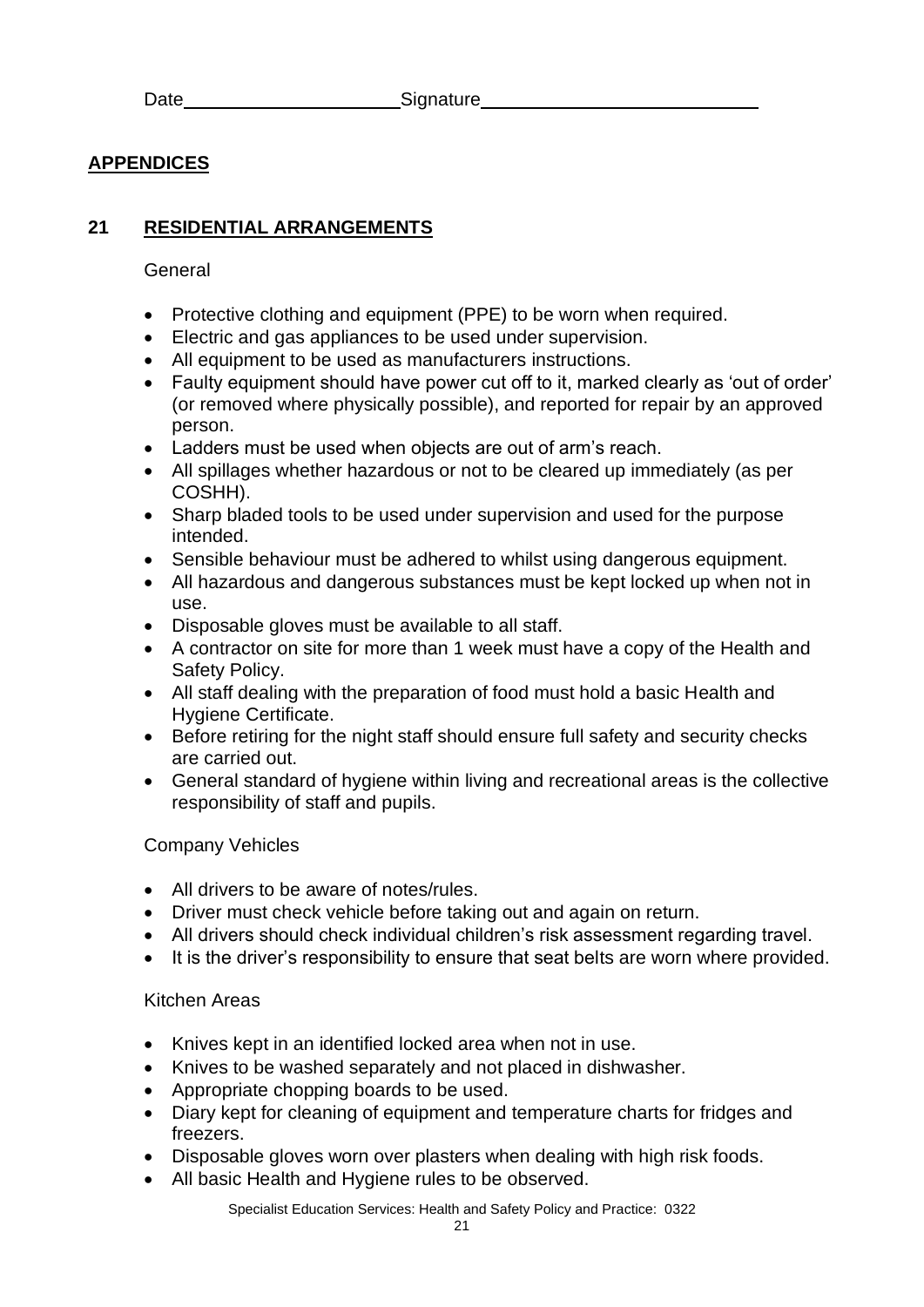- Detailed guidance on kitchen practice is outlined in The Food Standards Agency Folder kept on the shelf above the microwave in the Kitchen.
- All young people have individual cooking Risk Assessments. Laundry
- No clothes to be left on floor in a hazardous way.
- All children should have their own individual laundry baskets.
- Follow specific arrangements for wet/soiled clothing/bedding.
- Tumble Dryer to be de- fluffed and water emptied on a daily basis.

#### Cleaners

- Colour coded buckets for different uses.
- Safety notices are put out when floors are wet through being cleaned or polished.
- All cleaning substances and hazardous chemicals to be kept in locked cupboard when not in use.
- Detailed information in relation to cleaning and the use of cleaning materials can be found in COSHH File located in The House Office.

#### Bicycles

- All pupils will have a Cycling Assessment form completed before being able to engage in cycling activities
- Only pupils that have been assessed as competent and responsible may use bicycles on the road unsupervised.
- Ideally young people will have passed their cycling proficiency test and/or a comprehensive individual risk assessment is in place.
- Bicycles to be kept in a roadworthy condition.
- The use of cycle helmets is an expectation of young people.
- Before use, bicycles are to be suitably adjusted for rider.
- No bicycle to be taken on the road unless permission has been granted by the duty DCM or their delegate.
- Lights must be used in dusk and dark conditions.
- Fluorescent jackets should also be worn if cycling in dark conditions

#### **22 POLICY FOR THE CONTROL OF INFECTION**

**See "Guidance on Infection Control in Schools and other Childcare Settings" issued by Public Health England and the "Infection Prevention Control" website at infectionpreventioncontrol.co.uk and the their link to "Health and Social Care"**

#### Blood Borne Viruses

Blood borne viruses are infectious agents that some people carry in their blood. They can cause severe disease in some cases, and few or no symptoms in others. The virus can be spread to another person and this may occur whether the carrier of the virus is ill or not.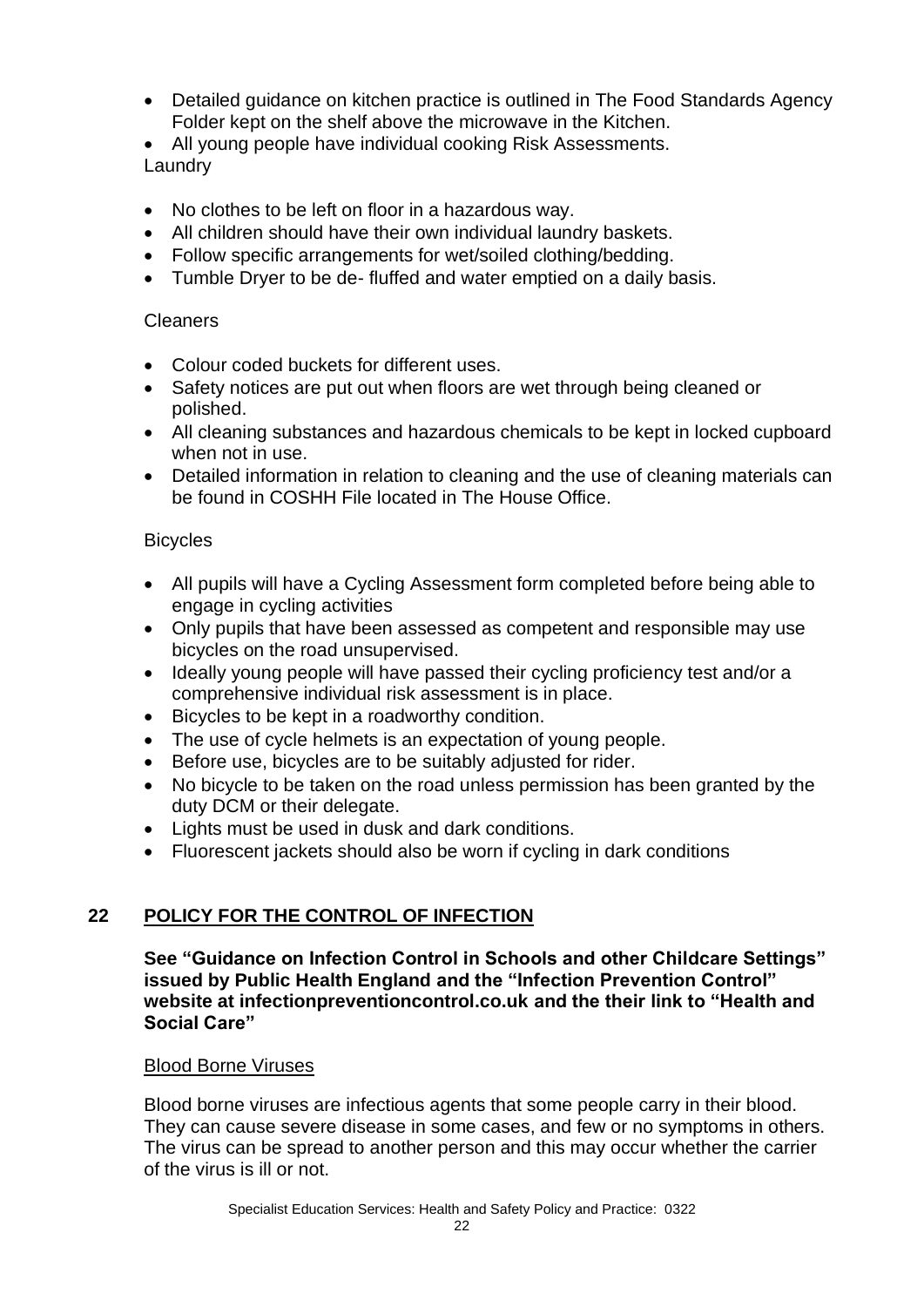The main blood borne viruses of concern are:

- Human Immunodeficiency Virus (HIV) which can cause Acquired Immune Deficiency Syndrome (AIDS), affecting the immune system of the body;
- Hepatitis B Virus (HBV) and Hepatitis C Virus (HCV), which causes hepatitis, a disease of the liver.

Blood borne viruses are spread by direct contact with the blood of an infected person. Certain body fluids may also be infectious e.g. semen, vaginal secretions and breast milk. The risk of blood borne virus infection from body fluids or materials most likely to be encountered, such as urine, faeces, saliva, sputum, sweat, tears and vomit, is minimal unless they are contaminated with blood. However, the presence of blood is not always obvious in these fluids.

#### Transmission of HIV, HBV and HVC

These infections are spread by direct contact with an infected person's blood or certain body fluids. The main routes by which infection is spread are:

- By sexual intercourse (including oral sex) with an infected person without a condom;
- By sharing contaminated needles or other equipment for drug injecting;
- From an infected mother to her baby during pregnancy, while giving birth or through breastfeeding;
- By tattooing, ear and body piercing or acupuncture with un-sterilised needles or equipment;
- Through a blood transfusion in a country where blood donations are not screened,
- By sharing razors and toothbrushes (which may be contaminated with blood) with an infected person.

These infections are not spread by normal daily contact and activities e.g. coughing, sneezing, kissing, holding hands, sharing bathrooms and toilets or food, cups, cutlery and crockery.

#### Preventing Blood Borne Virus Transmission

Preventing transmission means avoiding exposure to the viruses (e.g. through unprotected sexual intercourse or sharing of injecting drug equipment). Children and young people looked after by local authorities need information and advice on preventing blood borne virus transmission, particularly as some young people may be at particular risk of HIV, HVB or HVC e.g. because of injecting drug use, involvement in prostitution or unprotected sexual intercourse with frequent partner change. It is therefore important that staff receive appropriate information, advice and training.

#### Principles for the Control of Infection

The following hygiene precautions are recommended as safe practice for all residential staff. These precautions will provide protection against blood borne viruses and other infections, which may be transmitted via blood and body fluids. They should be incorporated as standard practise at all times.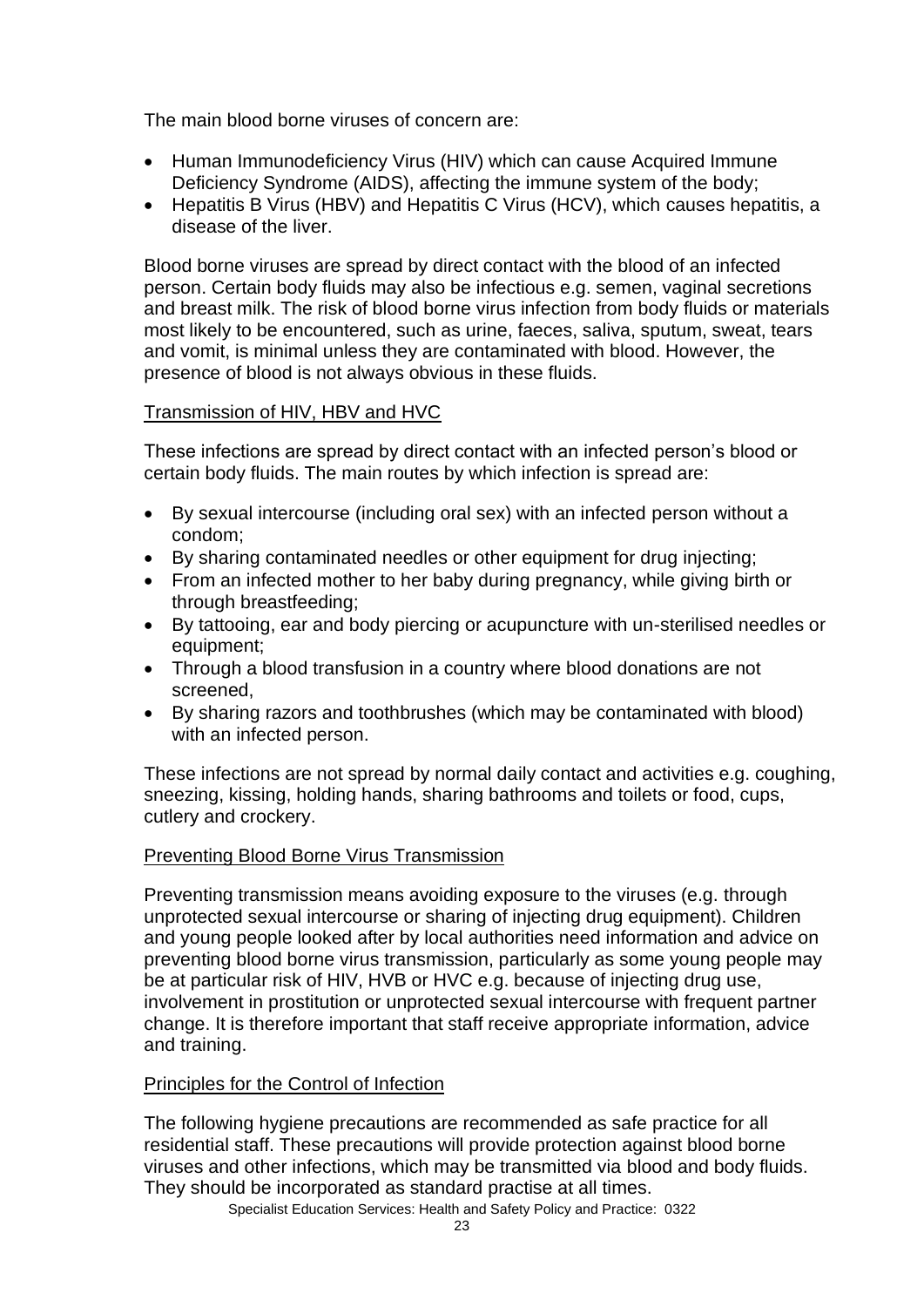#### Standard Infection Control Precautions

- Always keep cuts or broken skin covered with waterproof dressings;
- Always use disposable gloved when tending open wounds
- Avoid direct skin contact with blood or body fluids;
- If blood is splashed onto skin, it should be washed off immediately with soap and water. Splashes of blood into the eyes or mouth should be washed immediately with plenty of water;

It is recommended that spillage's be dealt with in the following ways:

- Small spills and splashes on the floors or other hard surfaces should be cleaned with detergent and hot water
- Large spillages should be removed with paper towels and the area cleaned with hot water and detergent
- The affected area should be wiped with appropriate designated cleaning agents. Disinfectant should not be used on metal, wooden or fabric surfaces as it may damage them
- If it is not possible to use a disinfectant solution then the area should be thoroughly cleaned a second time using a fresh solution of detergent and water. Carpets and upholstery can then be cleaned using a cleaner of choice.
- Staff to wear protective gloves when cleaning up spillages.

#### First Aid Care

The following safe practices should be followed by the person giving first aid care.

- 1. Cover any minor cuts or abrasions on the hands or arms with a waterproof dressing.
- 2. Wash hands thoroughly, using hot running water and soap, before and after giving first aid care.
- 3. Hands should be dried properly, using disposable paper towels.
- 4. Minor cuts and grazes should be cleaned using clean water and disposable paper towels or tissues. A plaster or dressing (individually wrapped) can be applied if required.

#### Dealing with Nose Bleeds and Cuts

Where possible it is advisable to wear disposable gloves.

Once used, the disposable gloves should be discarded into a bin fitted with a plastic liner.

#### Dealing with Diarrhoea or Vomit

Disposable gloves and plastic apron must be worn. The area should be cleaned using the procedure described for dealing with blood or blood stained spills.

#### Linen

Linen and clothing contaminated with blood and body fluids can be washed in a domestic machine and should be washed at the highest temperature the fabric can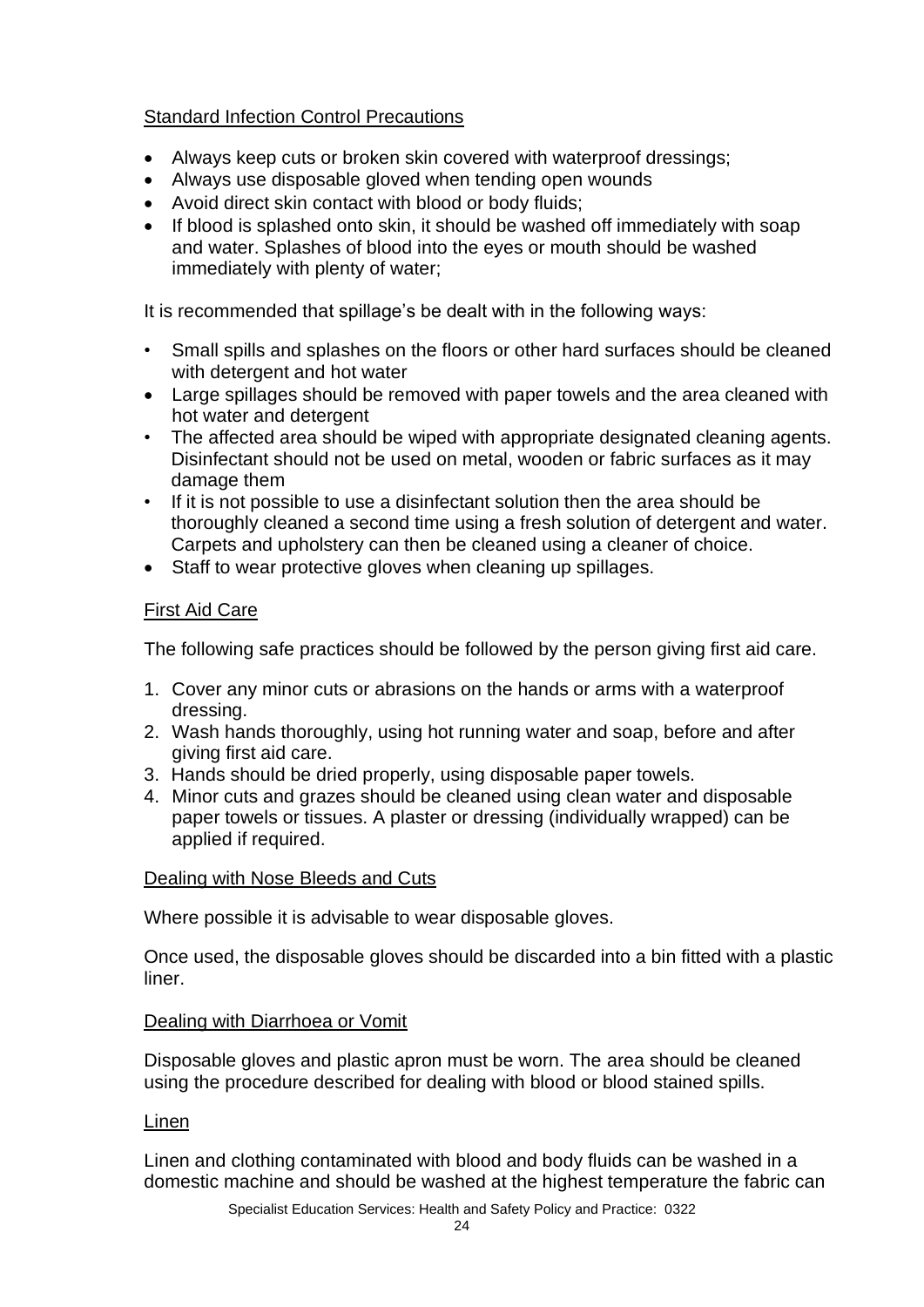withstand. Household gloves and cold running water should be used to remove soiled substance prior to washing and any solid matter i.e. faeces and vomit should be flushed down the toilet

#### Disposal of Waste

- Paper towels, together with gloves and aprons should be put into a plastic waste sack prior to disposal, the top tied and placed in a household waste bag for collection.
- Contaminated waste such as, nappies and incontinence pads should be adequately wrapped in newspaper and free of excess fluid prior to disposal.
- Sanitary towels and tampons should be disposed of in sanitary bins.
- Vomit, urine and faeces should be flushed down the toilet.

In some individual cases a child's general practitioner may identify a specific infection control risk associated with their medical condition and may make additional arrangements for the disposal of waste via the local authority.

- Wear disposable gloves when contact with blood or body fluids is likely;
- Always wash hands after removing gloves;
- Always wash your hands before and after giving first aid;
- Never share toothbrushes and razors as they might be contaminated with blood;
- Teach children about avoiding contact with other people's blood and body fluids as soon as they are able to understand how to protect themselves;
- Teach children to wash their hands before meals and after using the toilet.

#### Hand Washing

Good hand washing is the single most important measure in the prevention of the spread of infection. Proper hand washing facilities are very important for staff, children and young people.

These should include the availability of:

- Hot and cold running water;
- Liquid soap;
- Domestic Hand Towels which are changed on a daily basis.
- Disposable paper hand towels.

How to wash your hands

- Wet hands before applying soap;
- Rub hands vigorously, ensuring all surfaces of the hands are cleaned for at least 20 seconds;
- In particular between fingers and around fingertips;
	- around thumbs and wrists;
	- palms;
	- back of hands;
	- rinse soap off thoroughly and dry hands with a disposable paper hand towel.

The use of communal cloth towels for hand drying has been associated with the spread of infection and must be discouraged**.**

Specialist Education Services: Health and Safety Policy and Practice: 0322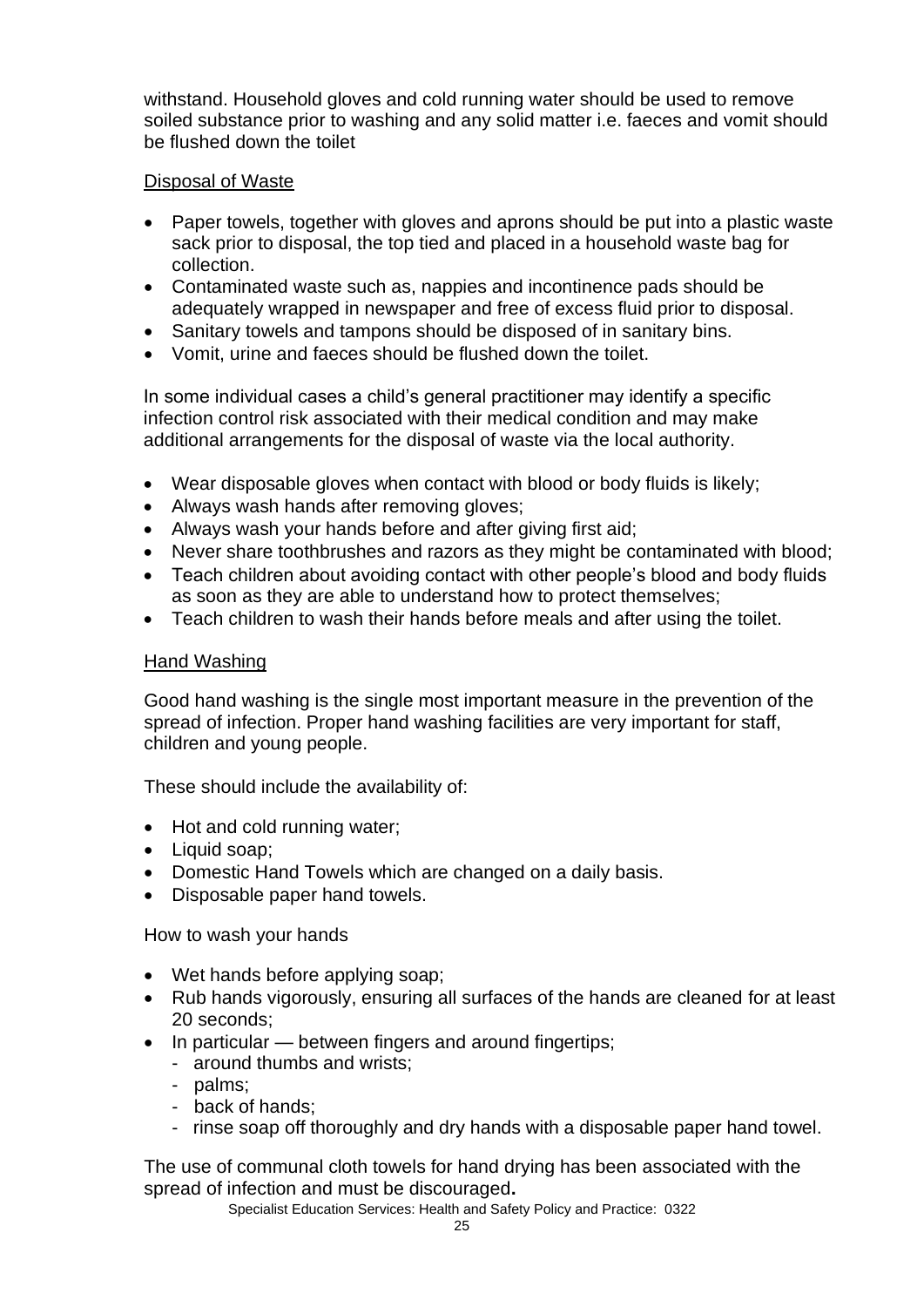When to wash hands

- After using the toilet;
- After sneezing or blowing your nose;
- Before eating, drinking or preparing food;
- When hands are visibly soiled.
- Before and after administering medication.

#### Use of Gloves

The use of gloves provides a barrier for the user. However, they are not an alternative to good hand washing practices.

There is only likely to be a risk of contracting an infection if, there are open cuts, fresh abrasions or eczema on the hands, as intact skin provides a barrier to protect against infection.

#### Types of Gloves

Household rubber gloves are ideal for general cleaning purposes. Disposable latex or vinyl gloves are ideal when dealing with excreta or blood stained materials.

Co-polymer (polythene) gloves provide little protection and should not be used.

Where gloves are used hands must be thoroughly washed following the removal of gloves.

#### 22.1 ENHANCED INFECTION CONTROL PROCEDURES

There may be times where enhanced and more radical procedures to control infection and care for those infected may need to be implemented.

This would be in response to a pandemic strain of some sort (see section 21.2). Generally vaccines are typically incorporated into the seasonal flu vaccination. According to NHS direct professional social care workers 'directly involved in patient care' are considered as an at risk group and therefore entitled to a vaccination.

The company therefore recommends that all staff members make use of the seasonal flu vaccine when offered and where it is not offered, seek advice from their doctor in light of their occupation. Should staff encounter contrary information regarding their entitlement they should inform the Registered Manager.

The following represents procedures implemented prior to a potential Swine Flu outbreak. There are two levels of enhanced alert; Amber and Red. The procedures outlined are transferable to most situations requiring enhanced control.

#### **Amber Alert**

Awareness level now needs to be raised across the Team. Full staff team to reread any Government issued Guidance.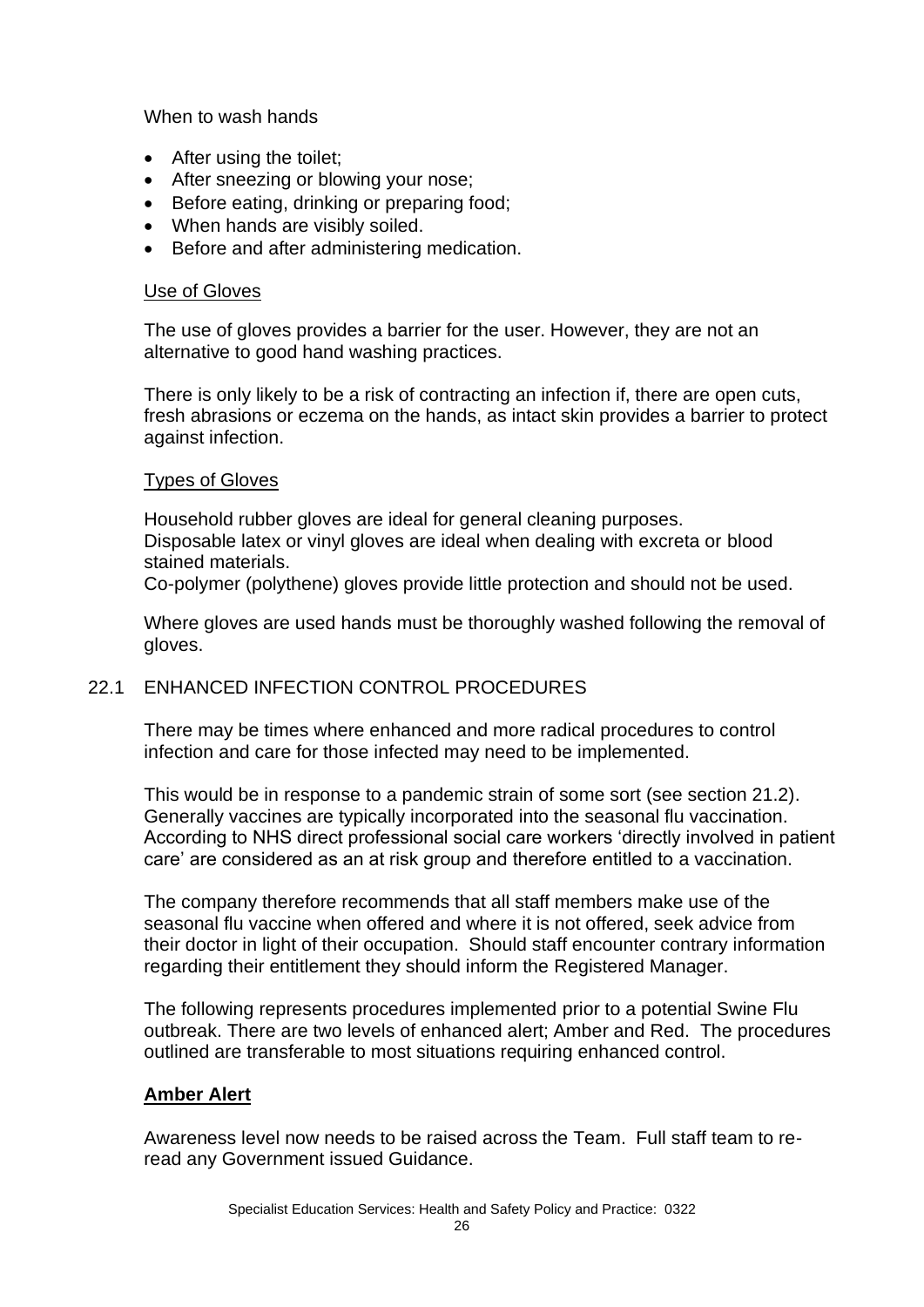All our young people's' levels of interaction in public are relatively limited although there are obviously visits to public places such as cinemas etc. Therefore the highest risk may be infection through staff bringing it into our establishments.

All staff need to be alert to the following criteria before coming into work:

- Have symptoms of any kind in relation to the particular pandemic strain.
- Have been in contact with anybody family member or otherwise who has recently been diagnosed with the pandemic strain.
- Has a known indirect link, i.e. son or daughter's friend whose house they have recently been playing at has contracted the pandemic strain.

The policy will be to cover people within these categories until the concerns have passed. (Incubation periods for any pandemic strain [i.e. time between infection and appearance of symptoms] will likely be known at the time.)

#### **Red Alert**

If one of the children contracts the pandemic strain then we move to Red Alert and we need to implement an isolation procedure.

- The children should be informed in advance of the isolation procedure and the importance of adhering to it.
- The children concerned will not be left isolated but a limited pre identified number of staff will keep them company and attend to their domestic needs.
- A programme of bedroom activities will be thought through in advance for each young person to avoid boredom and breaches of isolation procedure.
- The Pavilion could be considered as an option as children are recovering for some activities because of its relative isolation. (This only applies to Avocet House).
- Typically this needs to be their room, with limited and controlled excursions out.
- Visits to bathrooms need to be followed up with a high level of sanitisation hand washing, washing of surfaces etc.
- Delegated staff should wear the following protective clothing:
- Apron, gloves all to be disposed of in the correct plastic disposal bags.

If face masks are deemed to be useful, their use will be considered. It is generally held to be more effective to use tissues when sneezing and coughing and wash your hands regularly. However, for those tending to a child who has symptoms and is in isolation it may prove to be another layer/precaution when spending extended periods of time in an infected young person's presence. This has to be balanced against the possible raising of anxiety and fear within young people.

As well as the isolation procedure, the DCM in liaison with the Registered Manager should action stocks of any medication in liaison with our local GP.

Where there may be concerns around any specific Young Person, particularly in relation to raised risk through underlying health issues then a clear and specific contingency plan should be outlined in their individual Health Care Plan.

Equipment Needed: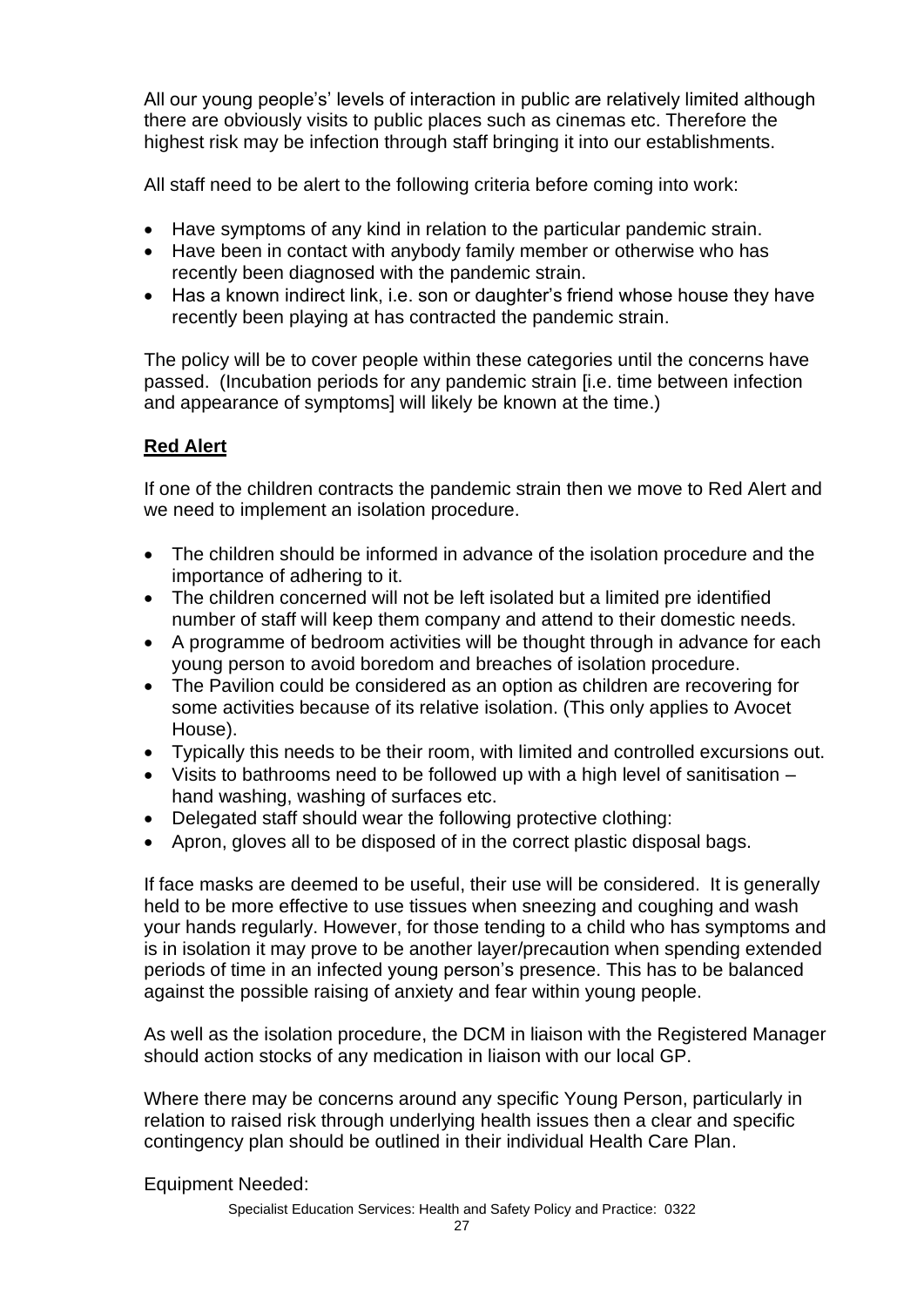- Good stocks of disinfectant
- Hand sanitizers in each room
- Supply of gloves, aprons and disposable bags.

#### 22.2 CORONAVIRUS PANDEMIC

The above enhanced infection control procedures have been considered and modified to enable SES to respond to the current coronavirus pandemic. A detailed SES Covid 19 Action Plan has been agreed by senior leadership and issued to the full staff team. A comprehensive folder containing all relevant information is maintained in both house offices, with additional information on enhanced control procedures forming part of this. Staff are expected to read and understand the content and implications of this mandatory guidance.

#### **23 SUBSTANCE USE AND MISUSE POLICY STATEMENT**

- 23.1 STATEMENT OF POLICY ON SUBSTANCE USE AND MISUSE
	- SES condones neither the misuse of drugs and alcohol by members of any of its establishments, nor the illegal supply of these substances.
	- SES is committed to the health and safety of its members and will take action to safeguard their well being.
	- SES acknowledges the importance of its pastoral role in the welfare of young people, and through the general ethos of each establishment, will seek to persuade children in need of support to come forward.

In responses to our shared concerns at a local and national level, we wish to state that as part of its care for the welfare of its children, SES believes it has a duty to inform and educate young people on the consequences of drug use and misuse. SES takes a pro-active stance on this matter, believing that health education is a vital part of the Personal and Social and Health Education of every child.

Fundamental to our values and practice is the principle of sharing the responsibility for education of young people with parents, by keeping them informed and involved at all times. Effective communication and co-operation is essential to the successful implementation of this policy.

Whilst we acknowledge that the numbers of young people who use and misuse substances is rising, it is seen as important to recognise that the larger numbers of young people are choosing not to use or misuse substances. We will continue to support their differing needs.

We believe and support the following educational aims in respect of substance use and misuse:

• To enable children to make healthy, informed choices by increasing knowledge, challenging attitudes and developing and practising skills.

Specialist Education Services: Health and Safety Policy and Practice: 0322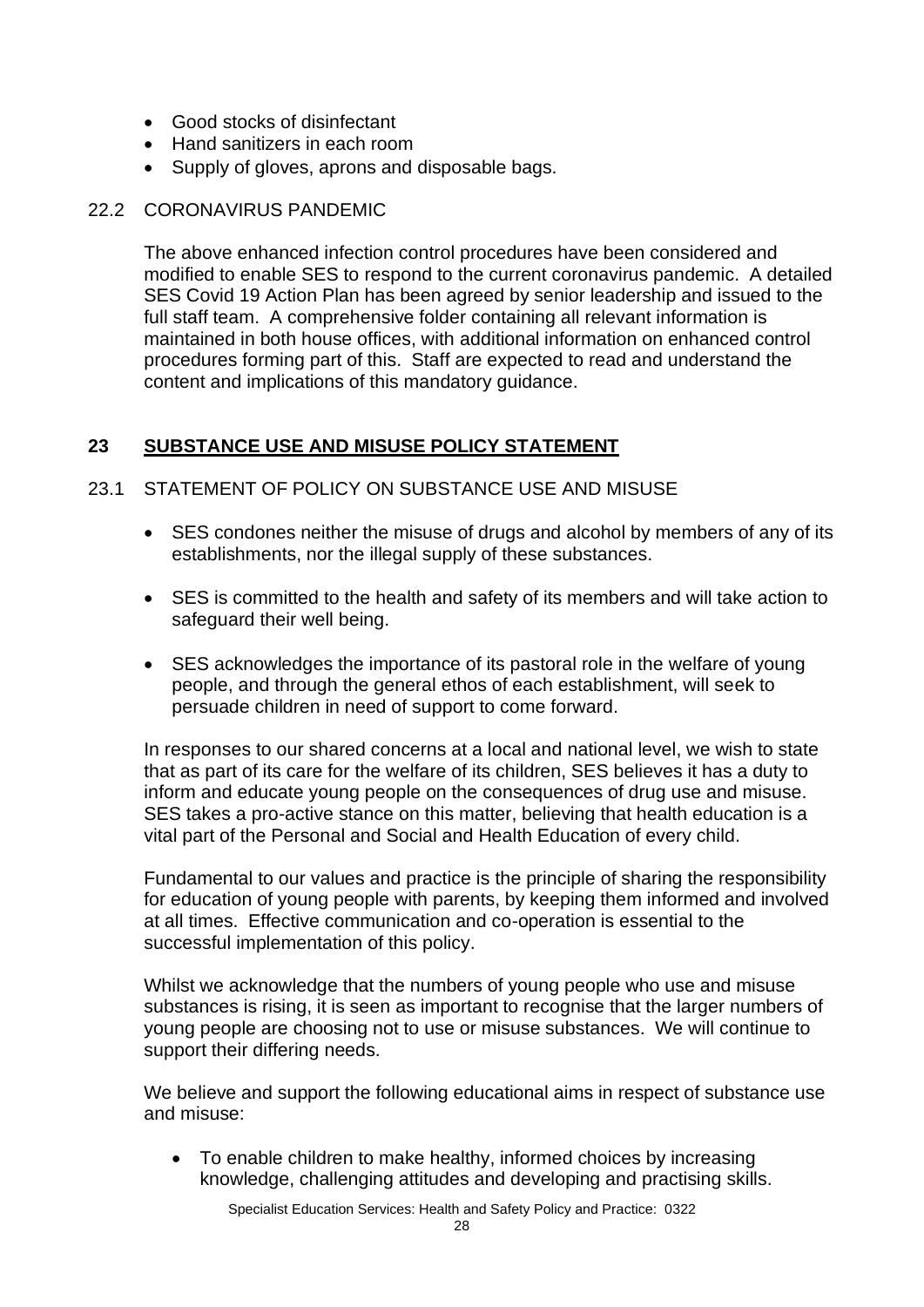- To provide accurate information about substances.
- To increase understanding about the implications and possible consequences of use and misuse.
- To encourage an understanding for those experiencing or likely to experience substance use.
- To widen understanding about related health and social issues, e.g. sex and sexuality, crime, HIV and AIDS.
- To seek to minimise the risks that users and potential users face
- To enable young people to identify sources of appropriate personal support.

**These aims are fulfilled through aspects of the child's experiences in the taught curriculum, the informal curriculum and through opportunities within the broader social setting. We deliver in the taught curriculum mainly through Tutorials, Science and English areas, but other opportunities to reinforce learning will occur in other parts of the teaching programme. Unlike a mainstream school Personal and Social Education pervades throughout the child's whole living experience. SES actively cooperates with other agencies such as Community Police, Social Services, LAs, Placing Authorities and Health and Drug Agencies to deliver its commitment to Drugs Education and to deal with incidents of substance use and misuse. Visitors who support SES will be informed of the values held within this policy.**

#### 23.2 THE ROLES OF THE SES PRINCIPAL AND COMPANY

The SES Principal takes overall responsibility for the policy and its implementation, for liaison with the Directors, parents, LAs and appropriate outside agencies. The day-to-day implementation of this policy is effectively delegated through established staffing structures. The Personal Tutor has responsibility for the welfare of the individual child, supported by Link Tutors and the Case Co-ordinator. There are clear structures in respect of risk assessments as well as Care and Health planning relating to each child. Each young person follows a personalised education curriculum that includes a strong emphasis on PHSE. The SES Principal will ensure that all staff dealing with substance issues are adequately supported and trained.

In instances involving substance misuse or supply on the premises, and following discussion between staff members who know the child well, parents will be informed at the earliest opportunity by the SES Principal or an appropriate delegated member of staff.

There is no legal obligation to inform parents of the policy, though they may be able to give relevant support and advice. However, an establishment cannot knowingly allow its premises to be used for the production or supply of any controlled drug, or the preparation or smoking of cannabis or opium. Where it is suspected that substances are continuing to be sold on the premises, details regarding those involved as well as much information as possible, will be passed to the relevant police officer with responsibility for this area.

SES will consider each substance incident individually and recognises that a variety of responses will be necessary to deal with incidents. SES will consider very carefully the implications of any action it may take. It seeks to balance the interests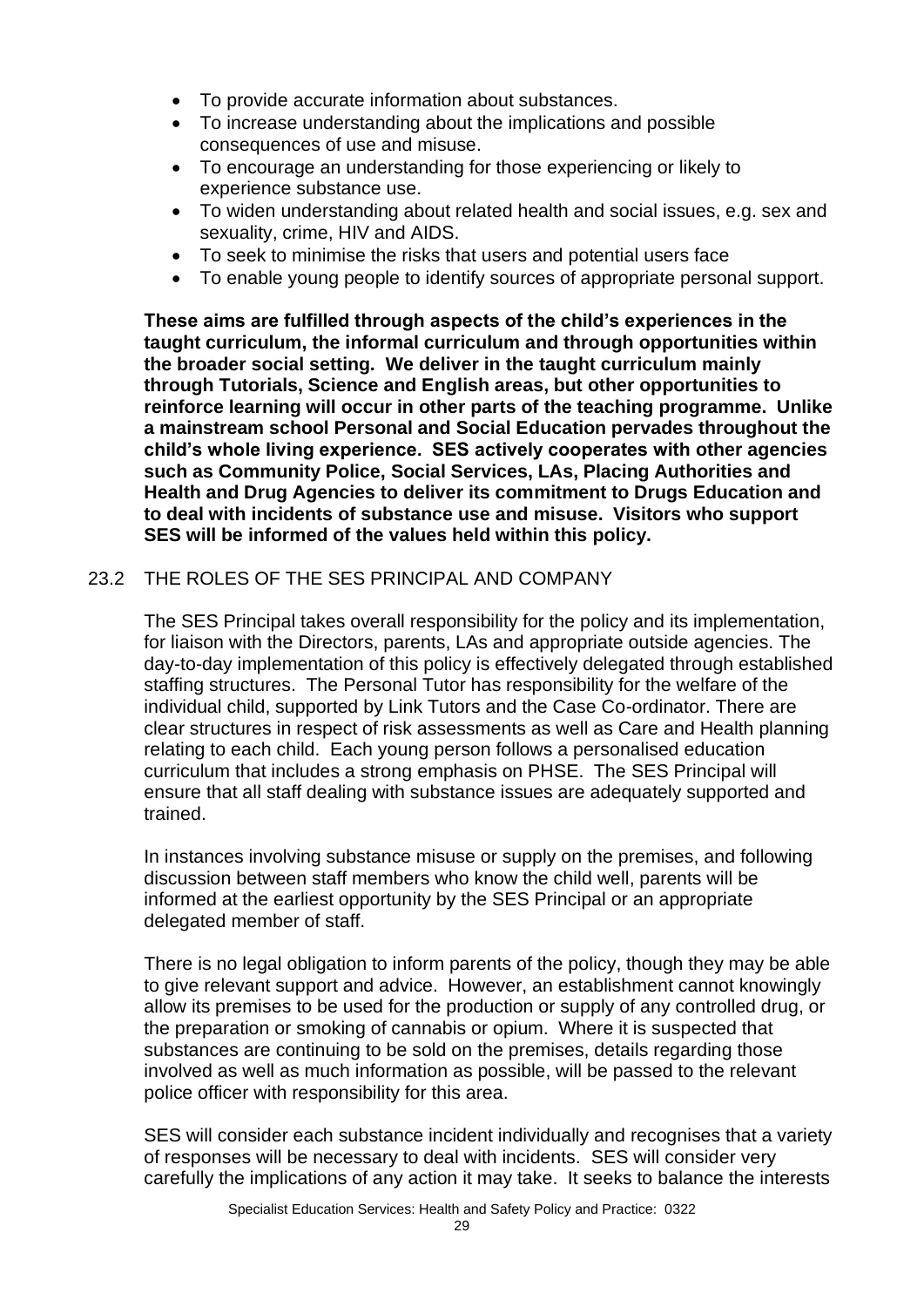of the child involved, other members of the community and the broader local community.

The SES Principal and / or Directors will take responsibility for liaison with the media. As the issue of substance misuse is an emotive one and is likely to generate interest from the local and national media, Specialist Education Services will take appropriate advice and guidance from appropriate sources of its choosing including if necessary legal representation to ensure that any reporting of incidents remains in the best interests of the young people, their families and each establishment.

#### 23.3 NO SMOKING POLICY

Rationale

- Smoking is the single most preventable cause of premature death and ill-health in our society.
- Passive smoking is also potentially fatal. It has been shown to cause lung cancer, as well as many other illnesses, in non-smokers.
- Smoking is a health and Safety issue for all adults who use our establishments: staff and parents.
- Everyone has the right to breath clean air.
- Schools have a major role to play in working towards non-smoking being seen as the norm in society.
- Children need to receive consistent messages and require non-smoking role models within our establishments.

The Company recognises the need to provide a healthy working environment for staff and children and for the best possible example and role model to be given by adults to children/young people on smoking-related matters within and beyond the formal curriculum.

Bearing in mind that each establishments is a 'no smoking' environment from the outset, the Company believe it right to take positive steps:

- To provide non-smokers with an environment free of tobacco smoke or vapes
- To encourage children not to start smoking
- To encourage staff and children who do smoke to give up
- To integrate education about smoking-related matters across the curriculum throughout the age-range.
- Acknowledge the concerns about passive smoking and the example adults can give children; the policy of SES is that smoking should not take place anywhere on site.

Advice and support will be given to employees who wish to give up smoking.

Children should be encouraged to articulate any wish to give up smoking. Support can be arranged through their Personal Tutor, or indeed any other staff member. Cases of children breaking rules on smoking should be dealt with within our general approach to behaviour management, bearing in mind any opportunities for education/pastoral support on smoking-related matters that may be suggested.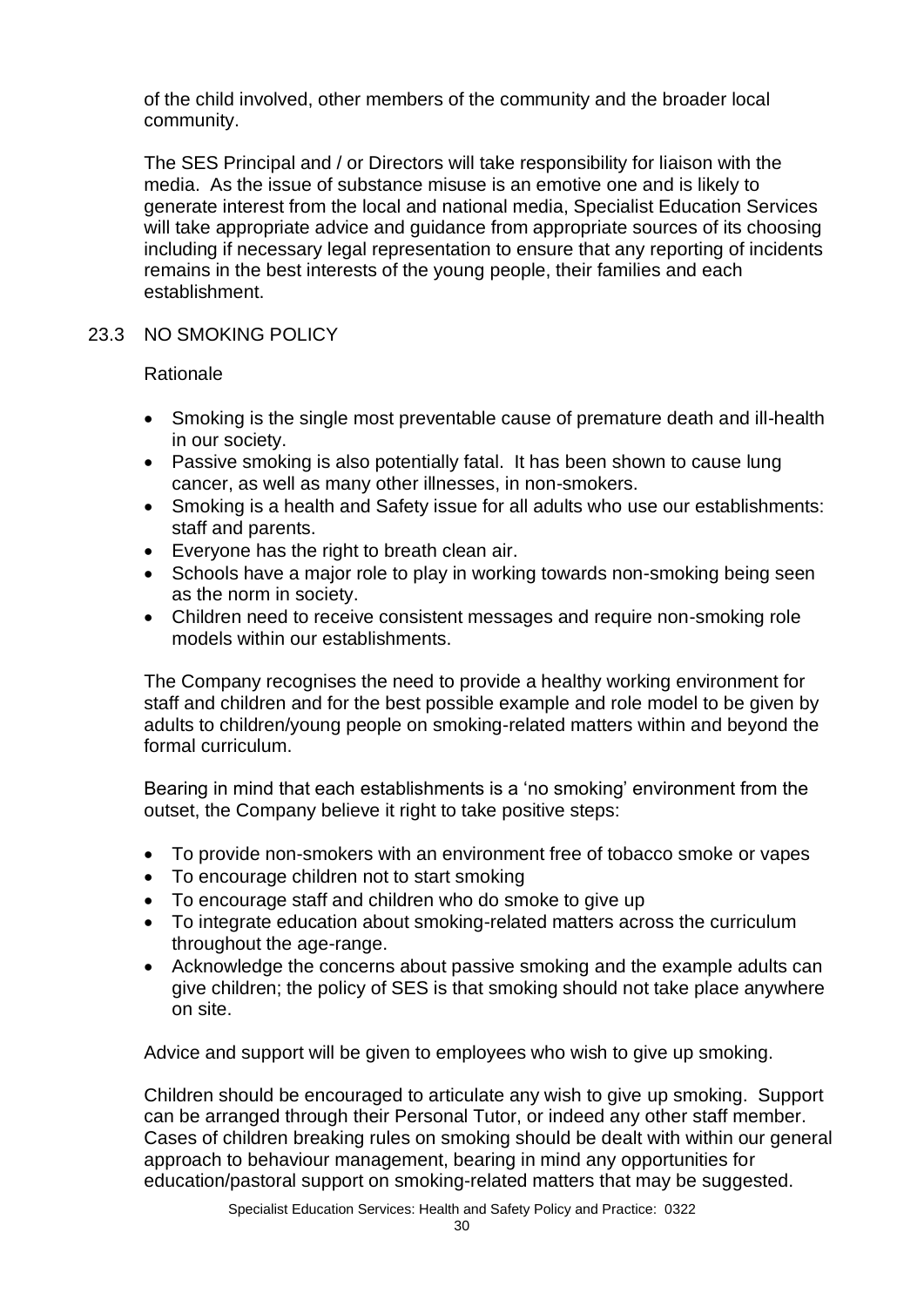SES will support the local community in striving for a healthy environment and looks to the community to support SES's efforts. Visitors

This smoking policy applies to all visitors to our establishments in whatever capacity that occurs. The following arrangements have been made for informing visitors of the policy's existence:

- All visitors will be informed of this policy
- The policy will be referred to in recruitment literature, recruitment interviews, induction programmes.
- It will be referred to in our establishment's brochures and any other publicity literature.
- All parents/carers and prospective admissions will be informed about the policy.

#### 23.4 DRUG OR SOLVENT MISUSE: RECOGNISING THE SIGNS

#### Warning Signs

Early detection of drugs misuse is extremely important. If a young person's drug misuse is identified at an early stage, it is easier for action to be taken to prevent his or her further misuse of drugs. Therefore staff need to be vigilant, particularly when they are in charge of activities that take groups of young people away from our premises. Research has shown that first experiments with drugs by young people almost always involve a substance provided by a friend.

The signs listed in Tables 1 and 2 may indicate that individuals or groups of young people are misusing drugs. **Their presence alone is not conclusive proof of drug or solvent, misuse: many of them are a normal part of adolescence**, but the presence of several signs together may point to a need for greater vigilance. Table 3 lists equipment which, if found in certain circumstances, might also give grounds for concern.

#### Table 1: Warning Signs in Individuals

- Changes in attendance, and being unwilling to take part in school activities
- Decline in performance in school work
- Unusual outbreaks of temper, marked swings of mood, restlessness or irritability
- Reports from parents that more time is being spent away from home, possibly with new friends or with friends in older age groups
- Excessive spending or borrowing of money
- Stealing money or goods
- Excessive tiredness without obvious cause
- No interest in physical appearance
- Sores or rashes especially on the mouth or nose
- Lack of appetite, or bouts of excessive eating
- Heavy use of scents, colognes etc to disguise the smell of drugs
- Wearing sunglasses at inappropriate times (to hide dilated or constricted pupils)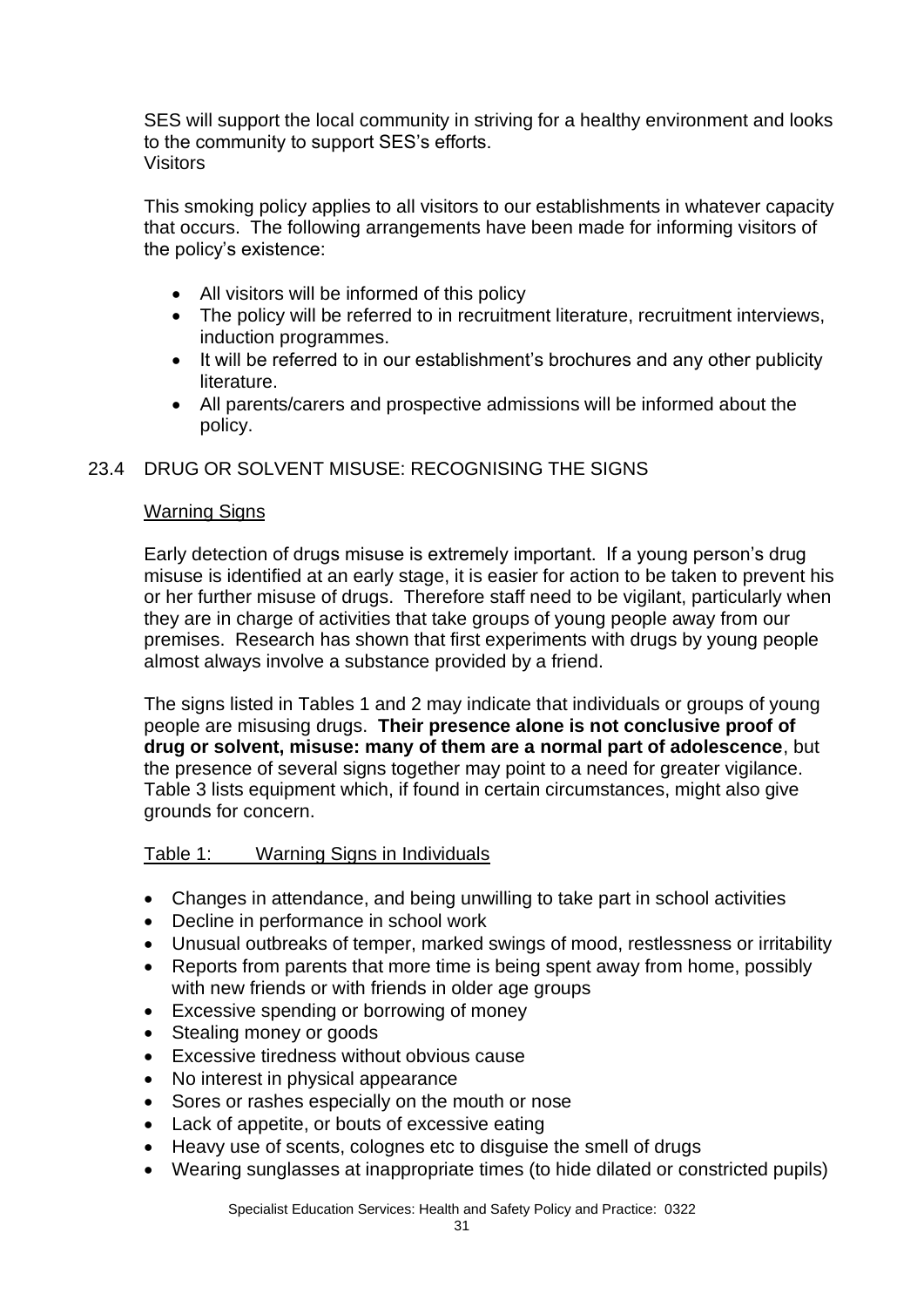#### Table 2: Warning Signs in Groups

- Regular absence on certain days
- Keeping at a distance from other children, away from supervision points (e.g. groups who frequently gather near the gate of a school playground or sports field)
- Being the subject of rumours about drug taking
- Talking to strangers on or near the premises
- Stealing which appears to be the work of several individuals rather than one person (e.g. perhaps to shoplift solvents)
- Use of drug takers' slang
- Exchanging money or other objects in unusual circumstances
- Associating briefly with one person who is much older and no normally part of the peer group

#### Table 3: Objects that may indicate Drug Misuse

- Foil containers or cup shapes made from silver foil, perhaps discoloured by heat
- **Metal tins**
- Spoons discoloured by heat
- Pill boxes
- Plastic, cellophane or metal foil wrappers
- Small plastic or glass phials or bottles
- Twists of paper
- Straws
- Sugar lumps
- Syringes and needles
- Cigarette papers and lighters
- Spent matches
- Plastic bags or butane gas container (solvent abuse)
- Cardboard or other tubes
- Stamps, stickers, transfers or similar items
- Shredded cigarettes, home-rolled cigarettes and pipes (cannabis)
- Paper (about 2 inches square) folded to form an envelope (heroin)

#### **24 POLICY ON ALCOHOL ABUSE**

SES does not permit the use of alcohol on the premises

SES recognises that alcohol abuse is a health problem. Those who suffer from it are required to recognise their problem and accept treatment and assistance. SES will treat such employees sympathetically and will encourage them to actively seek appropriate help. SES will endeavour to protect, as far as it reasonably can, their jobs and career prospects. However our establishments have, as their first priority the welfare their service users

Confidentiality must be observed at all times when dealing with such a sensitive subject and SES expects all staff to observe this requirement.

Objectives of the Policy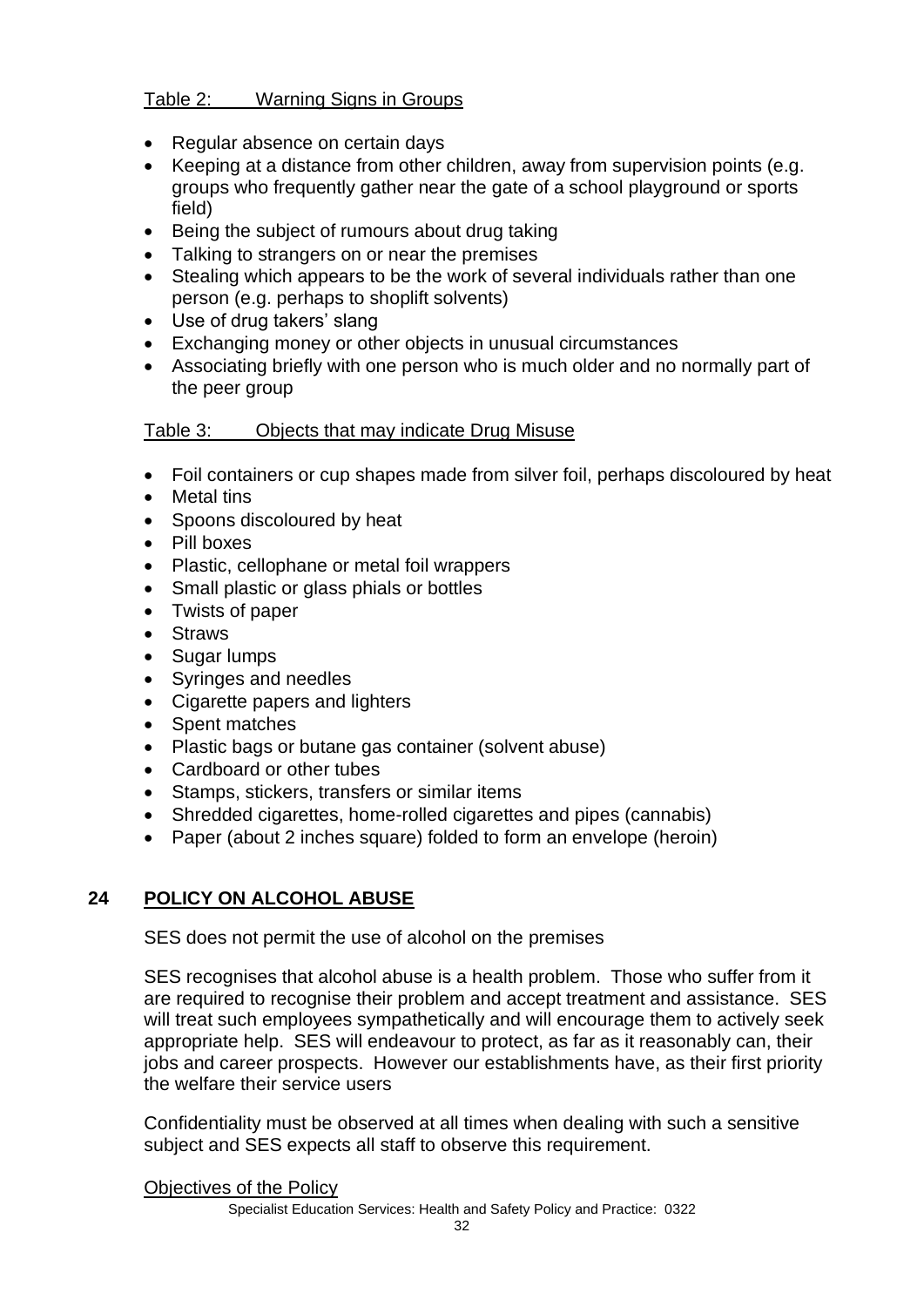- To promote the health and safety of the workforce.
- To promote an awareness of the possible harmful consequences of excessive drinking.
- To encourage employees to seek voluntary advice and assistance.
- To help minimise the need to invoke disciplinary measures.

#### Application of the Policy

The policy applies to every employee, irrespective of position held and does not discriminate on any grounds.

It must be emphasised that what appears to be the manifestation of a drinking problem could, in fact, occur for many other reasons. Managers are asked to exercise caution in the assessment of the problem and to explore it thoroughly.

Problem drinking may be defined as "any drinking, either intermittent or continual. which interferes with a person's health and/or work performance in the areas of efficiency, productivity, presentation, health & safety or attendance at work".

Alcohol-related problems may come to light in two ways:

- (a) Employees may choose to seek help voluntarily and may approach colleagues or their Manager.
- (b) An employee's colleagues/supervisor/Manager may identify a pattern of deteriorating work performance or more obvious signs of a pattern of alcohol misuse.

There is no single characteristic that identifies those with alcohol issues but the following characteristics, especially when they occur in combinations or patterns over a period of time MAY indicate the presence of an alcohol-related problem. Absenteeism

- Frequent and unexplained absences
- Excessive sick leave especially for stomach upsets. 'flu, diarrhoea' etc.
- Frequent Monday/Friday absences
- Excessive lateness, e.g. Monday mornings, after meal breaks
- Leaving work early/frequent trips to the cloakroom

#### High Accident Rate

- Frequent injuries/accidents at work and elsewhere
- Careless handling of equipment

#### Poor Work Performance

- Fluctuations in output
- Unpredictability/unreliability/poor concentration
- Memory slips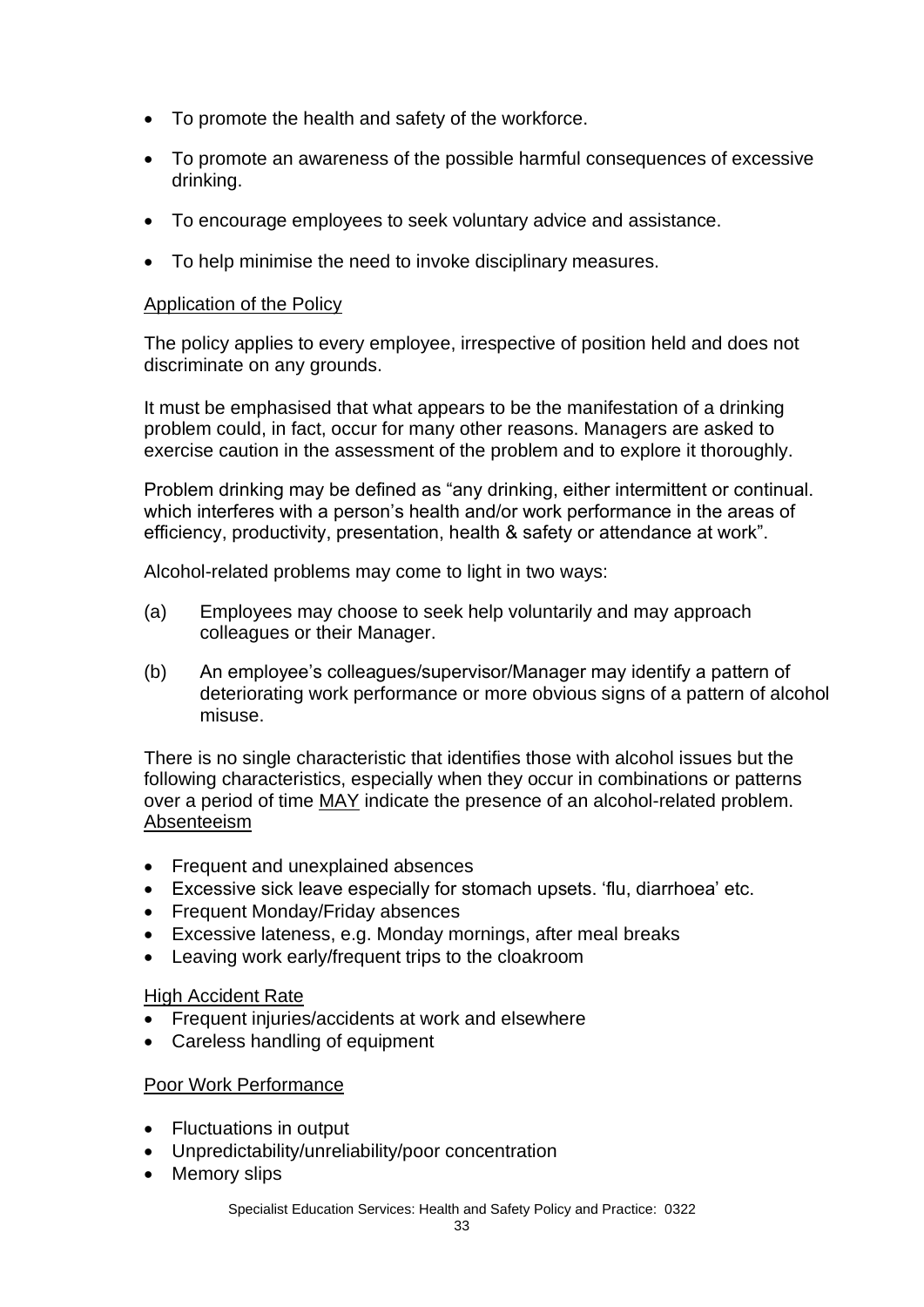- Mistakes and errors of judgement
- Lies about performance/excuses for poor work
- Reluctance to accept responsibility
- Concentration on short-term, routine tasks only

#### Personality Changes

- Fluctuating relationships with colleagues
- Irritability/mood swings/lethargy
- Tendency to blame others/changes in attitude to authority
- Over-sensitivity to criticism/shunning company
- Smelling of alcohol under its influence at work
- Facial flushing/blurry eyes/hand tremor
- Untidy/unkempt appearance
- Frequent borrowing of money

Managers need to be alert to the possibility of an alcohol problem among staff. They should identify and monitor poor or deteriorating work performance in terms of work-related problems and know how to act to direct the employee towards professional help as soon as the problem is suspected. Managers must maintain strict confidentiality throughout these procedures.

Once a Manager has identified a pattern of deteriorating work performance. It is essential to maintain a careful and objective record. In this connection, the following is recommended:

Make a factual and accurate record of work deterioration as it happens. Do not rely on memory.

- 1. Be clear, be precise, record the nature of any incident, include date, time, place, those present.
- 2. Be objective: record actual events not hearsay.
- 3. Treat all documentation as confidential.

#### Procedure

If a manager suspects an employee of having a problem with alcohol, informal discussions should take place, when the employee may be accompanied by a Trade Union Representative, or other person of their choice. Factors affecting conduct of work performance and the desire to help and guide the employee to treatment should be stated.

- (i) Should employees accept they have a problem and request help or agree to help employees should be advised to contact their own Doctor.
- (ii) Should employees deny they have a problem the factors affecting their conduct or work performance should again be outlined and the desire to help the individual emphasised. If following these discussions the person accepts a problem exists and requires assistance, then the employee advised to contact his/her Doctor as above.

If employees maintain that the work related factors giving cause for concern are not associated with alcohol and that a problem does not exist, then they should be

Specialist Education Services: Health and Safety Policy and Practice: 0322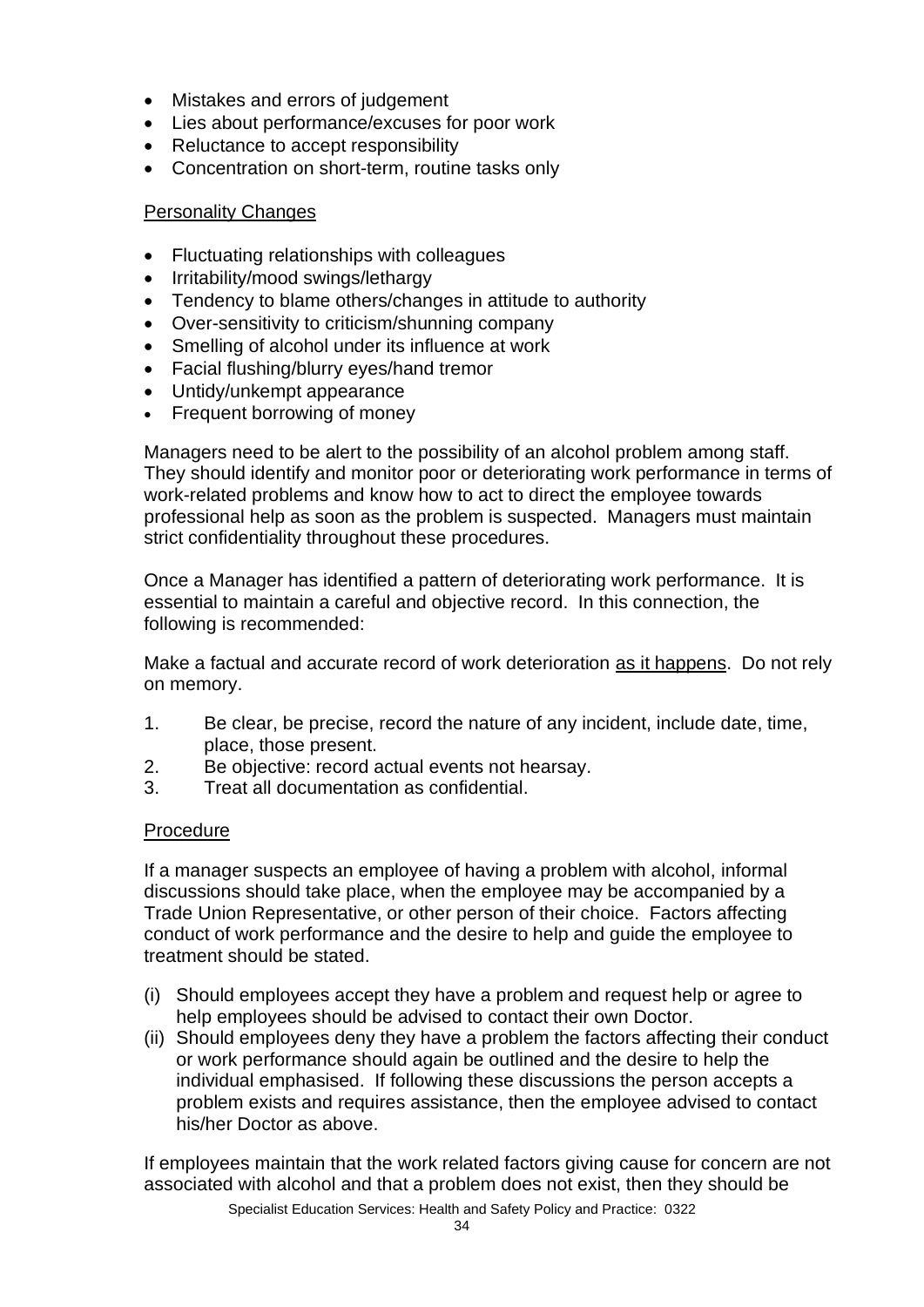given the opportunity to improve their performance.

Following this further period the matter will be discussed again with employees to review their performance,

Where there has been a lack of improvement or improvement has not been sustained, further formal discussion will be held and the matter will then be dealt with under the disciplinary procedure.

#### **25 HIV POLICY**

The policy relates to both personal matters and to service provision. The Policy applies to those employed by SES and also the children and young people in our care.

SES has made a commitment to update this policy as knowledge about the HIV Virus and new information and advice becomes available.

#### 25.1 EQUAL OPPORTUNITIES

This policy must be read and implemented in the context of our Equal Opportunities Policy and is applicable to any staff member or young person who is infected or affected with/by the HIV Virus or who is HIV Symptomatic. SES recognises that staff members and young people who have the HIV Virus or who are HIV Symptomatic are subject to prejudice and disadvantage and therefore the Equal Opportunities policy applies to them.

Each establishment's Equal Opportunities Policy lays down clear expectations concerning the need to provide anti-discriminatory services to meet the needs of each individual irrespective of their gender, ability, race, culture, religion, health needs and their sexual orientation.

In accordance with that Policy and the Harassment & Discrimination Procedure, refusal to work with a colleague or young person who has the HIV Virus or the victimisation or harassment of such people shall be a disciplinary offence. Any issue arising, which constitutes harassment or discrimination, will be dealt with in accordance with the Equal Opportunities Policy.

#### 25.2 EDUCATION

Our establishments will make every attempt to:

- Promote positive awareness of the routes of transmission of the HIV Virus based upon factual information in order to ensure that discrimination is minimised and positive action is taken to redress the effects of potential disadvantage.
- Take ownership of general education concerning safe practices regarding hygiene, drug use and sex, offering general advice concerning preventative health resources; and increasing awareness of generally concerning the effects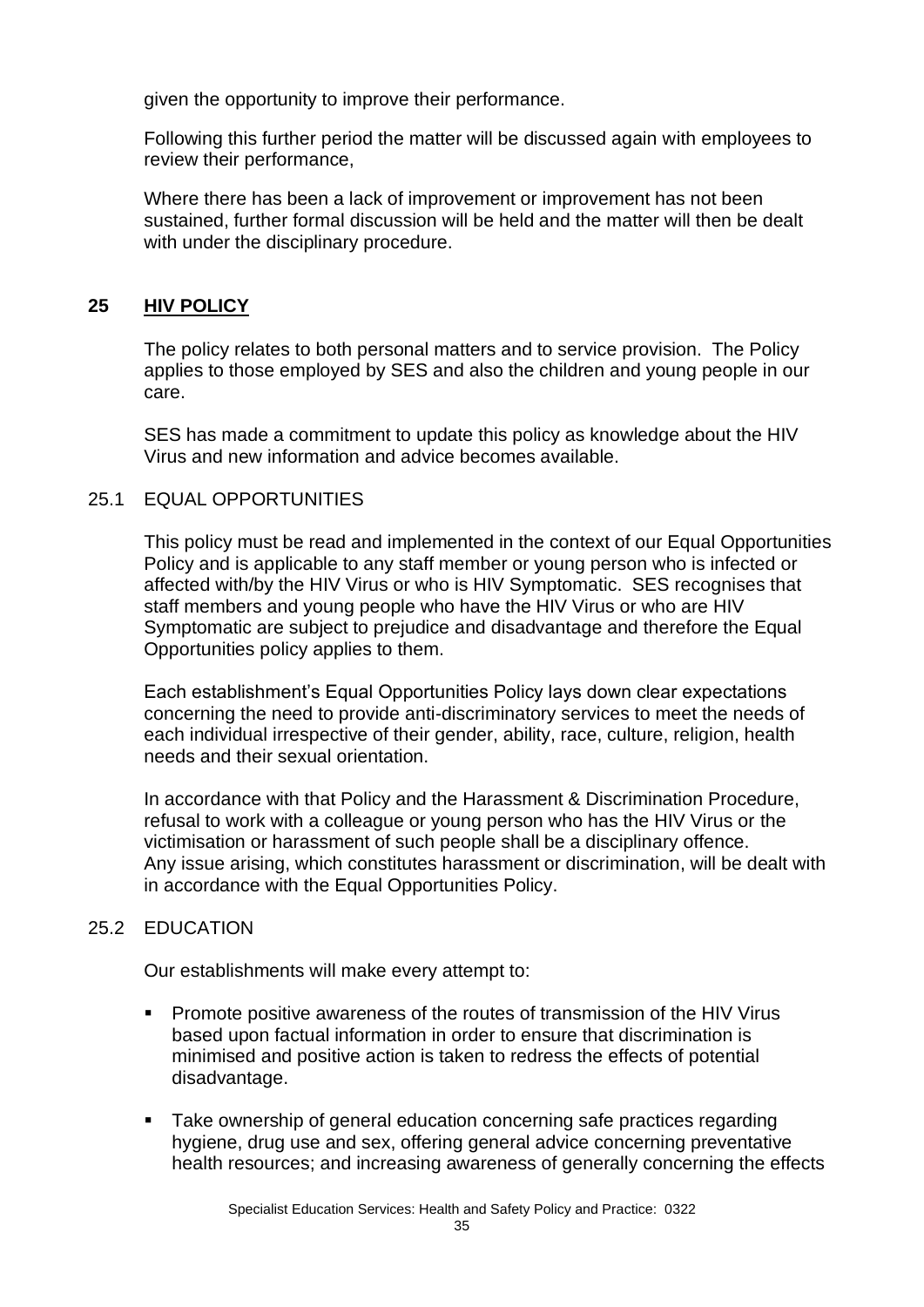of placing someone at risk of infection from all diseases. Guidance re. Universal body spillage is included with The Control of Infection Policy Document.

- Develop a way of accessing appropriate services, this will include information and advice concerning prevention and safe practices as well as appropriate access to required services arising from diagnosis and its consequential affects.
- Seek, whenever possible to work in partnership with Voluntary Groups and Statutory agencies to offer the best services available to the young people and staff members infected with HIV or who are HIV Symptomatic i.e. Health Promotion Department.

#### 25.3 CONFIDENTIALITY

The issue of confidentiality in this area is very complex. All staff members working with a child/young person or her/his family must all times make clear that confidentiality may not be maintained if by withholding of such information it prejudices the welfare of the child/young person or other persons.

Information concerning HIV infection in specific cases shall be kept strictly confidential. The consent of the person or individual concerned should always be obtained after careful discussion with them as to the consequences of sharing the information.

SES will encourage the provision of sensitive and confidential services to all staff and young people who have the HIV Virus or who are HIV Symptomatic. They recognise that information entrusted for one purpose should not be used for any other purpose without sanction. Confidential information may only be divulged if a situation arises where it is clear that another person's welfare is in jeopardy.

#### Confidentiality: Practice Guidelines

The following guidelines aim to provide staff members with clear guidance, which we hope will enable them to respond to issues of confidentiality with some confidence.

- 1. All work with our children/young people and their families must reflect respect for them. All practices must aim to uphold the highest standards in this area.
- 2. Staff members must strive to develop open/honest relationships with our children/young people, in which trust may develop.

#### 25.4 EMPLOYMENT

Each establishment's Equal Opportunities Policy is applicable. No candidate will be specifically asked if they are infected with the HIV virus or are HIV Symptomatic. If a candidate offers this information, it will be considered strictly confidential and could only be shared on a need to know basis with the informed consent of the candidate. At no time will any candidate be asked to undergo an HIV test.

#### 25.5 ILLNESS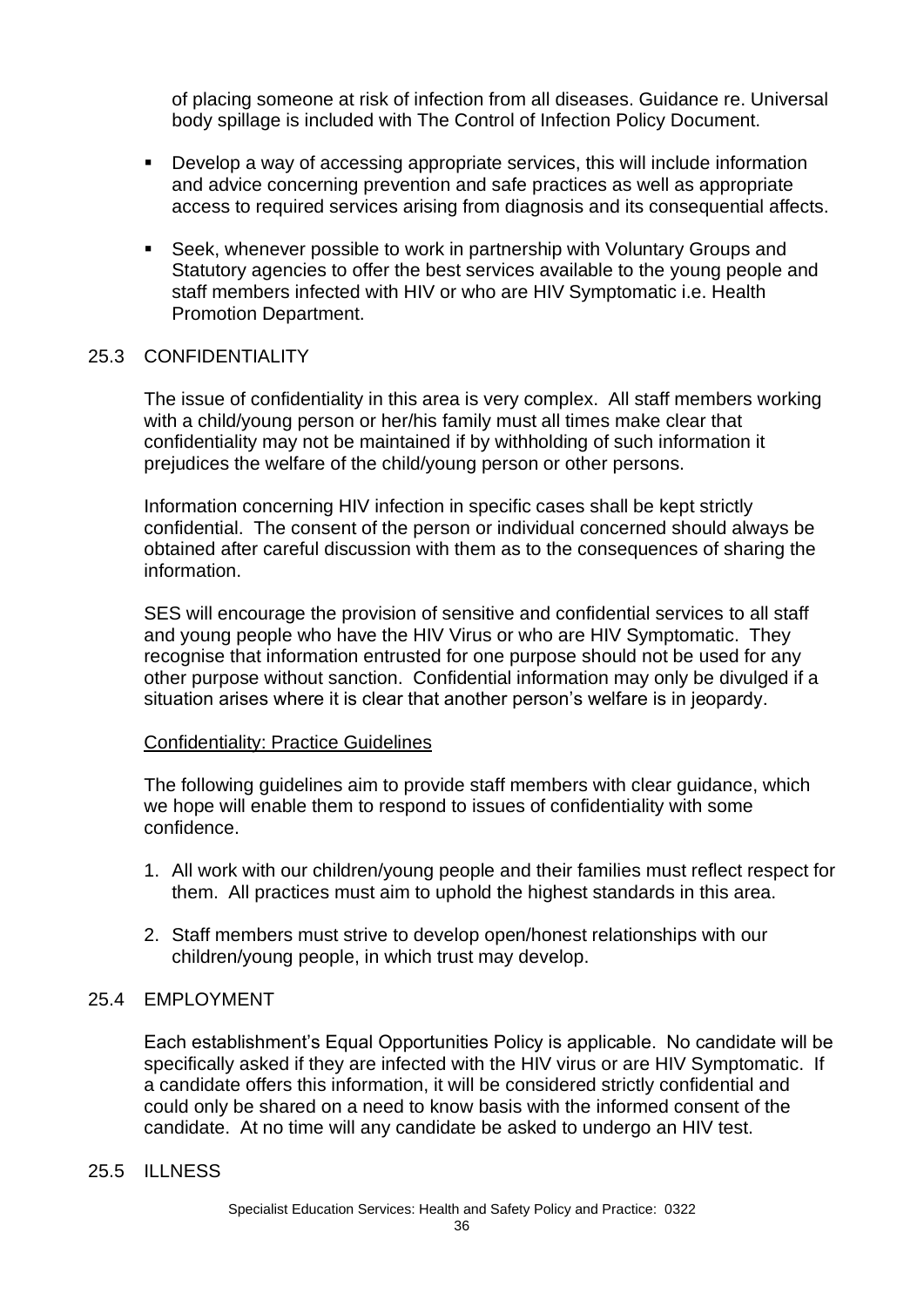Anyone suffering from any illness in connection to his or her HIV Status during employment will be managed as for any other illness as far as sick leave is concerned. *(See Staff Attendance Policy and Practice document).*

#### **26 RELATIONSHIPS AND SEX EDUCATION, AND HEALTH EDUCATION POLICY**

#### 26.1 INTRODUCTION

SES has a commitment to the provision of high quality services within the context of legislative requirements. The development of a policy in regard to the sexual health and relationships of the young people whom we look after, is developed within the framework of the Children Act 1989, the requirements under the Children Leaving Care Act 2000 and the Education Act 1996 and 2002.

#### 26.2 LEGISLATIVE REQUIREMENTS

Sir William Utting in People Like Us, 1997 report to Government makes clear the importance of age appropriate sex education and goes onto emphasis that sex education protocols should be drawn up by care agencies. The Government Health Strategy paper Our Healthier Nation, DOH 1998, emphasises the effect of social inequality on health. It identifies children and young people in public care as a vulnerable group needing particular attention. The National Programme to Reduce Unintended and Unwanted Teenage Conceptions will be mobilising and coordinating work with young people and will specifically address the needs of children and young people in public care. (Launched 1999). The UN Conventions of the Rights of the Child also emphasises the rights of all children to health care services. The Children Act 1989 and the subsequent Children (Leaving Care) Act 2000 state:

*"Sexual education will need to cover practical issues such as contraception. However, it must also cover the emotional aspects of sexuality, such as the part that sexuality plays in the young person's sense of identity; the emotional implications of entering into a sexual relationship with another person; and the need to treat sexual partners with consideration and not as objects to be used. The emotional and practical implications of becoming a parent also need to be*  explained. The young person's school may of course provide this, but if it is not, the *SSD or other caring agency responsible for the young person should provide sexual education for him. This is absolutely vital since sexuality will be one of the most potent forces affecting any young person in the transition from childhood to adulthood.*

*The emotional and practical implications of becoming a parent also need to be explained in some detail. Those responsible for the sexual education of young people will need to bear in mind the particular needs of different young people; the*  fact that young people with mental or physical disabilities have sexual needs should *be acknowledged, for instance; and young people who have been abused; or have been in touch with abused young people, may need special counselling if they are not to regard sexual feelings as a matter for shame to regard sexual relationships*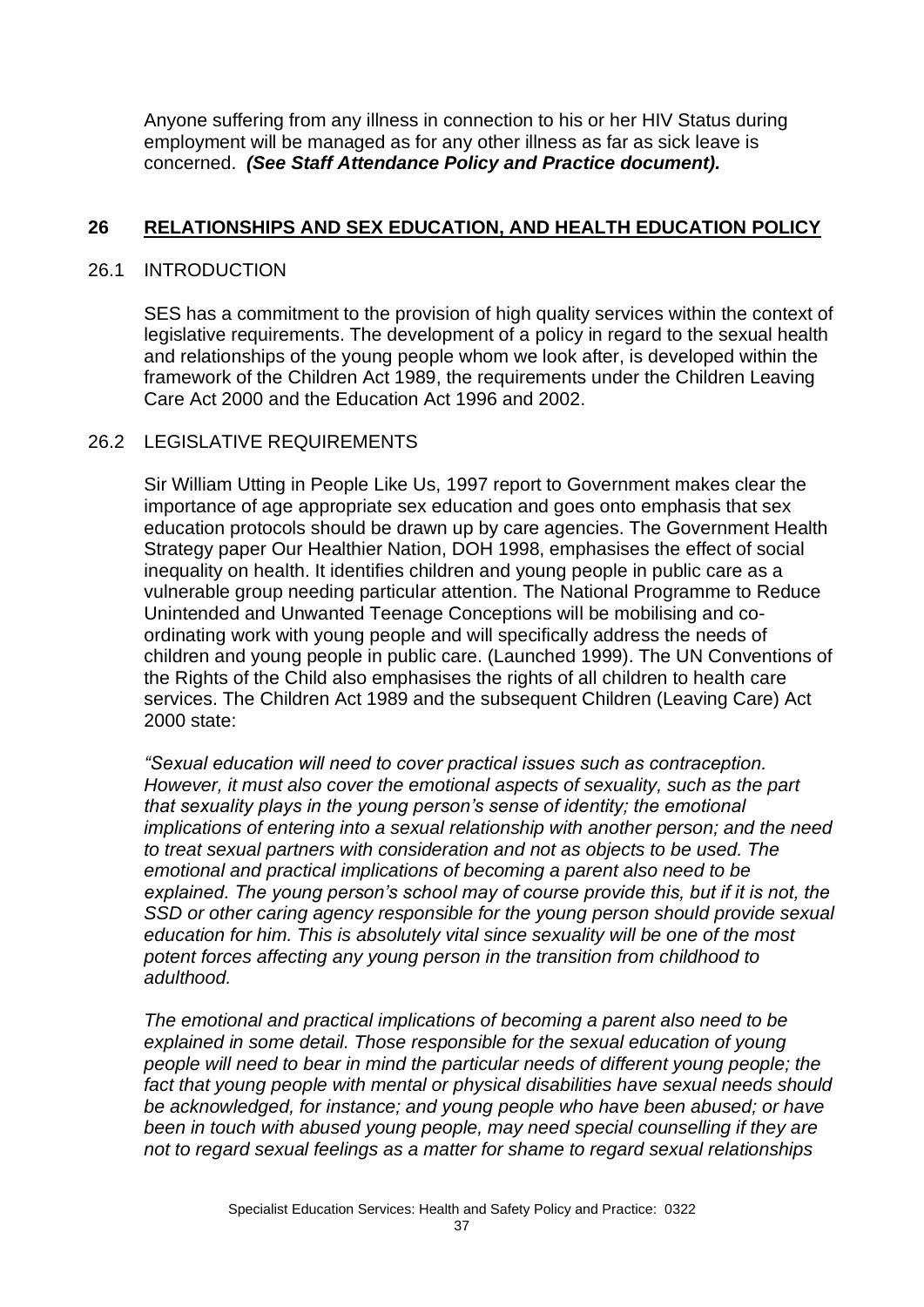*as impersonal and expletive. The needs and concerns of gay young men and women must also be recognised and approached sympathetically.*

*In helping young people to develop socially and culturally; carers must be prepared to take some risks and to take responsibility for doing so; to let young people take some risks, e.g. in attempting relationships that do not work; and to take responsibility for supporting young people through breakdowns in relationships".*

From September 2020, statutory guidance for Relationships and sex education (RSE) and health education comes into force. This states that:

*"To embrace the challenges of creating a happy and successful adult life, pupils need knowledge that will enable them to make informed decisions about their wellbeing, health and relationships and to build their self-efficacy. Pupils can also put this knowledge into practice as they develop the capacity to make sound decisions when facing risks, challenges and complex contexts. Everyone faces difficult situations in their lives. These subjects can support young people to develop resilience, to know how and when to ask for help, and to know where to access support."*

#### 26.3 AIMS AND VALUES

SES acknowledges its responsibility to safeguard and promote the welfare of those young people in its care. Developing appropriate relationships, sexual relationships healthy lifestyles is paramount and at the heart of the SES Way. This will include the provision of advice, information and guidance that enables young people to progress towards a happy, adult life. This will include access to contraception and HIV prevention services, where it is considered necessary and appropriate. We are in a strong position to provide focussed as well as supportive and opportunistic education on issues relating to sexual health. We aim to create an open atmosphere where sexual health and relationships can be discussed, so that young people feel free to ask questions either individually or in a group situation. We aim to ensure that young people are able to develop a healthy and responsible attitude to sexual behaviour.

In line with this belief, the aims of the policy show a commitment to:

- Ensuring the rights of young people.
- Practices that are anti discriminatory and sensitive to the issues of race, culture disability religion, gender and sexual orientation.
- A recognition that young people 'looked after' should have opportunities to develop caring and fulfilling personal relationships. It is acknowledged that these relationships may at some stage involve sexual expression. Providing that this is not abusive, coercive or illegal, we will respect acceptable expression by young people 'looked after', having due regard to the constraints of individual placement settings.
- The promotion of a multi disciplinary approach to the provision of services, collaborating with young people, their parents/carers and other agencies.
- A commitment to training carers involved in direct work with young people 'looked after', to facilitate successful implementation of this policy.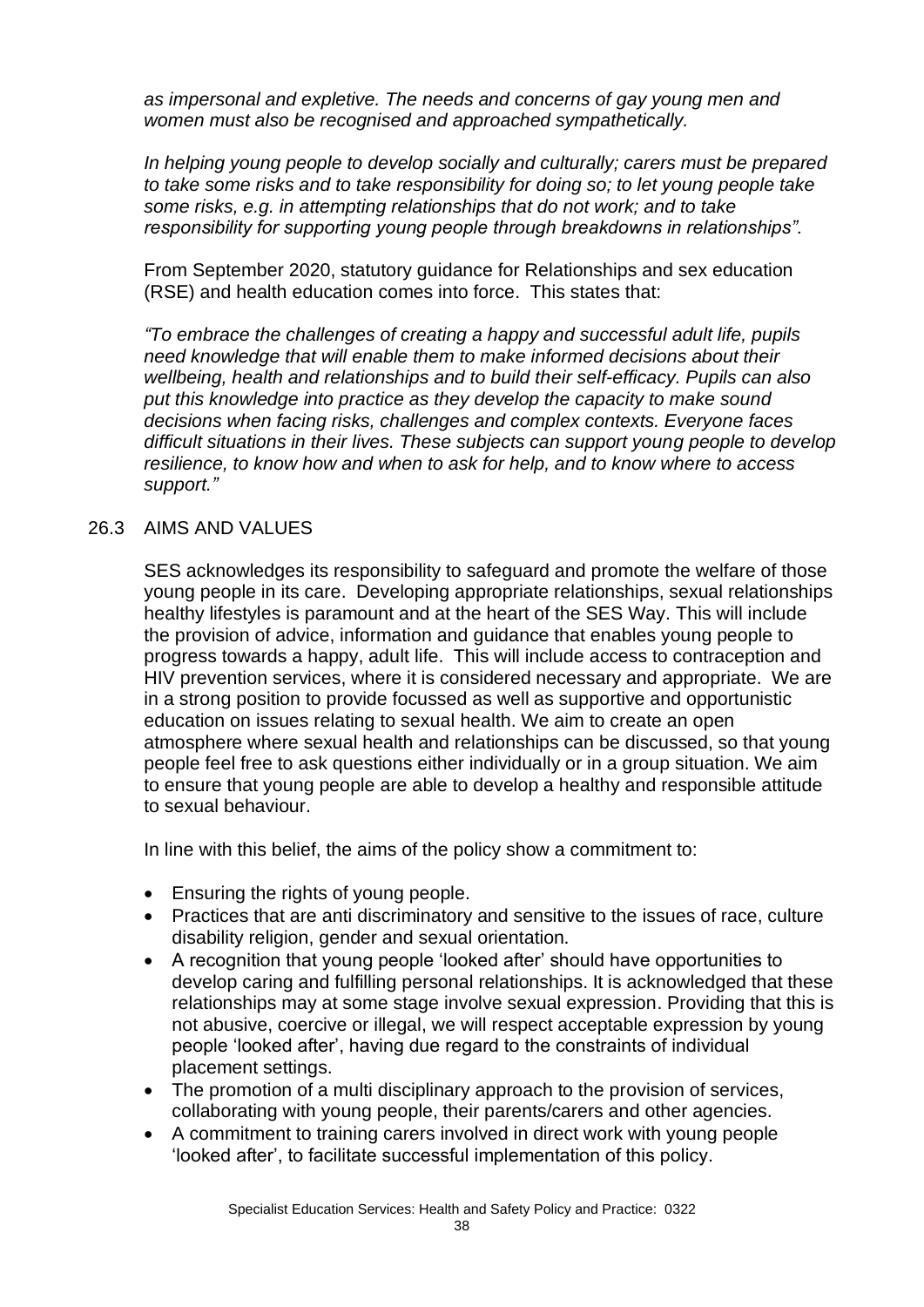- Ensuring residential staff are supported and aware of their role; so that they know what they are able to do and how to do it
- Ensuring children and young people know what they are entitled to receive.
- Meaningful consultation with young people on the delivery of the policy.

#### Aims

- Encourage self-esteem, self-confidence and a secure base for our young people
- Promote access to sexual health services, confidential support and advice
- Promote positive attitudes, empower young people to make appropriate choices and informed decisions
- Give information and advice on issues to do with sexual development and relationships
- Respect, promote and support the rights of young people
- Take into account parents wishes
- Work in partnership with the responsible adults in the young person's life.
- Actively challenge attitudes towards stereotyping.

*(For further details please see the PSHEE Policy and Practice Document and RSE Policy and Practice Document)*

#### **27 POLICY FOR IMMUNISATION AND ROUTINE HEALTH SURVEILLANCE**

#### 27.1 IMMUNISATION

#### Rationale

Research indicates that only 17% of looked after children are adequately immunised for their age (Brodie et al 1997). Yet DoH (1996) states that it is every child's right to be protected against infectious disease and furthermore full immunisation when appropriate, is a performance indicator for the Quality Protects programme. Immunisation Schedule (see table below).

#### Aim

The aim should be that all looked after children are fully immunised. If a child continually refuses immunisations the named health professional in collaboration with the Personal Tutor should work with the child or young person to try to gain informed consent and consider what is in each individual child's best interests.

#### **Objectives**

- All looked after children and their parents/carers have access to information regarding immunisation as required.
- All looked after children have access to immunisations. Special arrangements may need to be made for children and young people who cannot access the school health immunisation programme. This can be facilitated by the School Nurse or the child's GP.

Young Person's Medical History

Specialist Education Services: Health and Safety Policy and Practice: 0322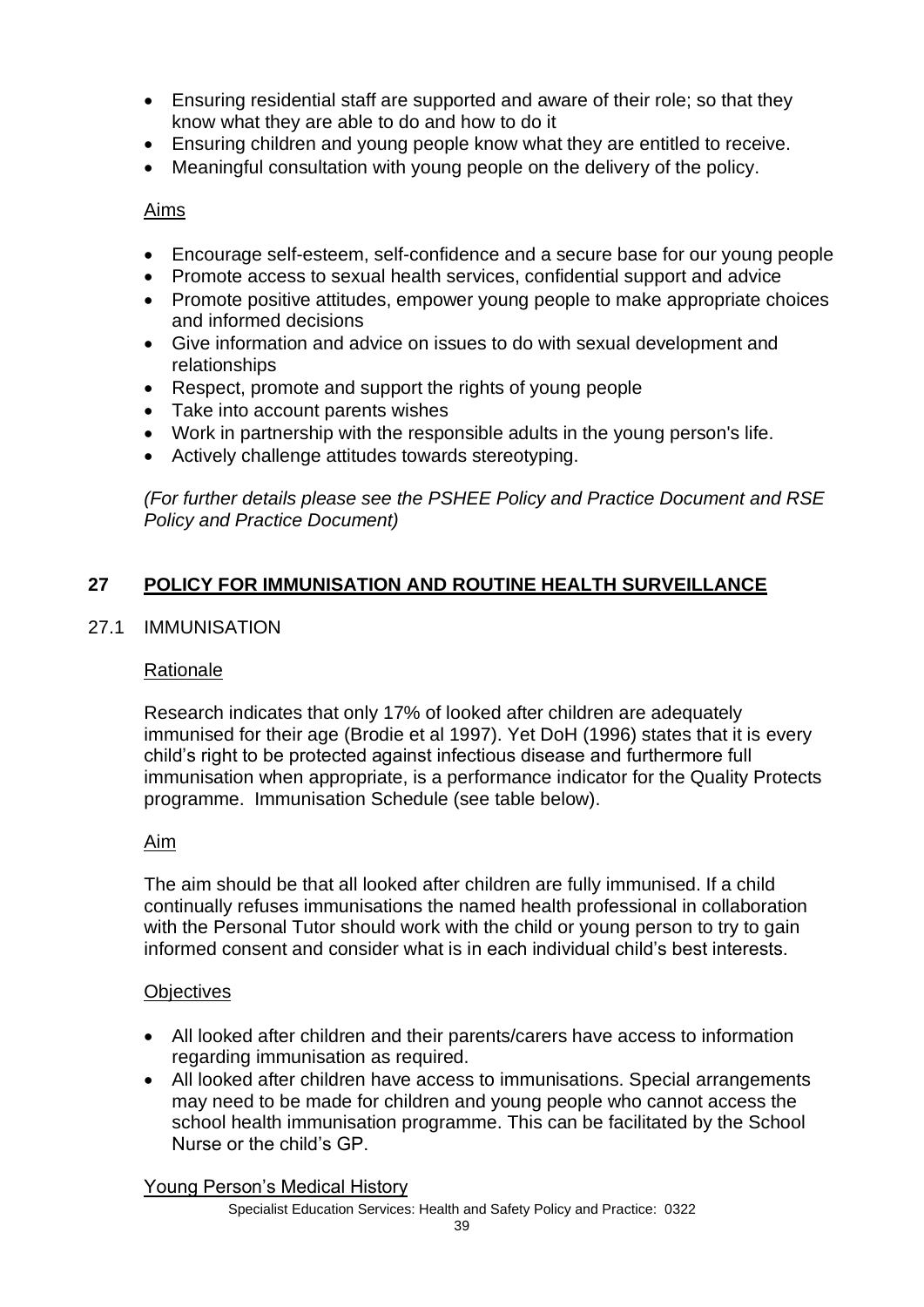On admission, the case coordinator responsible for the new young person will obtain a full medical history, including immunisations, existing medical conditions, operations and serious illnesses. This is recorded on their personal medical card that is maintained in the medication folder and reviewed on a three monthly basis.

| <b>Vaccine</b>                                                          | Age                                                                          | <b>Notes</b>                                         |
|-------------------------------------------------------------------------|------------------------------------------------------------------------------|------------------------------------------------------|
| $D/T/P$ and $Hib$<br>Polio<br>*Meningitis C                             | 1 <sup>st</sup><br>dose 2 months<br>$2nd$ dose 3 months<br>3rd dose 4 months | <b>Primary Course</b><br>* Up to 24 years of age     |
| Measles/Mumps/Rubella<br>(MMR)                                          | 12-15 months                                                                 | Can be given at any age<br>over 12 months            |
| <b>Booster DT</b><br>Polio and acelluar<br>pertussis<br>MMR second dose | 3-5 years                                                                    | Three years after<br>completion of primary<br>course |
| <b>BCG</b>                                                              | 10-14 years or<br>infancy                                                    |                                                      |
| Booster Tetanus,<br>Diphtheria and Polio                                | $13-18$ years                                                                |                                                      |
| HPV (girls only)                                                        | $12-13$ years                                                                | Two injections 6-12<br>months apart                  |

#### Immunisation Schedule

#### Children Partly Immunised

Every effort should be made to obtain a child's immunisation history. Most children and young people will be included in the pre-school and school health immunisation programme. Children who have missing immunisations should be offered the opportunity obtain them. The practise nurse at the GP practise offers most immunisations. The only exception being the Bacilus Calmette-Guerin (BCG) vaccine. Children requiring this immunisation need to be referred to a Specialist Nurse for TB. The child's GP can facilitate this.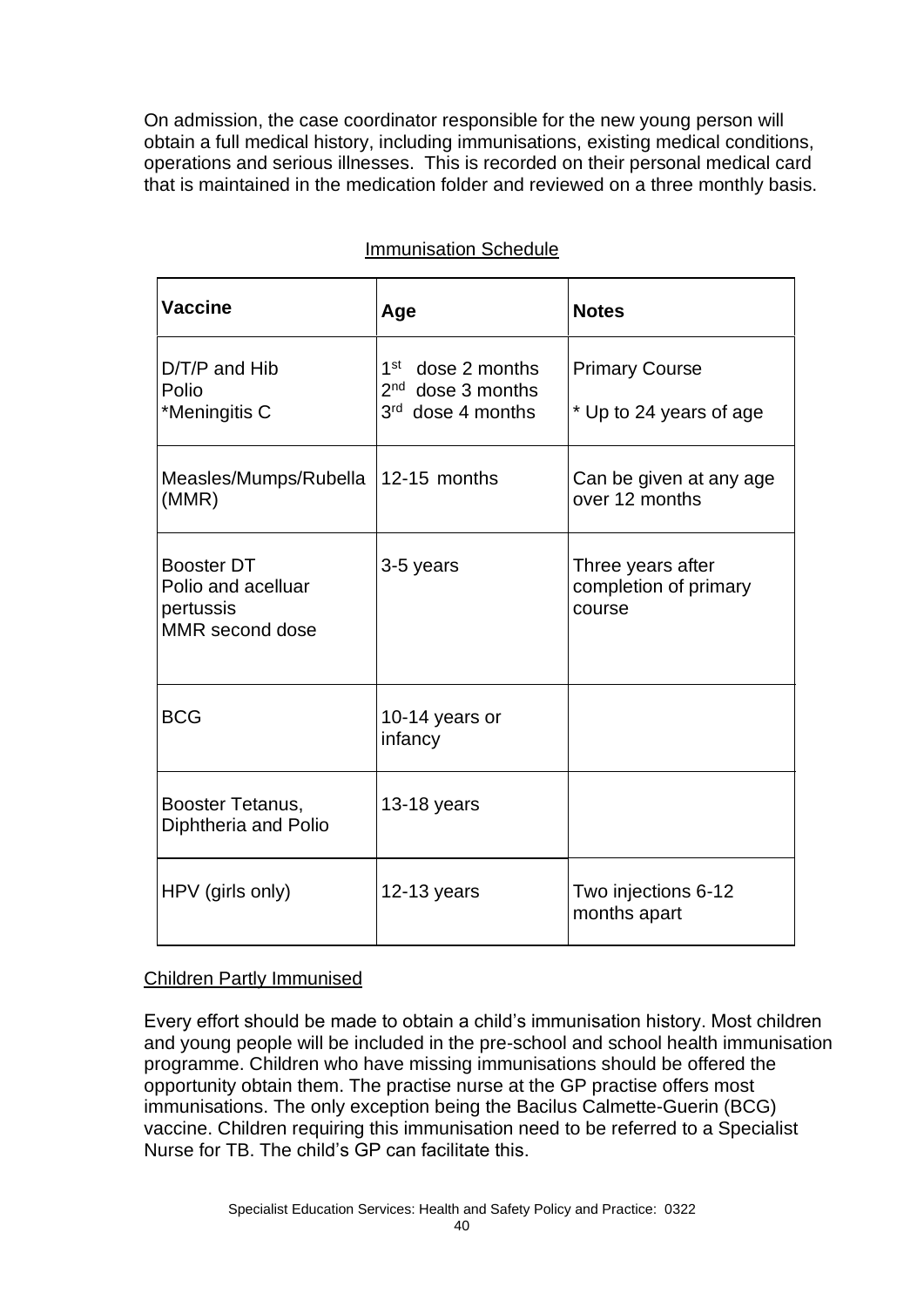#### Unaccompanied Asylum Seekers

Some asylum seekers have details of their immunisation status. For those who are not aware of their immunisation status the DoH (1996) states:

#### *"Children coming into the UK are not known to have been completely immunised, they should be assumed to be unimmunised and a full course of immunisation should be planned'*

#### Consent to Immunisation

Immunisation can often be delayed whilst consent is sought. For a child or young person accomodated in the Looked After system, parental responsibility remains with the parent. Therefore consent to immunisation must be sought from the parent. For children and young people subject to a Care Order parental responsibility is shared between the parents and social services. It is however good practise to obtain informed consent from the child's parents. If the parent is unable to give consent then consent must be sought from the Director of Social Services.

Young people considered by the health professional administering the immunisation to be competent of making an informed decision are able to give their own consent to treatment.

#### 27.2 ROUTINE HEALTH SURVEILLANCE

#### Rationale

Looked after children and young people are amongst the most vulnerable in society and research indicates that they have greater health needs than children of similar age. Yet they are likely to receive inadequate health care.

#### Aim

That all looked after children and young people complete the full routine health surveillance programme offered by the Health Visiting and School Health Service. Regular attendance at their educational establishment is therefore essential.

#### **Objectives**

- All looked after children, their parents and carers have access to information regarding routine health surveillance.
- All looked after children have access to the health surveillance service offered by the Health Visiting and School Health service. Special arrangements may need to be made for children and young people who do not have an educational placement. Advice should be sought from the young person's GP.
- All children are registered with a local Doctor, dentist and optician. Other specialist services will be engaged as required.

#### Children And Young People Who Have Missed Routine Health Surveillance

Most children and young people will be included in the Pre-School and School Health routine health surveillance programme. For those children and young people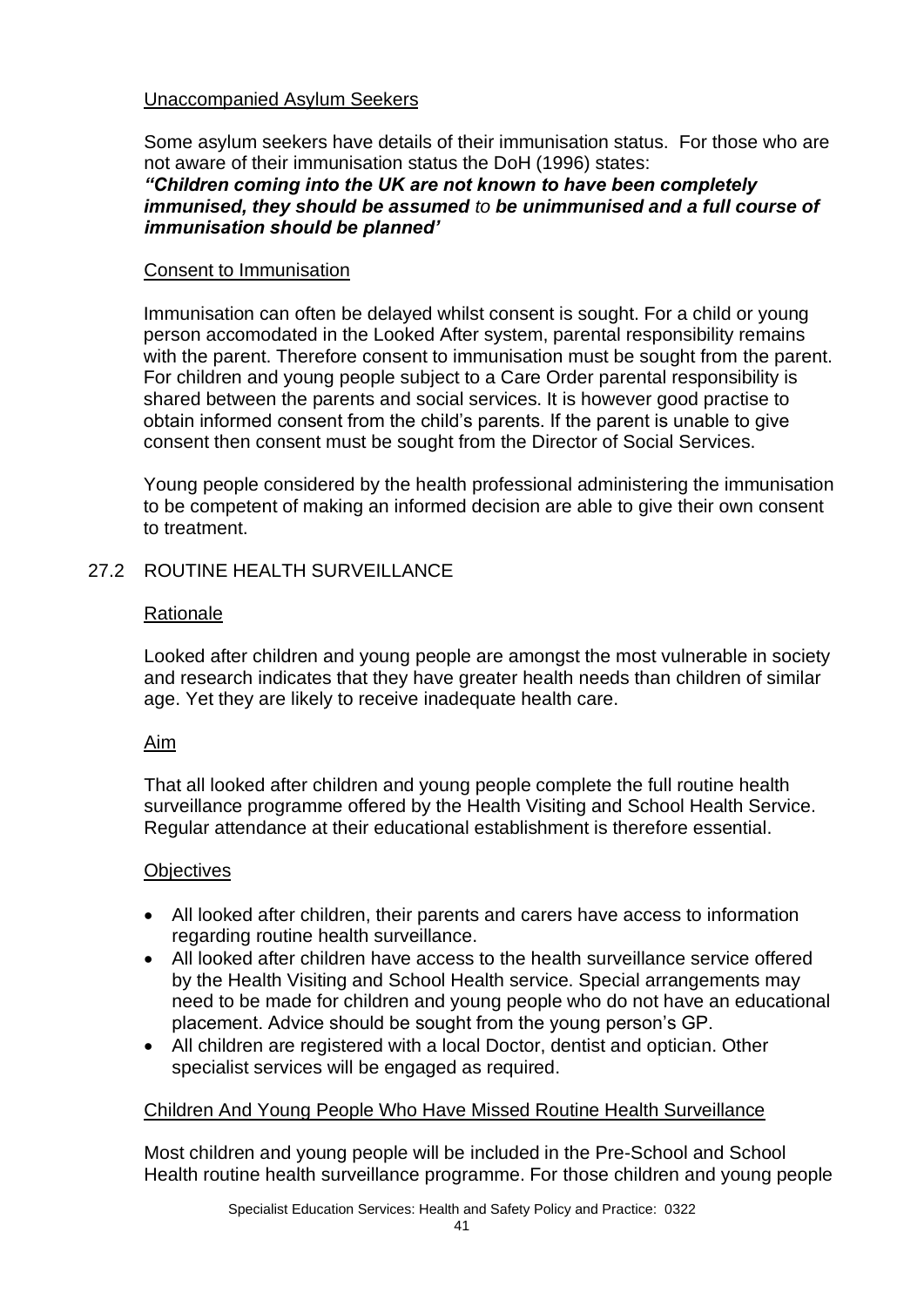who have missed any health surveillance some health needs may not have been identified and therefore may not have been addressed. Every effort should be made by carers to ensure that children and young people have access to mainstream services. Missed health surveillance should be addressed at a young person's review health interview. Referrals to other services will be made as appropriate.

#### **28 ADMINISTRATION OF MEDICINES POLICY STATEMENT**

#### 28.1 INTRODUCTION

*"The medical and nursing professions use the word "drugs" to refer to medicines – substances that can cure or arrest disease, relieve symptoms, ease pain and provide other benefits"* (British Medical Association)

Children at both establishments register with the local GP practice at Chet Valley, Medical Practice, Loddon.

- It is the responsibility of the duty DCM to administer prescribed medication and homely remedies, this may be in relation to:
- cases of chronic illness or long-term complaints, such as asthma, ADHD, diabetes or epilepsy.
- cases where children are suffering from a short-term illness and are receiving a course of prescribed medication such as antibiotics.
- 28.1.2 Following a period of illness, the duty DCM in liaison with the child's GP will decide whether or not the child is fit to return to the Learning Centre and take part in general activities.

#### 28.2 THE REGISTERED MANAGER'S RESPONSIBILITY

- 28.2.1 The Registered Manager will ensure all staff are aware of the SES policy and practice with respect to the administration of medicines. In the case of children with known medical problems, staff who come into contact with that child will be made aware of the precautions that need to be taken and the procedure for coping with an emergency. The Registered Manager and staff will do what a "reasonable parent" would do in the circumstances prevailing at the time.
- 28.2.2 Registered Manager will ensure that a named person is responsible for medicines. This member of staff will be suitably trained to undertake the responsibility for the safekeeping, administration and control of medications, (Ref 27.2.3). Knowledge relating to the management and administration of medicines will be reviewed annually by the Registered Manager and extra training provided if necessary. This is delegated on a day-to-day basis to the Deputy Care Manager co-ordinating. In the absence of the DCM, this task will be designated to another member of staff, at the Registered Managers' discretion.

Specialist Education Services: Health and Safety Policy and Practice: 0322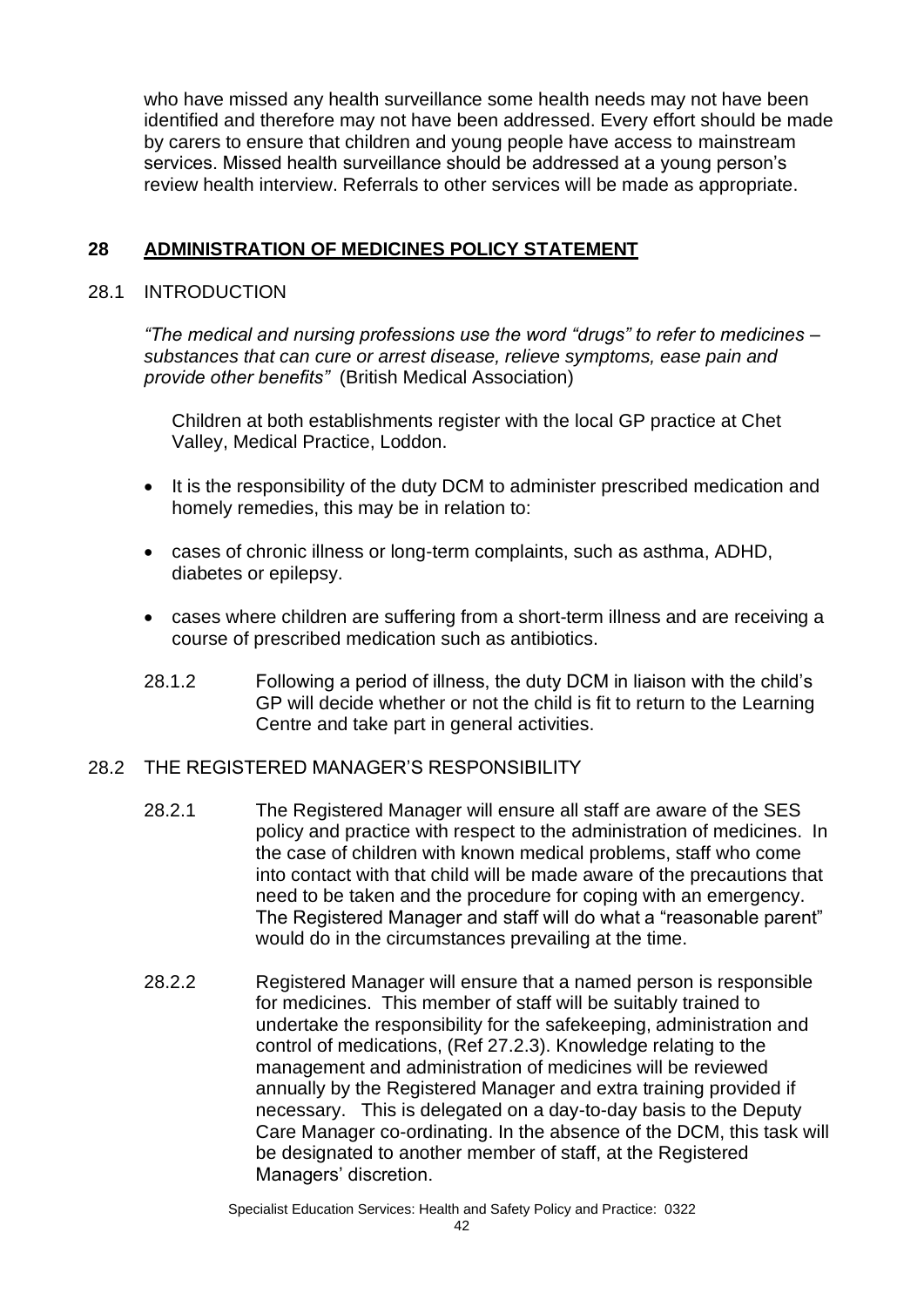- 28.2.3 All staff that hold the responsibility of dispensing and administering medications shall be appropriately trained, and ongoing records are kept on their staff file and as part of a general training record.
- 28.2.4 Once trained, staff are responsible for their own practise.
- 28.2.5 A clear written statement of each establishment's organisation and arrangements for the administration of medicines will be given to parents/carers and placement authorities, including a statement of their responsibilities and how to make a request for medicines to be given.
- 28.2.6 Where any doubts exist about whether or not to agree the administration of a particular course of medication at our establishments, the Registered Manager will seek advice from the Doctor or the Consultant Community Paediatrician.

#### 28.3 THE PARENT'S RESPONSIBILITY

- 28.3.1 Within the admission procedure there is an indemnity, letter of consent for parents/carers and placement authorities to allow for the administration of prescribed medication. (Please refer to the end of this document for a sample format).
- 28.3.2 If the parents refuse to sign an indemnity, the SES Principal will make it clear to the parents (in writing) that they are acting in loco parentis and that the staff are therefore entitled and obliged, in an emergency, to take whatever action they think best in the light of the facts known to them at that time.

#### 28.4 GUIDELINES

- 28.4.1 Long-term illnesses, such as epilepsy or asthma, will be recorded by the Doctor on the child's record card, together with appropriate instructions as well as a record being made on The Casework File.
- 28.4.2 Medicines will be kept in a locked metal cabinet, wall mounted in the house office. Under no circumstances will medicines be kept in first aid boxes. On no account may staff medication be kept in the medication cabinet. The temperature of the House Office must be recorded daily to ensure that the medication is not stored above or below the recommended temperature. This is recorded within the medication file.

Controlled drugs are kept in a lockable section of the medication cabinet, so that the controlled drugs are locked behind two doors, with separate keys. This is in line with guidelines on the storage of controlled drugs. When a controlled drug is administered, this needs to be recorded within the medication folder in the usual way. Additionally, this needs to be recorded within the controlled drugs

Specialist Education Services: Health and Safety Policy and Practice: 0322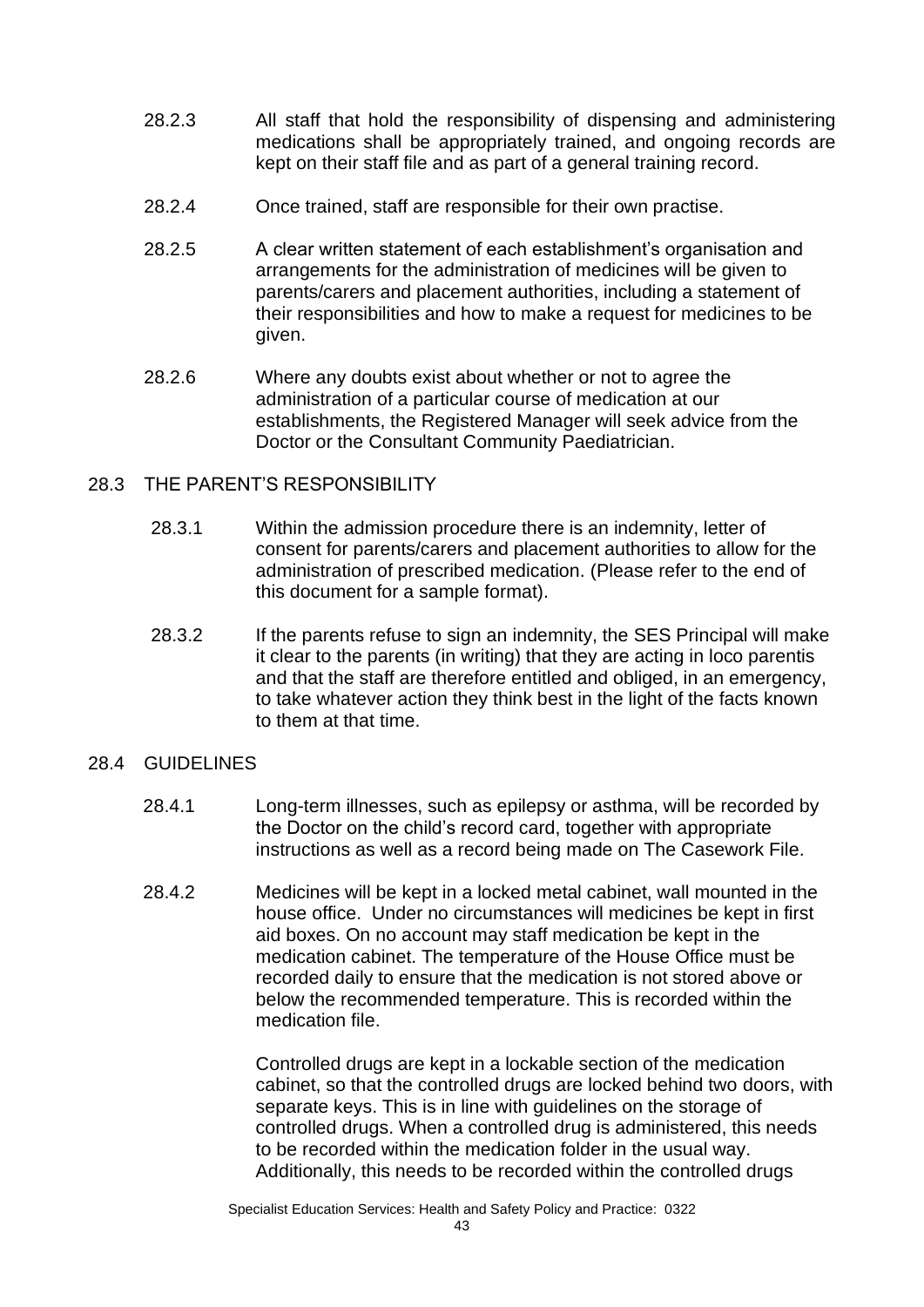book, which is signed by two members of staff, the DCM/TL who administered the drug, and an observer.

- 28.4.3 Wherever possible, arrangements will be made for the medicine to be self-administered, under direct supervision of a named adult. (N.B. The Law states that unsupervised autonomous self-medicating children have to be over 16 to do so). A written record of the dates and times of the administration of the medicine will be made in a book kept for that purpose. The Member of staff must be meticulous in monitoring that the prescribed medication has been taken.
- 28.4.4 In the event of a refusal on the part of a child to take prescribed medication the DCM on duty, as the sole administer, should be aware. in the first instance and if necessary should inform the Registered Manager in order to decide any further action. The individual Care Plan should be referred to in respect of any pre-recorded specific actions. Any refusal must be recorded and the medication disposed of appropriately.
- 28.4.5 Due to the exceptional circumstance around the particular difficulties of students at our establishments some students with asthmatic conditions may need to have their inhalers kept in a secure place, which would be the house office.
- 28.4.6 The member of staff responsible for the administration of medicines will monitor and record routines. A File for the administration of medicines will be kept in the House Office, and advice on appropriate procedures will be sought from the local GP.
- 28.4.7 Where a particular case makes it necessary, such as risk of anaphylactic shock, emergency supplies of drugs will be stored in the building, but only on a single dose named patient basis. In these cases specific training on how and when to administer will be sought from the Health Authority.
- 28.4.8 Medicines no longer required will not be allowed to accumulate. They will be disposed of in full consultation with the Local GP Practice. (Checked on a once a week basis). Any medication to be disposed of will be taken to a Pharmacy and will be signed off as returned in the Returned Medication book.
- 28.4.9 The review and monitoring of individual long term cases, and the necessary liaison with General Practitioners, will be undertaken by the Local GP or the Consultant Community Paediatrician. Doses of medication can only be varied with medical authority. If the dose of any medication is changed, confirmation in writing is required before the new dose can be administered.
- 28.4.10 A set of spare medication keys will be kept in the SES office. If the main keys are lost, an incident form will need to be completed and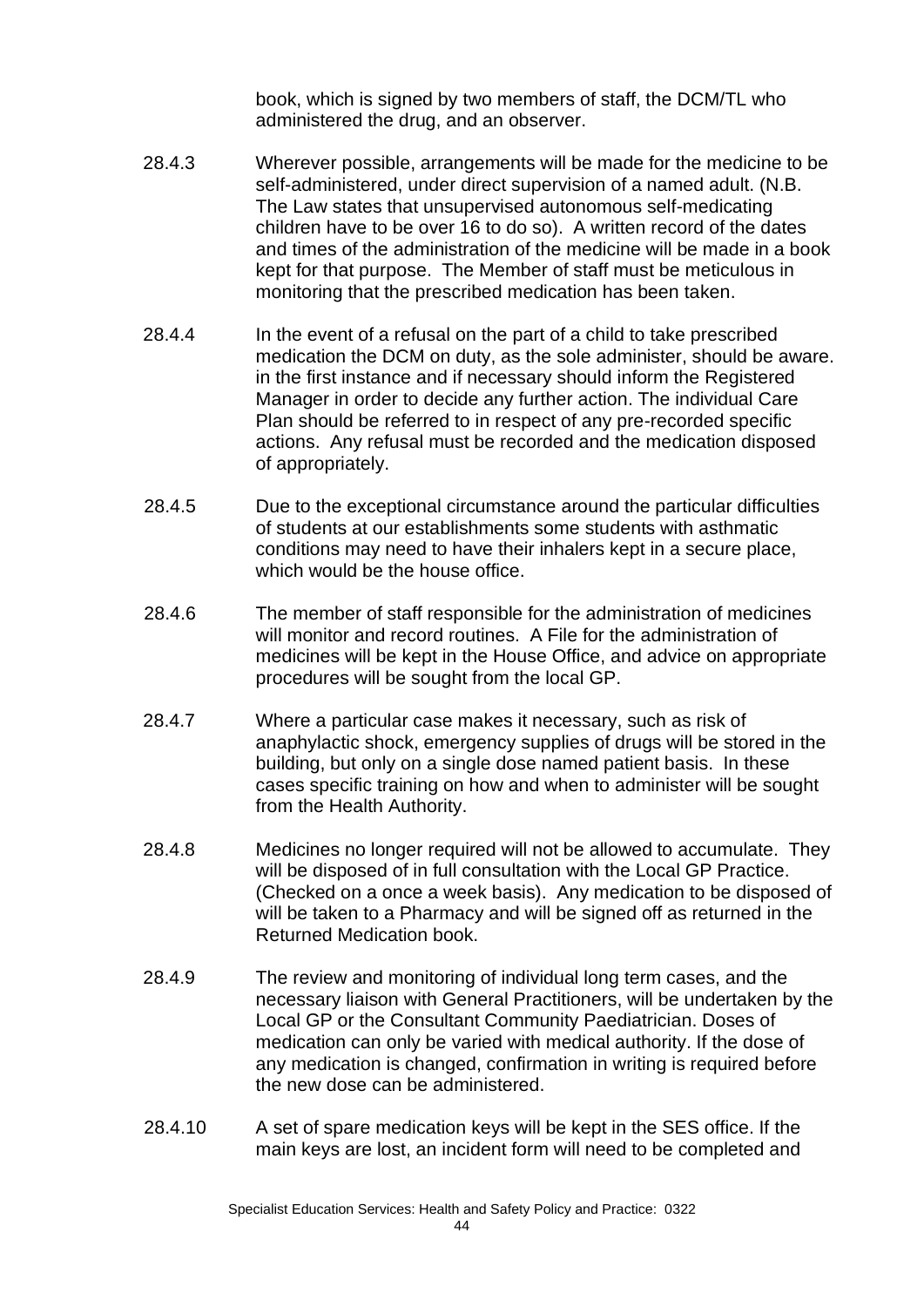separate lockable cabinet for the storage of controlled drugs would be made available if the need arises

The staff member overseeing the shift should keep the keys to the medication cabinet.

If a child keeps their own medication, then a lockable box/drawer must be made available. Safe storage requirements would be included in the child's individual care plan with agreement of all relevant parties (i.e. GP, etc).

Some medicines require that they be refrigerated and separate arrangements would be made to ensure safe storage. There is a lockable fridge available when necessary in The House Office for this purpose.

#### 28.4.11 Procedures for safe practice

- Wash hands before and after
- Be sensitive toward the child
- Follow guidelines for analgesic medicines
- For oral medications, ensure that it has been swallowed before signing.
- Do not physically touch medication; this contaminates it and can also be absorbed into the skin.
- Pour liquids with the label up.
- Complete the procedure with one child at a time.
- Try to keep the same brand for children who are self-medicating.
- **1)** The correct **drug**
- **2)** The correct **dose**
- **3)** The correct **time**
- **4)** The correct **route**
- **5)** The correct **child**
- **6)** The correct **date**

#### 28.5 CIRCUMSTANCES REQUIRING SPECIAL ATTENTION AND CAUTION

- 28.5.1 In the unlikely event of a child dying, all the child's medications must be put in a sealed bag, with 2 staff signatures. This must be locked away separately to all other medications, in case of being requested by a coroner. This must include all medical related documentation. *(See also SES Critical Incident Policy and Practice document)*
- 28.5.2 Some children require treatment which staff may feel uncomfortable to provide, for example, the administration of rectal Valium, assistance with catheters, or the use of equipment for children with tracheotomies. The number of such cases will be very rare and our admission profile suggests it may never apply. However, early identification and careful planning by the relevant Health Authority will result in detailed discussion with the SES Principal and the formulation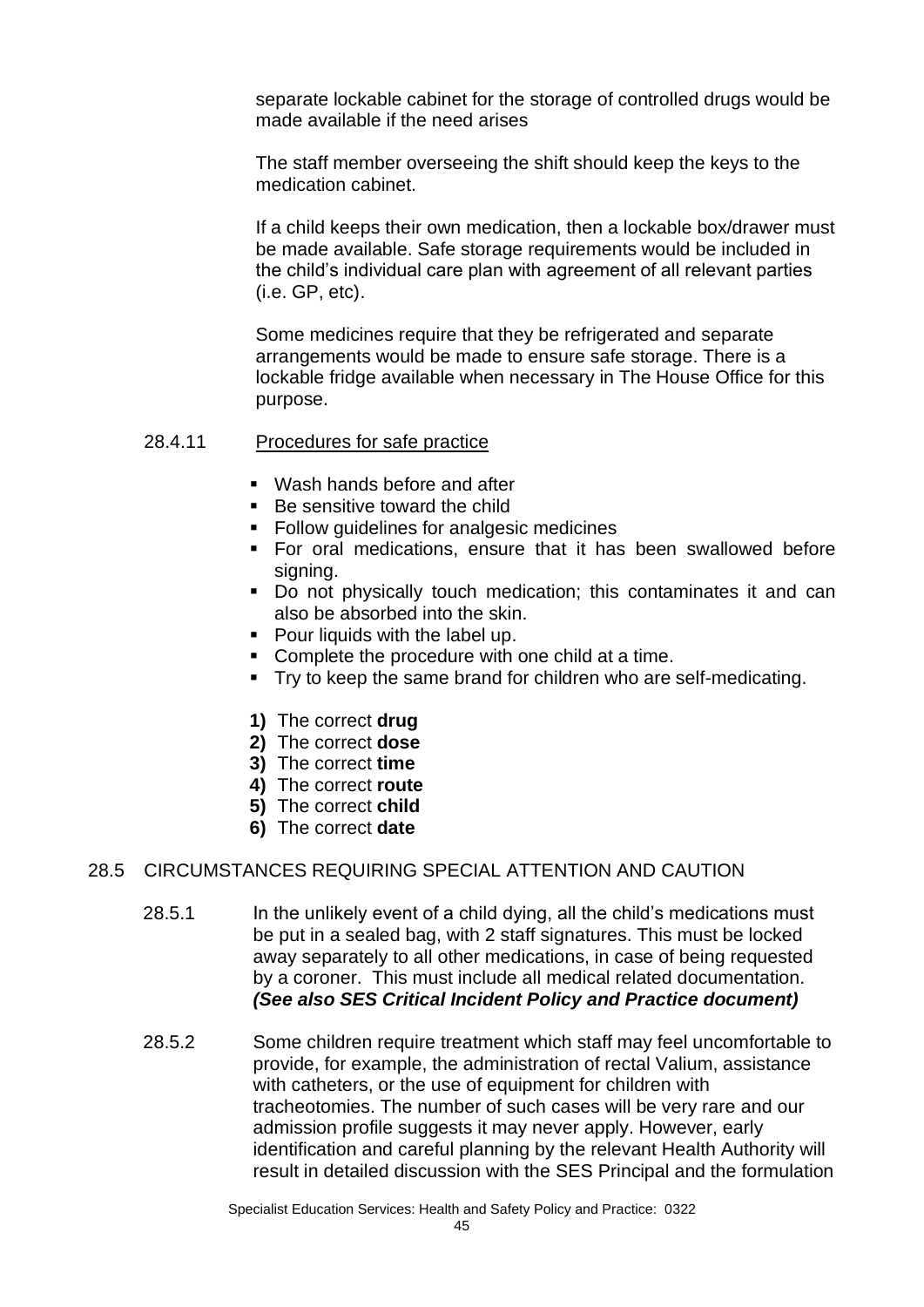of a carefully designed individual programme to meet the needs and circumstances of a particular case.

- 28.5.3 For the protection of both staff and children, a second member of staff will be present while the more intimate procedures are being followed, and appropriate personal protection (e.g. disposable gloves) will be worn. A child's dignity is to be maintained at all times.
- 28.5.4 Injections may only be administered by a qualified nurse of doctor, or by a person who has been trained to undertake this task. Under no circumstances should an untrained person attempt to administer an injection.
- 28.5.5 Staff should be aware that on home visits, well-intended friends or family might administer medicines to children that could conflict with other treatments. If this occurs then staff need to inform the Registered Manager and G.P. All medications must be signed off site and back into stock on their return. Each child will have specific guidelines for home visits with regards to medications, which includes the following information:
	- The medicine that has been taken by the Young Person
	- Clear directions and advice on how, when and how much of the medicines should be administered
	- Time of the last and time of next dose of each medicine
	- Contact information for queries about the medicine.
- 28.5.6 **Mis-medicating can be:** a drug that is given to the wrong child, a drug given in the wrong dose, at the wrong time or not at all.

If medication is given to the wrong child, the Deputy Care Manager must:

- Telephone the child's G.P (or out of hours service) immediately.
- Write down the G.P's advice
- Act on the G.P's advice
- Notify all staff present of your actions
- Complete an incident report
- The staff member involved must refrain from administering medications until further notice.
- 28.5.7 Pupils who may experience an extreme reaction to (for example) food stuffs or wasp stings will require an individual health care plan which accounts for this. This will include immediate contact with the Emergency Services and/or the local medical practice and the administration of drugs as previously agreed. When guidance is required on dealing with potential cases of anaphylactic shock the establishment will approach the GP or the Consultant Community Paediatrician.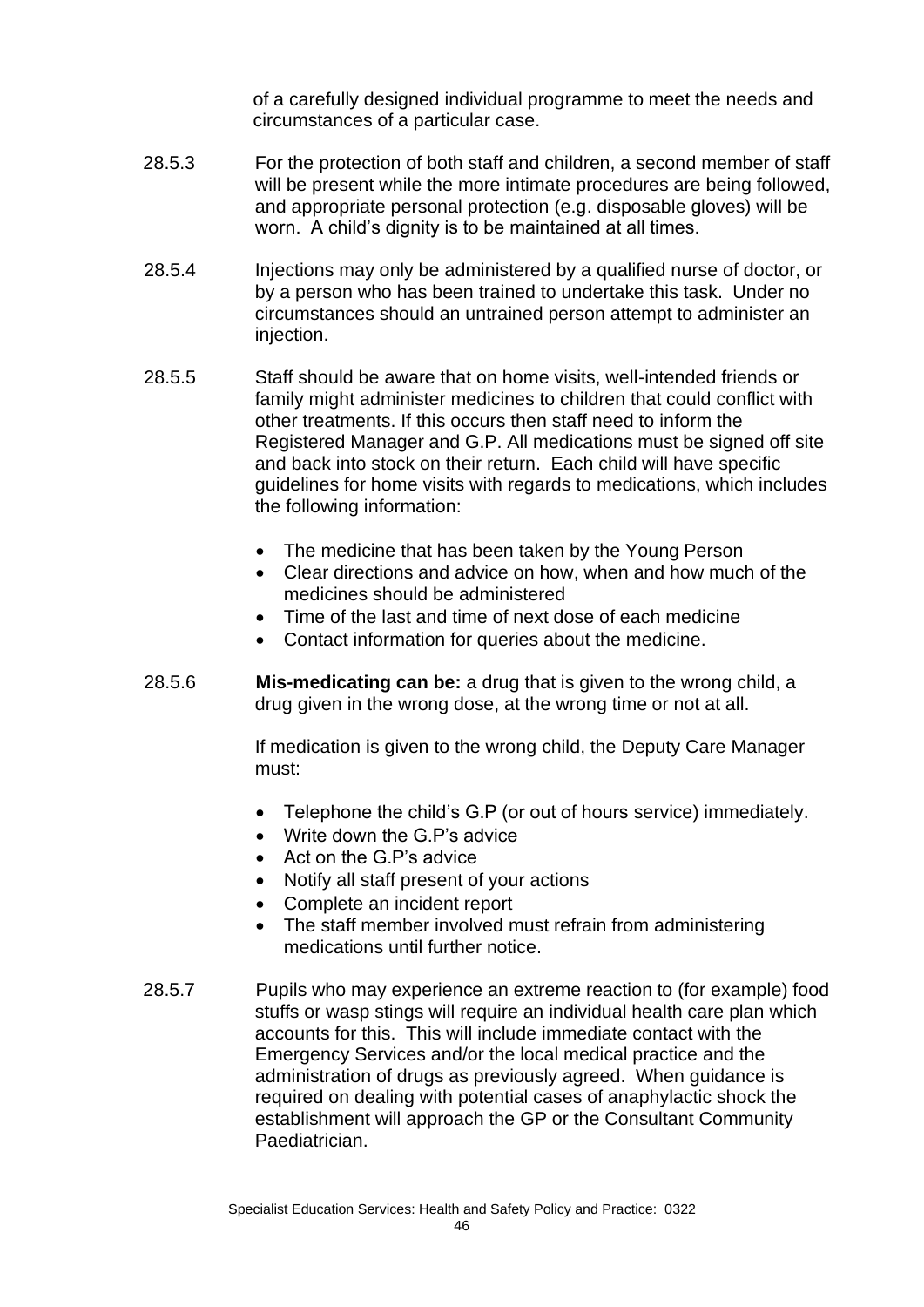28.5.8 When a medication is completed or discontinued for any reason, remaining stock must be returned to the pharmacist and recorded as waste. Waste must be kept locked in the meds cabinet in a separate container marked clearly 'waste', until disposed of. Any medication dropped, contaminated or refused, must disposed of as waste and not given or returned to stock.

#### 28.6 ADMINISTRATION OF ANALGESICS AND HOMELY REMEDIES

- 28.6.1 In circumstances when pupils suffer headaches or toothache, the duty DCM may provide analgesic in accordance with prescribed medication or homely remedies list. This list is recorded within the file.
- 28.6.2 Tablets, which will be standard paracetamol for children aged 12 and over, or preparations of paracetamol designed specifically for children under 12, will be kept in a secure place. Paracetamol tablets are kept locked away in the medical cabinet and are included in the weekly medication count. Paracetamol MUST NOT BE KEPT IN FIRST AID BOXES.
- 28.6.3 On no account will aspirin, or preparations containing aspirin, be given to children. This is particularly important where children under 12 years of age are concerned.
- 28.6.4 In order to avoid the risk of improper use, children should not bring their own supplies of analgesics to each establishment. Homely remedies, as agreed with the Child's GP are kept in the House Office. The administration of these is recorded in the medication file.

#### 28.7 PARENTAL CONSENT FOR TREATMENT

- 28.7.1 The admission procedures cover areas of parental/carers consent for medical treatment. This includes possible emergency treatment when the parents/carers may not be contactable.
- 28.7.2 Parents/carers who belong to religious bodies that reject medical treatment should make their views and wishes known to the Principal so that the implications of their beliefs can be discussed and, if possible, accommodated.
- 28.7.3 The channels of healing desired by the parent may not be available and it is a proper and responsible decision for the Registered Manager and or SES Principal, acting in loco parentis, to have recourse to ordinary medical treatment if the circumstances make it absolutely necessary.

#### 28.8 RECORD KEEPING

When receiving a young person into SES from another setting we will require a medication summary sheet before the child is formally admitted.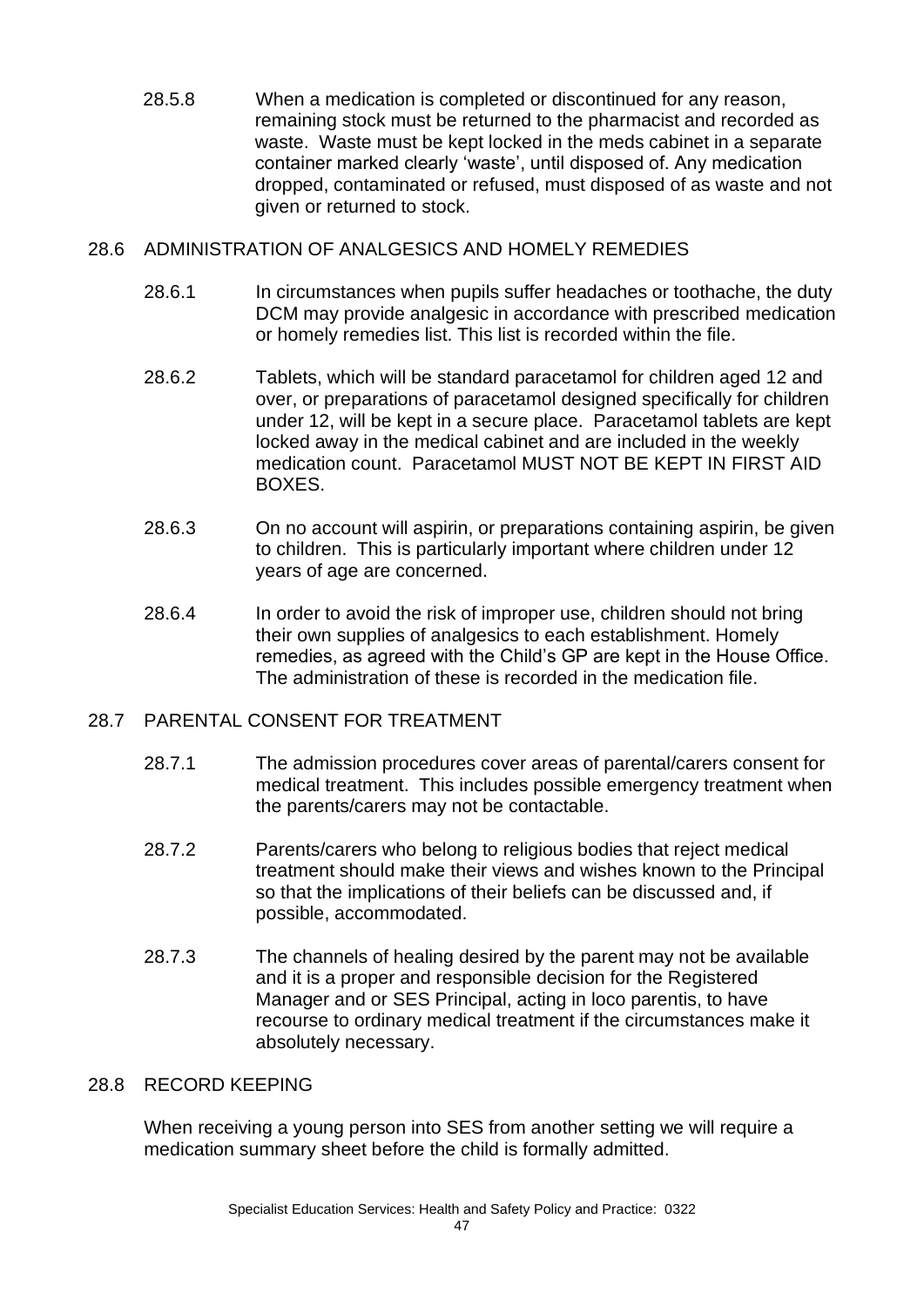When a Young Person leaves SES a discharge summary will be sent to next placement.

Each child should have a drug or medication record and this should be kept within each child's record and this must contain:

- Child's name and date of birth, child's GP and telephone.
- Name, number, form, strength, dose, route of administration for each prescribed medicine.
- The time at which each dose should be given
- Date of prescription of each medicine
- Date of cancellation of each prescribed drug treatment.
- Date of any changes to a previously prescribed medicine
- Information regarding any known adverse reaction or drug sensitivity.
- Information regarding any food or liquids to be avoided whilst taking the particular drug.
- 28.8.1 A daily administration record card will be kept for each child, within The Medication File. Each card incorporates the child's drug record and medical history. This must contain the following information:
	- Child's Name
	- Name of drug given
	- Amount given
	- Time given
	- The initials of the member of staff administering the medicine as confirmation that the medication has been taken.
	- Each medication card contains the full signature and initials of each staff member administrating the medication
	- Refusals, child at home, waste, offsite are recorded with a relevant symbol from the key on the card and initialled.
	- Daily medication checks are recorded at the bottom of each column.

When administering "when required medication" the following information needs to be included on the record card:

- The reasons for giving the "when required" medicine
- How much to give if a variable dose has been prescribed
- What the medicine is expected to do
- The minimum time between doses if the first dose has not worked
- Offering the medicine when needed
- When to check with the prescriber any confusion about which medicines or doses are to be given
- Recording 'when required' medicines in the Young Persons care plan
- 28.8.2 Analgesics must be signed for and shall only be given according to guidelines/protocol for administration.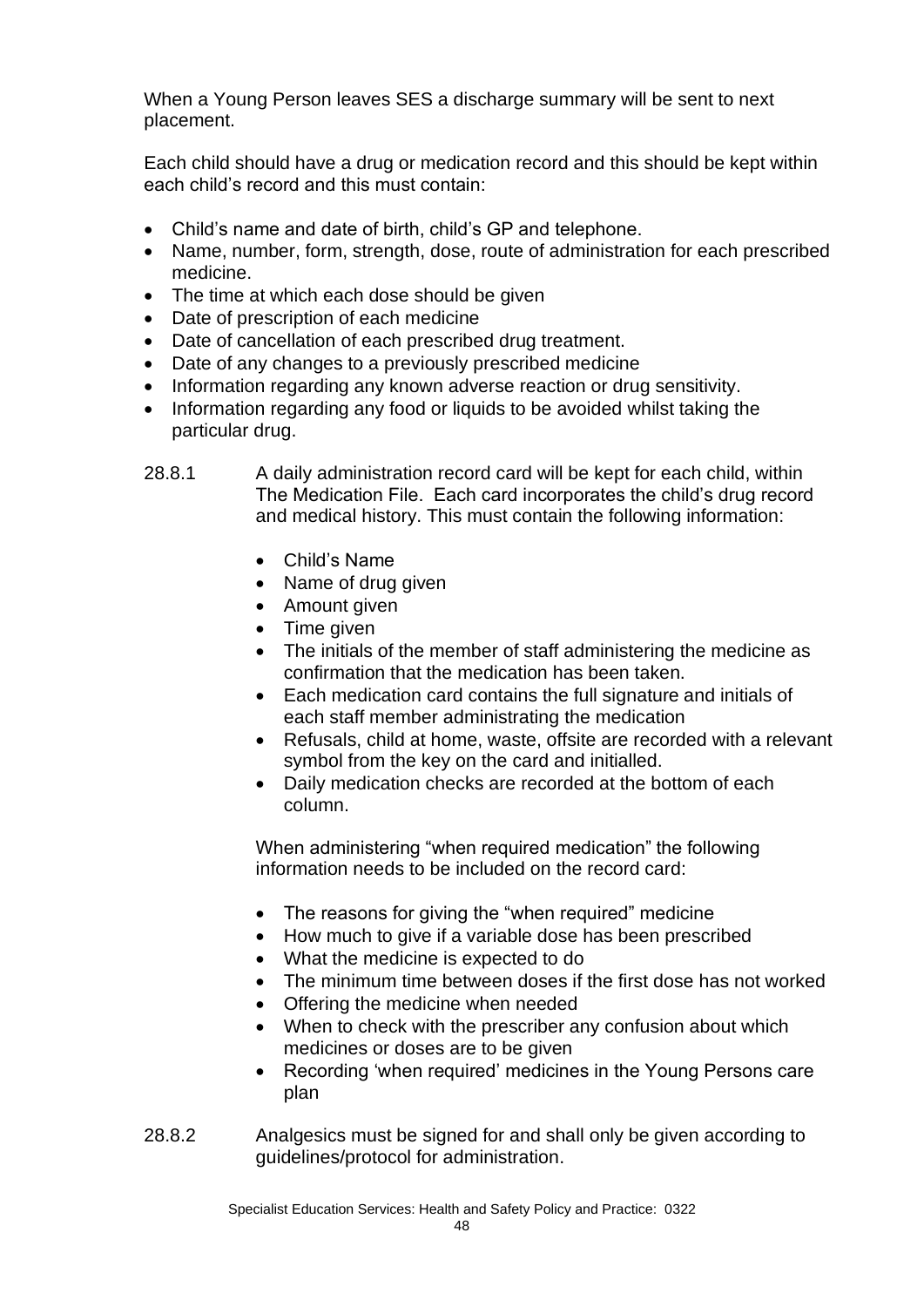28.8.3 All medication must be accounted for at all times. This includes analgesics. At every handover the outgoing and in-coming DCM have to sign the relevant section on the handover sheet taking full accountability for the medication on and off site for their allocated shift period. A stock check will be done every Sunday morning by the Duty DCM for all medications; a daily check is completed for all prescribed medications and homely remedies that are required to be kept within the locked cabinet. A weekly medication check is also completed by the designated DCM that holds responsibility for medication. The Head of Care and Registered Manager will also complete an independent weekly monitoring check. Records of ingoing and outgoing drugs and waste must be recorded.

> The completion of the weekly medication check triggers the duty DCM to submit medication requests on the first working day following that weekend check. A record of medications ordered must be completed on the specified recording sheet in the medication file.

> All medication must be clearly labelled by the pharmacist. Any medications with illegible labels must be returned to the pharmacist for re-labelling.

#### 28.9 ALTERNATIVE AND COMPLEMENTARY MEDICINES

At SES our belief in a 'no limits' approach to learning and care means that we are naturally open minded about alternative approaches from an educational, social care or health perspective. Complementary and alternative medicines could be considered for use but would only be considered in close discussion with all parties to a child's placement and with due consideration from appropriate professional advisors.

#### 28.10. INFORMATION ABOUT THIS POLICY STATEMENT

The SES Principal will ensure that parents / carers, placement authorities and staff are familiar with the arrangements set out in this Policy Statement.

#### 28.11 REVIEW AND MODIFICATION OF THIS POLICY STATEMENT

This Policy Statement will be kept under review as part of the cycle of Health and Safety review and may be modified from time to time, after appropriate consultation.

#### 28.12 ADMISSION LETTER

See text on next page.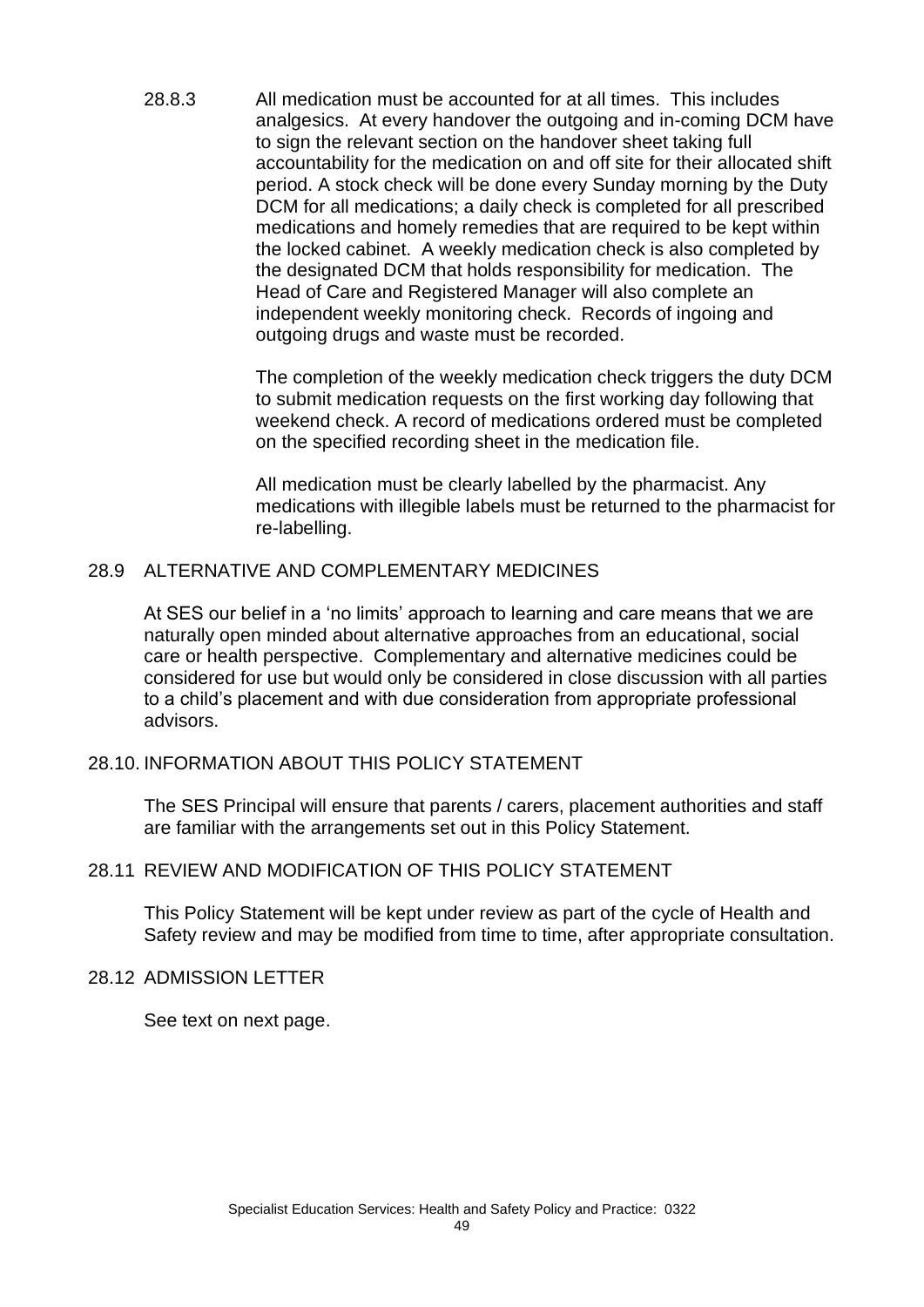#### **Administration of Medication and Consent for Emergency Medical Treatment**

In certain circumstances it may be necessary for a senior member of staff to administer basic medication to children. Typical examples of this type of medication would be analgesics (painkillers) appropriate to age, antiseptic or antihistamine creams, etc.

In exceptional circumstances where consent for emergency or urgent medical treatment is required (e.g. treatment recommended by a GP, hospital doctor or dentist to deal with a child's pain or distress), I may be called upon to give such consent, especially where, for whatever reason, it is impossible to contact you.

It would therefore be most useful to have your permission by completing this form.

#### SES Principal

| On behalf of the placing authority: |
|-------------------------------------|
|                                     |
|                                     |
|                                     |

#### **N.B. If you DO NOT wish consent to be given by the SES Principal for emergency medical treatment you should write a letter to the school making this clear.**

#### **29 FOR FIRE AND EVACUATION PROCEDURE PLEASE SEE NEXT PAGES**

- 29.1 TURNSTONE HOUSE
- 29.2 AVOCET HOUSE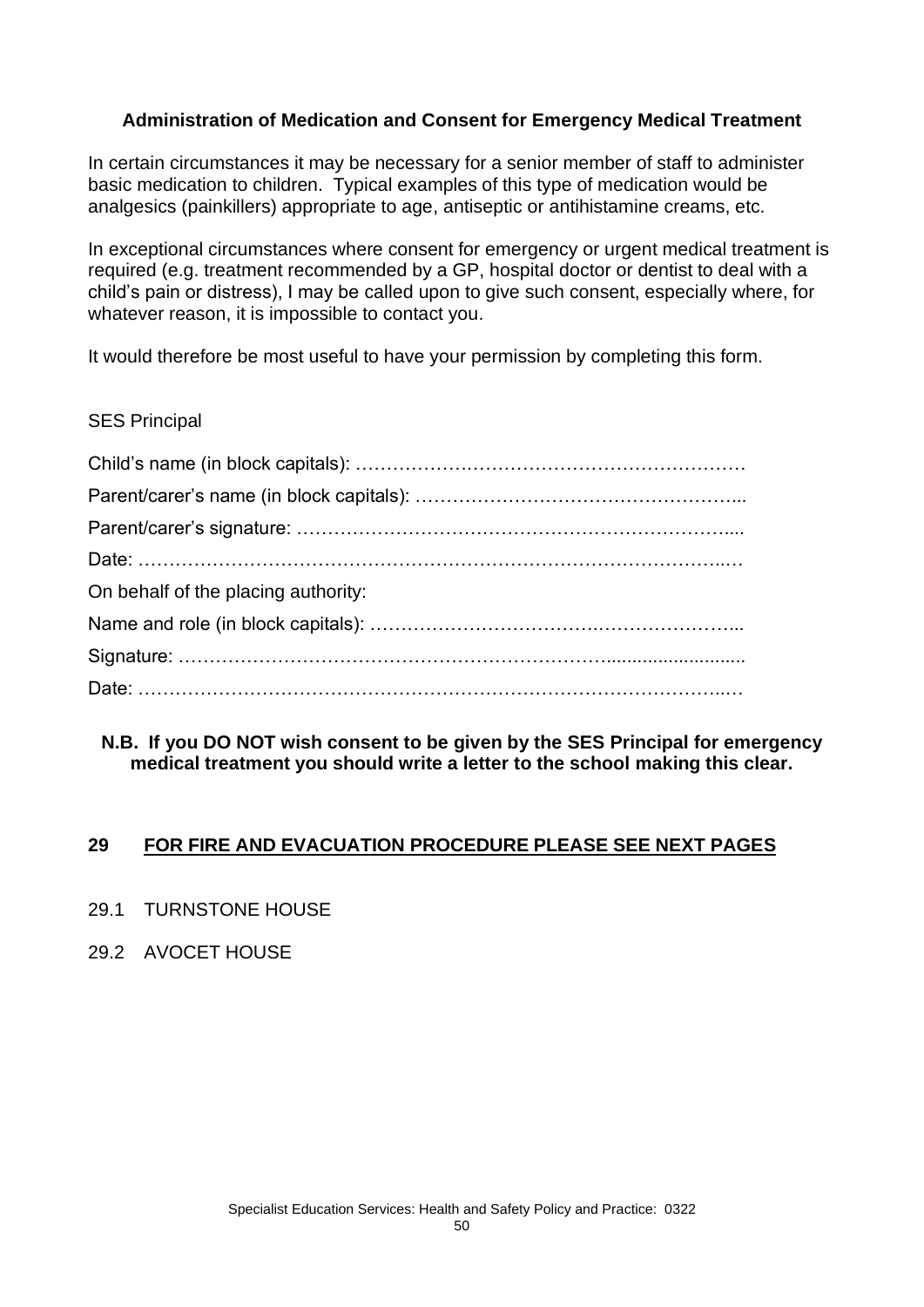## **FIRE AND EVACUATION PROCEDURE**

The signal for evacuation of the building is the **Fire Alarm**. The place of **Assembly** is in front of the **Learning Centre Main Entrance**

#### **Upon Hearing the Fire Alarm:**

If the **Learning Centre alarm** is triggered the Head of Education or their Designate will instruct an adult to walk swiftly over to the House and notify the DCM who will activate the House alarm.

If the **House alarm** is triggered the DCM will instruct an adult to walk swiftly to the Learning Centre and trigger the LC alarm. The DCM will direct an adult to check the panel, investigate and make a decision as to whether to call the Fire Brigade.

Persons in charge of children will lead their group in an **orderly manner** to the assembly point, leaving the building by the **nearest external exit door** away from the fire, closing the door after everyone has passed through it. There must be **no rushing or overtaking** en route to the assembly point and the evacuation should proceed **quietly** in order that any **instructions can be heard**. Everyone on the premises whether visitors, residents, or staff of any discipline will immediately make their way to the assembly point.

#### **It is the duty of ANYONE discovering a fire to operate the nearest Fire Alarm.**

Any decision to tackle a low grade fire in its early stages with internal fire fighting equipment should be made on the basis of an on the spot assessment of risk and should not take place if it causes a delay in ringing the Fire Brigade and evacuating the building.

#### **It is the responsibility of the DCM to confirm directly with staff whether the Fire Brigade has been alerted. If there is any doubt the DCM should immediately ensure that the Fire Brigade are phoned**.

No-one must leave the assembly point to recover clothing, books, etc., until permission has been given – in the case of a drill, by the Duty DCM – in the case of a fire, by the Fire Officer in Charge of the fire.

The following items will be taken to the assembly point by the named persons:

- Roll Call List Duty DCM
- Learning Centre Register Head of Education or designate
	-
- Visitors' Book (office hours) Administrator
	-
- Visitors' Book (all other times) Duty DCM • In/out log extending the Duty DCM
	-

The Duty DCM or other designated member of staff will check all are present and accounted for, using the Roll Call List.

The Duty DCM will meet the Fire Brigade.

#### **DO NOT HESITATE IN CARRYING OUT THE ABOVE PROCEDURE**

#### **The safety of all persons on the premises may depend upon your instant and efficient action.**

Specialist Education Services: Health and Safety Policy and Practice: 0322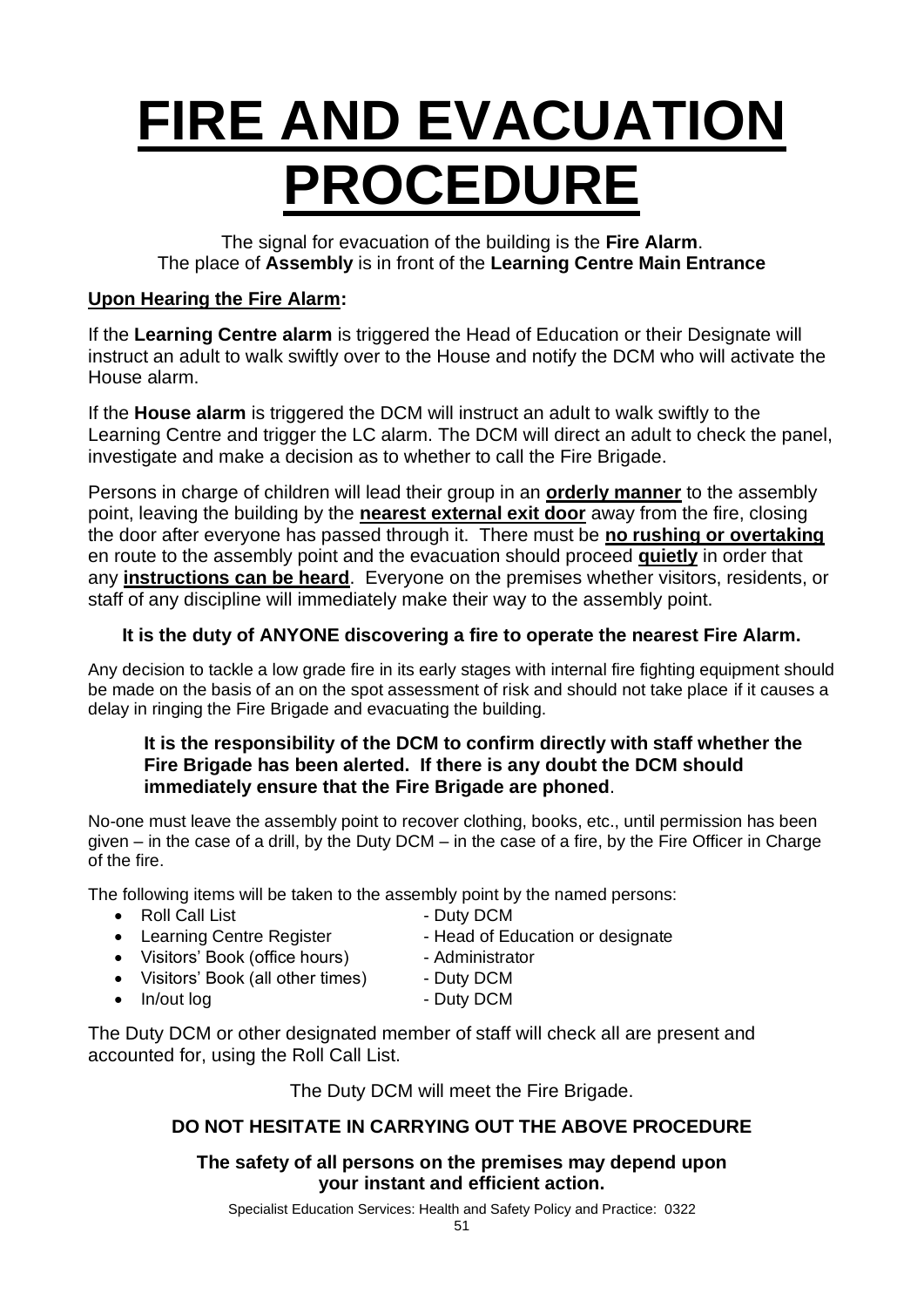## **FIRE AND EVACUATION PROCEDURE**

The signal for evacuation of the building is the **Fire Alarm**.

#### The place of **Assembly** is the **Main Car Park** at the front of the **Coach House**.

#### **Upon Hearing the Fire Alarm:**

Persons in charge of children will lead their group in an **orderly manner** to the assembly point, leaving the building by the **nearest external exit door** away from the fire, closing the door after everyone has passed through it. There must be **no rushing or overtaking** en route to the assembly point and the evacuation should proceed **quietly** in order that any **instructions can be heard**. Everyone on the premises whether visitors, residents, or staff of any discipline will immediately make their way to the assembly point.

#### **It is the duty of ANYONE discovering a fire to operate the nearest Fire Alarm.**

Any decision to tackle a low grade fire in its early stages with internal fire fighting equipment should be made on the basis of an on the spot assessment of risk and should not take place if it causes a delay in ringing the Fire Brigade and evacuating the building.

#### **It is the responsibility of the DCM to confirm directly with staff whether the Fire Brigade has been alerted. If there is any doubt the DCM should immediately ensure that the Fire Brigade are phoned**.

No-one must leave the assembly point to recover clothing, books, etc., until permission has been given – in the case of a drill, by the Duty DCM – in the case of a fire, by the Fire Officer in Charge of the fire.

The following items will be taken to the assembly point by the named persons:

- Roll Call List Duty DCM
	-
- Learning Centre Register Head of Education or designate
- Visitors' Book (office hours) Administrator
	-
- Visitors' Book (all other times) Duty DCM
	-
- In/out log contract the Duty DCM

The Duty DCM or other designated member of staff will check all are present and accounted for, using the Roll Call List.

The Duty DCM will meet the Fire Brigade.

#### **DO NOT HESITATE IN CARRYING OUT THE ABOVE PROCEDURE**

#### **The safety of all persons on the premises may depend upon your instant and efficient action.**